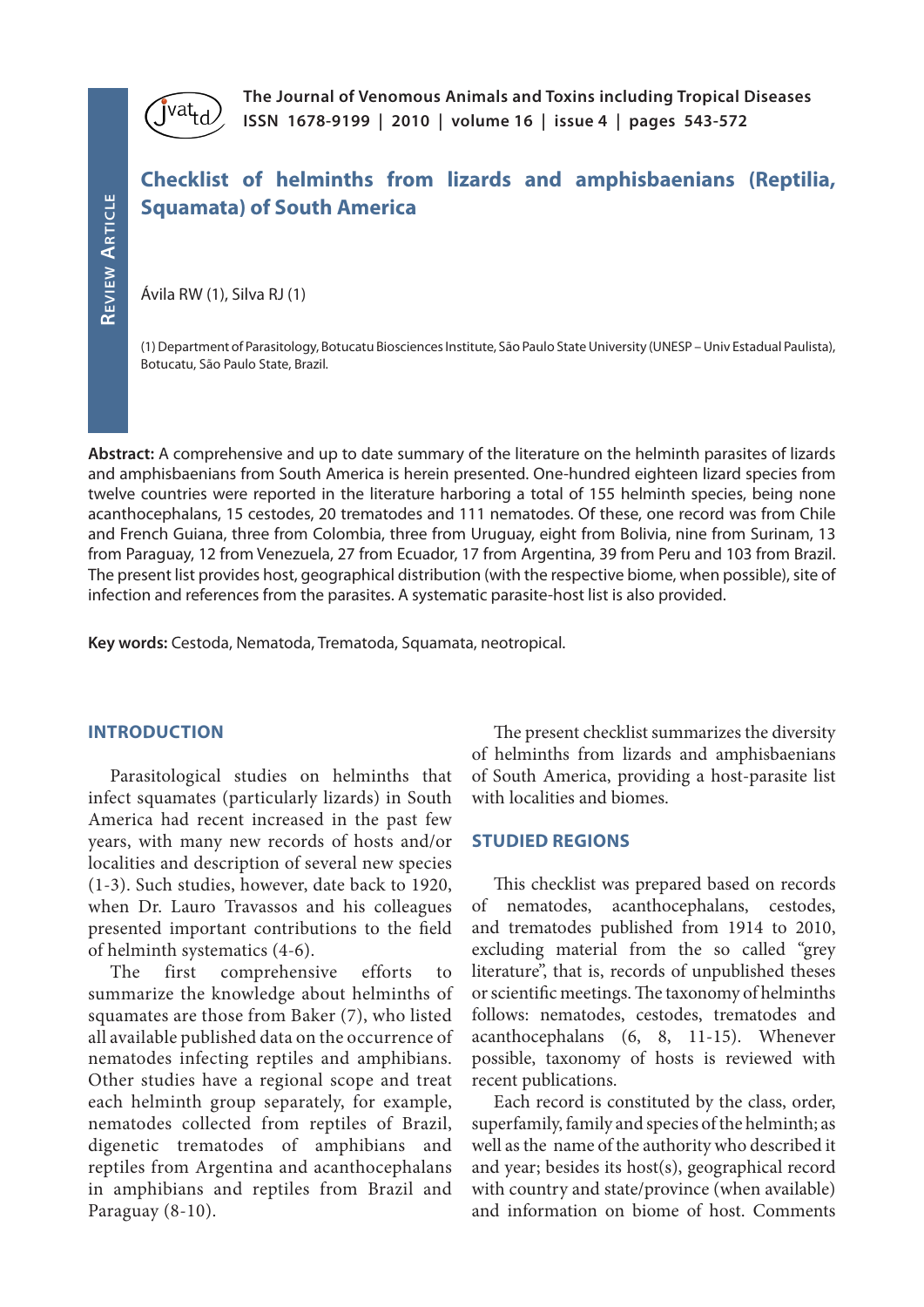include taxonomy, synonyms and also changes in the host taxonomy.

Abbreviations for all political units cited in this paper are:

- • Brazil: Acre (AC), Alagoas (AL), Amapá (AP), Amazonas (AM), Bahia (BA), Ceará (CE), Distrito Federal (DF), Goiás (GO), Espírito Santo (ES), Maranhão (MA), Mato Grosso (MT), Mato Grosso do Sul (MS), Minas Gerais (MG), Pará (PA), Paraíba (PB), Paraná (PR), Pernambuco (PE), Piauí (PI), Rio de Janeiro (RJ), Rio Grande do Norte (RN), Rio Grande do Sul (RS), Rondônia (RO), Roraima (RR), São Paulo (SP), Santa Catarina (SC), Sergipe (SE), and Tocantins (TO).
- • Argentina: Buenos Aires (BA), Catamarca (CA), Córdoba (CR), Corrientes (CO), Chaco (CH), Chubut (CB), Entre Rios (ER), Formosa (FO), Jujuy (JU), La Pampa (LP), La Rioja (LR), Mendoza (ME), Misiones (MI), Neuquén (NE), Rio Negro (RN), Salta (SA), San Juan (SJ), San Luis (SL), Santa Cruz (SC), Santa Fe (SF), Santiago del Estero (SE), Tierra del Fuego (TF), and Tucumán (TU).
- • Paraguay: Alto Paraguay (AP), Alto Paraná (AA), Amambay (AM), Distrito Capital (DC), Boquerón (BO), Caaguazú (CA), Caazapá (CZ), Canindeyú (CN), Central (CE), Concepción (CO), Cordillera (CR), Guairá (GU), Itapúa (IT), Misiones (MI), Ñeembucú (NE), Paraguarí (PA), Presidente Hayes (PH), and San Pedro (SP).
- • Bolivia: Chuquisaca (CH), Cochabamba (CO), Beni (BE), La Paz (LP), Oruro (OR), Pando (PA), Potosí (PO), Santa Cruz (SC), and Tarija (TA).
- • Venezuela: Amazonas (AM), Anzoátegui (AN), Apure (AP), Aragua (AR), Barinas (BA), Bolívar (BO), Carabobo (CA), Cojedes (CO), Delta Amacuro (DA), Falcón (FA), Guárico (GU), Lara (LA), Mérida (ME), Miranda (MI), Monagas (MO), Nueva Esparta (NE), Portuguesa (PO), Sucre (SU), Táchira (TA), Trujillo (TR), Yaracuy (YA), Vargas (VA), and Zulia (ZU).
- Ecuador: Azuay (AZ), Bolívar (BO), Cañar (CA), Carchi (CR), Cotopaxi (CO), Chimborazo (CH), Galápagos (GA), Imbabura (IM), Loja (LO), Pichincha (PI), Tungurahua (TU), El Oro (EO), Esmeraldas (ES), Guayas (GU), Los Ríos (LR), Manabí (MA), Morona-Santiago (MS), Napo (NA), Pastaza (PA),

Zamora-Chinchipe (ZC), Sucumbíos (SU), and Orellana (OR).

- Peru: Amazonas (AM), Ancash (AN), Apurímac (AP), Arequipa (AR), Ayacucho (AY), Cajamarca (CA), Callao (CL), Cusco (CU), Huancavelica (HU), Huánuco (HA), Ica (IC), Junin (JU), La Libertad (LL), Lambayeque (LA), Lima (LI), Loreto (LO), Madre de Dios (MD), Moquegua (MO), Pasco (PA), Piura (PI), Puno (PU), San Martín (SM), Tacna (TA), Tumbes (TU), and Ucayali (UC).
- Colombia: Amazonas (AM), Antioquia (AN), Arauca (AR), Atlántico (AT), Bolívar (BO), Boyacá (BY), Caldas (CA), Caquetá (CQ), Casanare (CS), Cauca (CU), Cesar (CE), Chocó (CH), Córdoba (CO), Cundinamarca (CN), Guainía (GU), Guaviare (GA), Huila (HU), La Guajira (LG), Magdalena (MA), Meta (ME), Nariño (NA), Norte de Santander (NS), Putumayo (PU), Quindío (QU), Risaralda (RI), San Andrés (SA), Santander (SN), Sucre (SU), Tolima (TO), Valle del Cauca (VC), Vaupés (VA), and Vichada (VI).
- Chile: Aisén (AI), Antofagasta (AN), Araucanía (AU), Arica (AR), Atacama (AT), Biobío (BI), Coquimbo (CO), Los Rios (LR), Los Lagos (LL), Magallanes (MG), Maule (MA), O´Higgins (OH), Santiago (AS), Tarapacá (TA) and Valparaiso (VA).
- Uruguay: Artigas (AR), Canelones (CA), Cerro Largo (CL), Colônia (CO), Durazno (DU), Flores (FL), Florida (FO), Lavalleja (LA), Maldonado (MA), Montevidéu (MO), Paysandú (PA), Río Negro (RN), Rivera (RI), Rocha (RO), Salto (SA), San José (SJ), Soriano (SO), Tacuarembó (TA), and Treinta y Tres  $(TT)$ .
- • Surinam: Brokopondo (BR), Commewijne (CO), Coronie (CR), Marowijne (MA), Nickerie (NI), Para (PA), Paramaribo (PR), Saramacca (SA), Sipaliwini (SI), and Wanica (WA).
- French Guiana: Awala-Yalimapo (AY), Apatou (AP), Camopi (CA), Cayenne (CY), Grand-Santi (GS), Iracoubo (IR), Kourou (KO), Macouria (MC), Mana (MA), Maripasoula (MR), Matoury (MT), Montsinéry-Tonnegrande (MO), Ouanary (OU), Papaïchton (PA), Régina (RE), Remire-Montjoly (RM), Roura (RO), Saint-Élie (SE), Saint-Georges (SG), Saint-Laurent-du-Maroni (SL), Saül (SA), and Sinnamary (SI).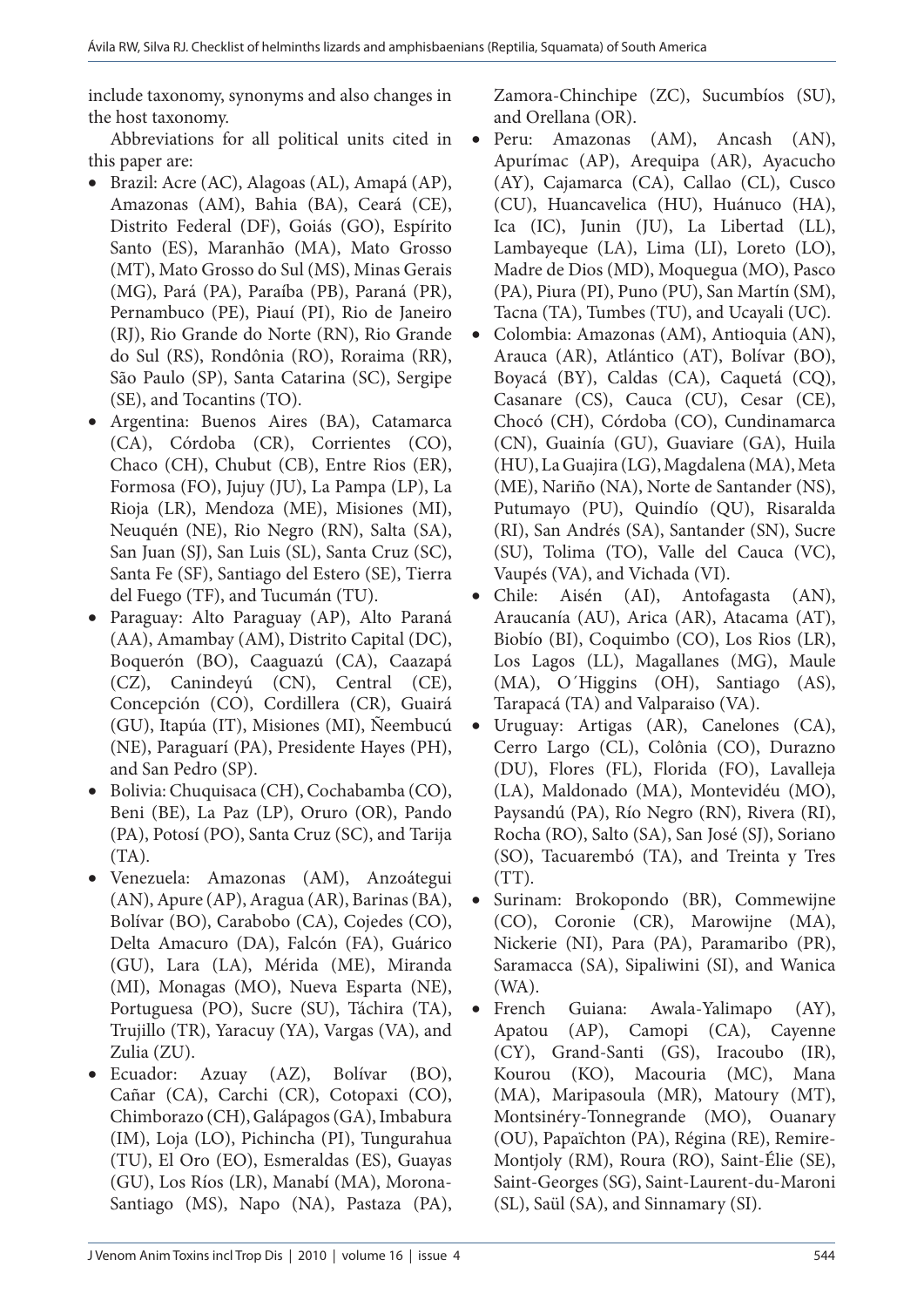• Guyana: Barima-Waini (BW), Pomeroon-Supenaam (PS), Essequibo Islands-West Demerara (EI), Demerara-Mahaica (DM), Mahaica-Berbice (MB), East Berbice-Corentyne (EC), Cuyuni-Mazaruni (CM), Potaro-Siparuni (PS), Upper Takutu-Upper Essequibo (TE), and Upper Demerara-Berbice (DB).

# **LIST OF HELMINTHS**

# **Acanthocephala**

Hosts: *Tropidurus torquatus* Wied-Neuwied, 1820 Site of infection: Stomach wall

Distribution: Argentina – CO (Chaco).

Comments: No indication of family and/or genus, but probably belong to Centrorhynchidae, since several cystacanths of this family have been found in South American lizards (16).

#### **Archiacanthocephala Oligacanthorhynchida Oligacanthorhynchidae Oligacanthorhynchus Travassos, 1915** *Oligacanthorhynchus* sp.

Hosts: *Ameiva ameiva* Linnaeus, 1758 Distribution: Paraguay – Rio Negro (Chaco), PH (10).

#### **Palaeacanthocephala Echinorhynchida Echinorhynchidae**

Hosts: *Mabuya macrorhyncha* Hoge, 1946 Site of infection: Stomach wall Distribution: Brazil – Trancoso (Restinga), BA. Comments: No indication of genus (17).

# *Acanthocephalus* **Koelreuther, 1771**

*Acanthocephalus saurius* Bursey & Goldberg, 2003 Hosts: *Cercosaura oshaugnessyi* Boulenger, 1885 Site of infection: Small intestine Distribution: Brazil – AC (Amazon) (18).

*Acanthocephalus* sp. Hosts: *Enyalius perditus* Jackson, 1978 Site of infection: Stomach Distribution: Brazil – São Sebastião (Atlantic Forest),  $SP(3)$ .

*Echinorhynchus* **Zoega in Müller, 1776** *Echinorhynchus* sp.

Hosts: *Tropidurus torquatus* Site of infection: Small intestine Distribution: Brazil (19).

# **Polymorphida**

#### **Centrorhynchidae**

Hosts: *Mabuya macrorhyncha*; *M. agilis* Raddi, 1823, *Hemidactylus mabouia* Moreau de Jonnés, 1818, *Enyalius bilineatus* Duméril & Bibron, 1837

Site of infection: Peritonium, liver; mesentery Distribution: Brazil – Queimada Grande island (Atlantic forest) and Valinhos (Cerrado), SP; Grussaí (Restinga) and Nova Iguaçu (Atlantic Forest), RJ; Praia das Neves (Restinga) and Marechal Floriano (Atlantic Forest), ES.

Comments: All citations above consist of cystacanth occurrence and are, thus, difficult to identify to species level, because reproductive structures are required (20-24).

# *Centrorhynchus* **Lühe, 1911**

*Centrorhynchus tumidulus* Rudolphi, 1919 Hosts: *Ameiva ameiva*; *Tropidurus torquatus*; *Tupinambis teguixin* Linnaeus, 1758 Site of infection: Body cavity Comments: *Tupinambis teguixin* found in Rio de Janeiro and in open habitats in South America may actually correspond to *T. merianae*. Distribution: Brazil – Rio de Janeiro (Atlantic Forest), RJ (25, 26).

*Centrorhynchus* sp. Hosts: *Tupinambis teguixin* Site of infection: Not informed Distribution: Paraguay – AP (Chaco) (10).

# **Nematoda**

**Adenophorea Enoplida Capilariidae** *Capillaria* **(Zeder, 1800) Bell & Beverley Burton 1981** *Capillaria* (= *Amphibiocapillaria*) *freitaslenti*  Araujo & Gandra, 1941 Hosts: *Tropidurus torquatus*; *Ameiva ameiva* Site of infection: Intestine Distribution: Brazil – GO (Cerrado); Peru – CU (Amazon) (1, 8).

*Ichthyocapillaria* **Moravec, 1982** *Ichthyocapillaria* (= *Pseudocapillaria*) *maricaensis*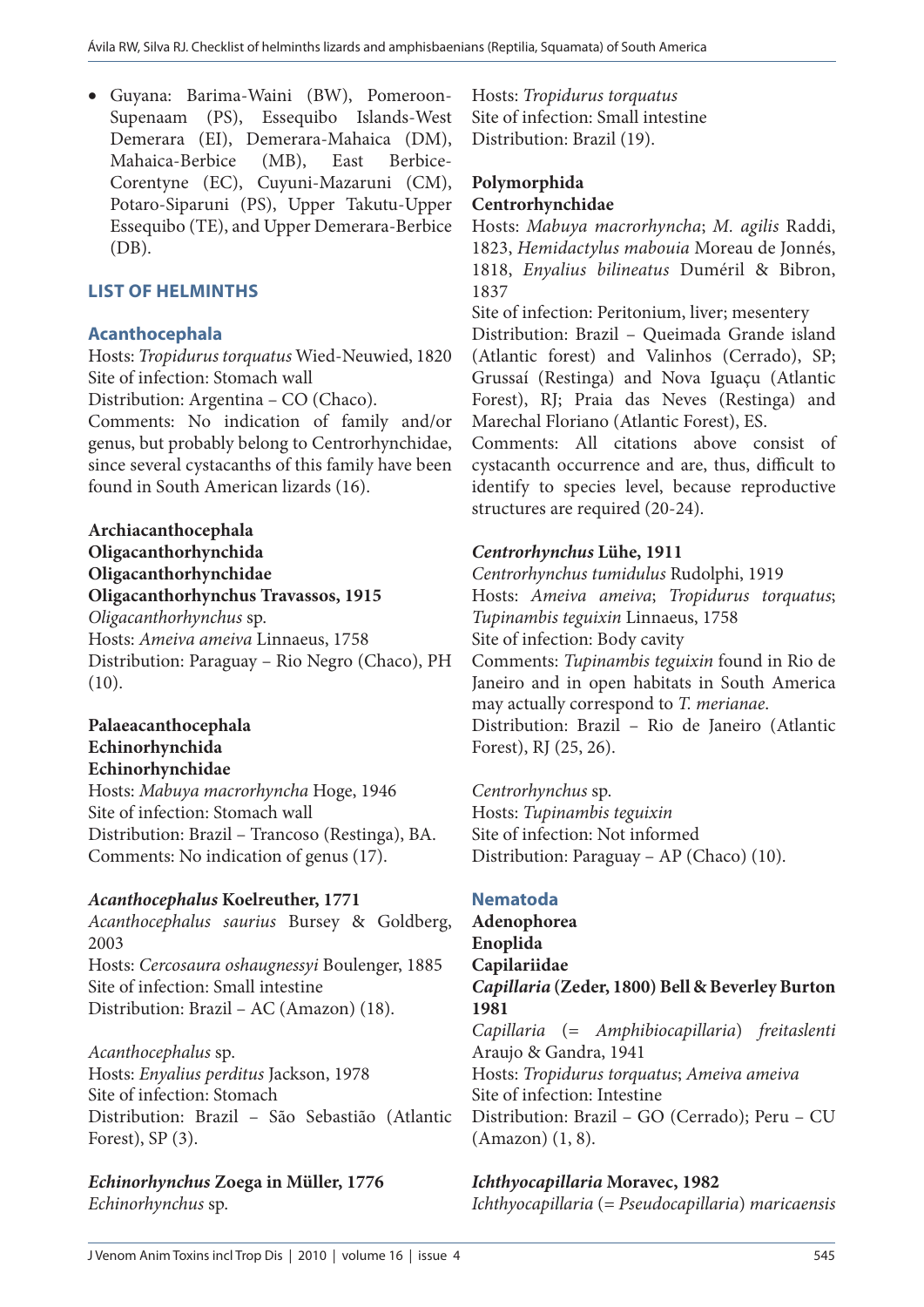Rodrigues, 1992 Hosts: *Liolaemus lutzae* Mertens, 1938 Site of infection: Small intestine Distribution: Brazil – Maricá (Restinga), RJ (27).

# **Ascaridida**

#### **Anisakidae** *Contracaecum* **Railliet & Henry, 1912**

*Contracaecum* sp. Hosts: *Tupinambis teguixin* Site of infection: Not informed Distribution: Surinam – PR (Amazon) (28).

# **Ascarididae**

# *Dujardinascaris* **Baylis, 1927**

*Dujardinascaris* sp. Hosts: *Kentropyx pelviceps* Cope, 1868, *Tupinambis teguixin* Site of infection: Stomach Distribution: Peru – CU (Amazon) (1).

# *Freitasascaris* **Sprent, 1983**

*Freitasascaris alata* Baylis, 1947 Hosts: *Tupinambis teguixin* Site of infection: Intestine Distribution: Surinam – PR (Amazon); Brazil – AM (Amazon); Uruguay – MO Comments: *Tupinambis teguixin* from Uruguay may actually correspond to *T. merianae*. (28-30).

# *Hexametra* **Travassos, 1919**

*Hexametra boddaertii* Baird, 1860 Hosts: *Cnemidophorus littoralis* Rocha, Araujo, Vrcibradic & Costa, 2000; *C. ocellifer* Spix, 1825; *Mabuya agilis*; *M. frenata* Cope, 1862; *M. macrorhyncha*; *Tropidurus torquatus* Site of infection: Body cavity Distribution: Brazil – Jurubatiba, Grussaí and Marica (Restinga), RJ; Salvador and Trancoso (Restinga), BA; Valinhos (Cerrado), SP (17, 23, 31-35).

# **Atractidae**

# *Atractis* **Dujardin, 1945**

*Atractis cruciata* Linstow, 1902 Hosts: *Tupinambis teguixin*, *Stenocercus roseiventris* Site of infection: Intestine Distribution: Brazil – Belém (Amazon), PA; Ecuador – PA (Amazon).

Comments: *Atractis cruciata* is considered a junior synonym of *A. opeatura* (7, 36). However,

it is considered a valid species by some authors (8, 37-39).

# *Cyrtosomum* **Gedoelst, 1919**

*Cyrtosomum longicaudatum* Brenes and Bravo Hollis, 1960 Hosts: *Anolis punctatus* Daudin, 1802; *Anolis transversalis* Duméril, 1851 Site of infection: Large intestine Distribution: Peru – CU (Amazon); Brazil – AM (Amazon) (1, 40).

*Cyrtosomum* sp. Hosts: *Ophiodes striatus* Site of infection: Large intestine Distribution: Brazil – MS (Cerrado) (41).

# *Maracaya* **Díaz-Ungría, 1964**

*Maracaya belemensis* Adamson & Baccam, 1988 Hosts: *Amphisbaena alba* Linnaeus, 1758 Site of infection: Large intestine Distribution: Brazil – Belém (Amazon), PA (42).

*Maracaya graciai* Díaz-Ungría, 1969 Hosts: *Amphisbaena alba* Site of infection: Intestine Distribution: Venezuela – Maracay, AR (7, 42).

*Maracaya pusilla* (Miranda, 1924) Adamson & Baccam, 1988 Hosts: *Amphisbaena* sp. Site of infection: Intestine Distribution: Brazil – BA. Remarks: The former *Aplectana pusilla* was transferred to *Maracaya* (42), according to a revision of the genus *Maracaya* (43), but it is cited in the genus *Aplectana* by other authors (42-44).

#### **Cosmocercidae**

gen. sp. Hosts: *Cercosaura argulus* Peters, 1863 Site of infection: Small intestine Distribution: Peru – Rio Nanay (Amazon), LO (45).

#### *Aplectana* **Railliet & Henry, 1916**

*Aplectana albae* Adamson & Baccam, 1988 Hosts: *Amphisbaena alba*; *Amphisbaena ridleyi*  Boulenger, 1890 Site of infection: Intestine Distribution: Brazil – Belém (Amazon), PA; Fernando de Noronha Island, PE (42, 46).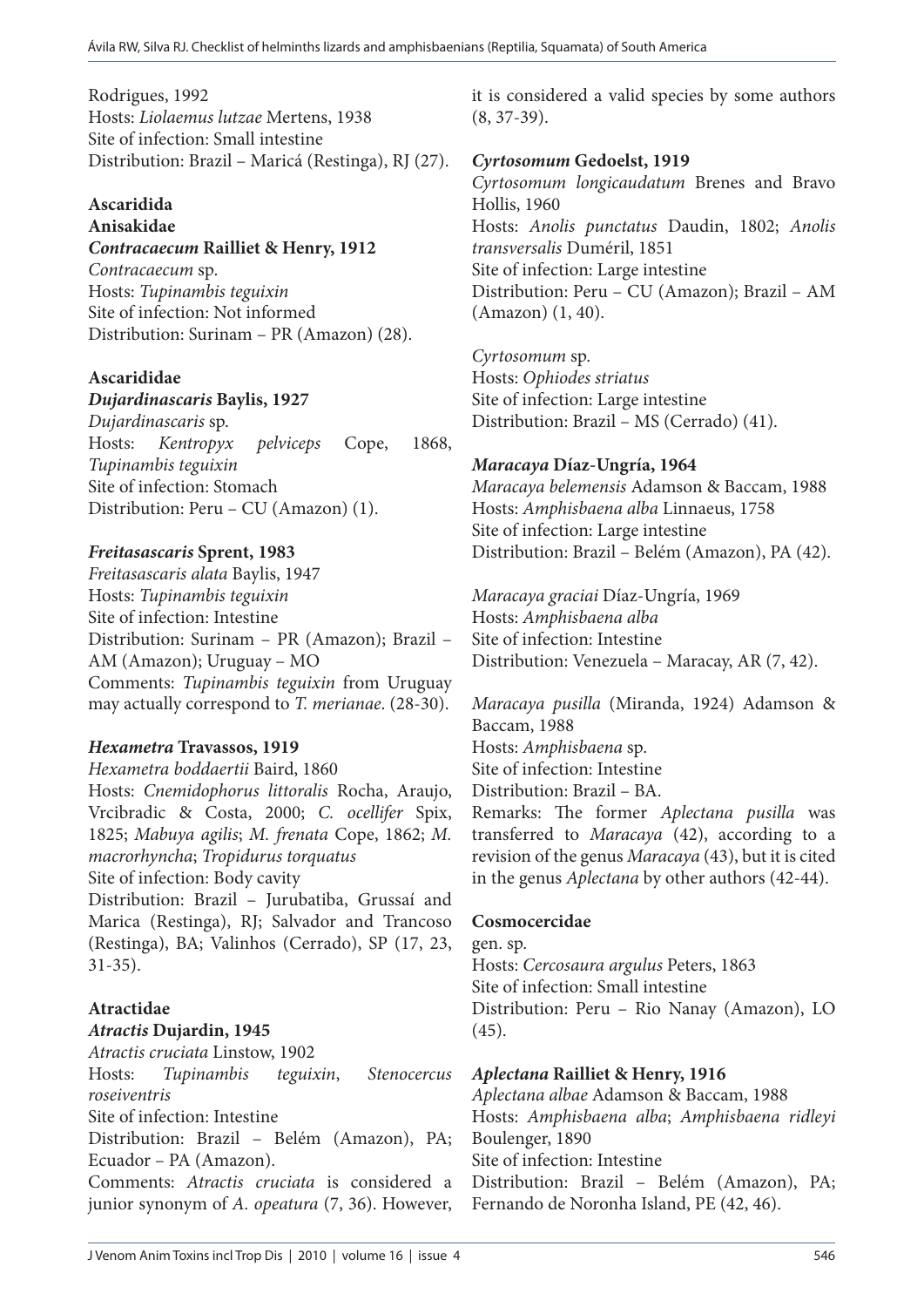*Aplectana raillieti* Travassos, 1925 Hosts: *Amphisbaena alba* Site of infection: Intestine Distribution: Brazil – Angra dos Reis (Insular Atlantic Forest), RJ. Comments: The host *Amphisbaena fusca* was originally cited as *Amphisbaena alba* (5, 7, 8, 47).

*Aplectana tucumanensis* Ramallo, Bursey & Goldberg, 2008 Hosts: *Amphisbaena bolivica* Mertens, 1929 Site of infection: Large intestine Distribution: Argentina – San Miguel de Tucumán (Chaco), TU (44).

*Aplectana unguiculata* Rudolphi, 1819 Hosts: *Amphisbaena* sp. Site of infection: Not informed Distribution: Brazil. Comments: The species is actually considered as *species inquirenda* (7).

*Aplectana vellardi* Travassos, 1926 Hosts: *Enyalius perditus* Site of infection: Intestine Distribution: Brazil – Ibitipoca (Cerrado), MG (48).

#### *Cosmocerca* **Diesing, 1861**

*Cosmocerca rara* Freitas & Vicente, 1966 Hosts: *Leposternon microcephalum* Wagler, 1824 Site of infection: Large intestine Distribution: Brazil – Rio de Janeiro (Atlantic forest), RJ (8, 49).

*Cosmocerca vrcibradici* Bursey & Goldberg, 2004 Hosts: *Alopoglossus angulatus* Linnaeus, 1758; *Alopoglossus atriventris* Duellman, 1973; *Anolis fuscoauratus* D'Orbignyi, 1837; *Cercosaura eigenmanni* Griffin, 1917; *C. oshaugnessyi*  Boulenger, 1885; *Uranoscodon superciliosus*  Linnaeus, 1758 Site of infection: Intestine Distribution: Brazil – AC, AM, PA, RO (Amazon); Ecuador – SU (Amazon) (18, 50-52).

*Cosmocerca* sp. Hosts: *Enyalius perditus*  Site of infection: Stomach Distribution: Brazil – São Sebastião (Insular Atlantic forest), SP (3).

*Paradollfusnema* **Baker, 1982** *Paradollfusnema amphisbaenia* Baker, 1981 Hosts: *Leposternon microcephalum*  Site of infection: Intestine Distribution: Brazil – Recife, PE (8, 53).

# *Raillietnema* **Travassos, 1927**

*Raillietnema brachyspiculatum* Bursey, Goldberg, Salgado-Maldonado, and Mendez-de-la-Cruz, 1998 Hosts: *Morunasaurus annularis* (O'Shaughnessy, 1881) Site of infection: Large intestine Distribution: Ecuador – PA (Amazon) (39).

# **Heterakidae**

*Africana* **Travassos, 1920** *Africana chabaudi* Baker, 1981 Hosts: *Uranoscodon superciliosus* Site of infection: Intestine Distribution: Brazil – PA, RO and RR (Amazon) (50, 54).

*Africana dardanelosi* Ávila & Silva, 2009 Hosts: *Hoplocercus spinosus* Site of infection: Intestine Distribution: Brazil – MT (Amazon) (55).

# *Moaciria* **Freitas, 1956**

*Moaciria alvarengai* Freitas, 1956 Hosts: *Trachylepis atlantica* Schmidt, 1945 Site of infection: Large intestine Distribution: Brazil – Fernando de Noronha Island, PE (8, 46, 56).

# *Spinicauda* **Travassos, 1920**

*Spinicauda spinicauda* Olfers, 1819 Hosts: *Ameiva ameiva*, *Tupinambis teguixin*, *Tupinambis merianae*, *Trachylepis atlantica*, *Enyalioides praestabilis* (O'Shaughnessey, 1881) Site of infection: Intestine Distribution: Brazil – MT (Pantanal), Rio de Janeiro, RJ, São Gonçalo, RN and Fortaleza, CE, Fernando de Noronha Islands, PE; Peru – CU (Amazon); Surinam – PR (Amazon); Venezuela – AR; Ecuador – PA (Amazon) (4, 7, 28, 39, 46, 50, 57-60).

# *Strongyluris* **Mueller, 1894**

*Strongyluris oscari* Travassos, 1923 Hosts: *Ameiva ameiva*; *Anolis fuscoauratus*; *A.*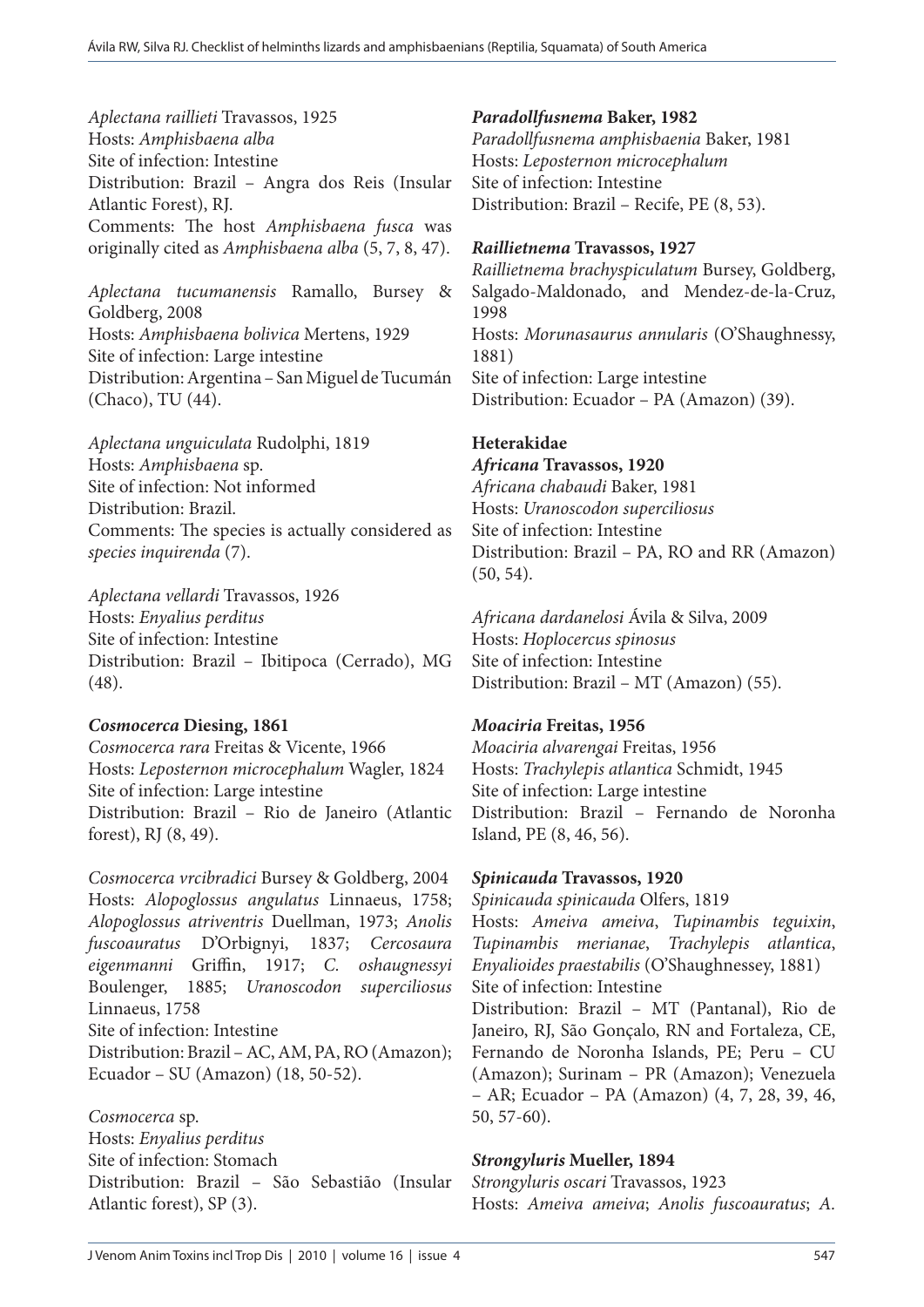*punctatus*; *A. transversalis*; *Enyalius iheringii*  Boulenger, 1885; *E. perditus*; *Eurolophosaurus nanuzae* Rodrigues, 1981; *Mabuya agilis*; *Plica plica* Linnaeus, 1758; *Plica umbra* Linnaeus, 1758; *Stenocercus caducus*; *S. roseiventris* D'Orbigny in Duméril & Bibron 1837; *Tropidurus* sp.; *T. guarani*  Alvarez, Cei & Scolaro, 1994; *T. spinulosus* Cope, 1862; *T. torquatus*; *T. melanopleurus*

Site of infection: Stomach, intestine

Distribution: Brazil – AC, AM, BA, CE, DF, ES, GO, MG, MS, PA, PB, RJ, RO, SP (Pantanal, Restinga, Amazon, Caatinga, Atlantic Forest); Argentina (Chaco); Paraguay (Chaco); Ecuador – SU and PA (Amazon); Peru – CU (Amazon); Bolivia – Florida province, SC.

Comments: Currently, 31 species are recognized within the genus, and based on morphological characteristics, only four occurrs in neotropical regions (61). *Strongyluris oscari* seems to be extremely polymorphic, since the species *S. freitasi*, *S. travassosi* and *S. sai* have been synonimized (62). The records of *S. oscari*  infecting *T. spinulosus* in the region of Salobra, MS, Brazil correspond to *T. guarani* (1, 3, 32, 35, 39-41, 48, 51, 60, 62-69).

#### **Kathlaniidae**

#### *Cruzia* **Travassos, 1917**

*Cruzia fulleborni* Khalil & Vogelsang, 1930 Hosts: *Tupinambis teguixin* Site of infection: Intestine Distribution: Argentina; Paraguay (7, 70-72).

*Cruzia rudolphii* Ruiz, 1947

Hosts: *Hoplocercus spinosus* Fitzinger, 1843 Site of infection: Large intestine Distribution: Brazil – Dois Irmãos do Buriti (Cerrado), MS (71, 73).

*Cruzia tentaculata* Rudolphi, 1819 Hosts: *Tupinambis teguixin* Site of infection: Intestine Distribution: Uruguay – MO (29, 71).

*Cruzia travassosi* Kalil & Vogelsangi, 1932 Hosts: *Tupinambis merianae* Site of infection: Intestine Distribution: Brazil – Salobra (Pantanal) and Bodoquena (Cerrado) MS; Bolivia; Argentina (7, 41, 71).

*Falcaustra belemensis* Baker & Bain, 1981 Hosts: *Neusticurus bicarinatus* Linnaeus, 1758; *Potamites ecpleopus* Cope, 1876; *P. strangulatus*  Cope, 1868 Site of infection: Rectum Distribution: Ecuador – PA (Amazon) (39).

*Falcaustra* sp.

Hosts: *Anolis punctatus* Site of infection: Large intestine Distribution: Brazil – AM (Amazon) (40).

#### **Seuratidae**

#### *Skrjabinelazia* **Sypliaxov, 1930**

*Skrjabinelazia galliardi* Chabaud, 1973 Hosts: *Gonatodes humeralis* Guichenot, 1855 Site of infection: Stomach Distribution: Brazil – Belém (Amazon), PA (8, 74, 75).

*Skrjabinellazia intermedia* Freitas, 1940

Hosts: *Anolis puncatus*; *Cnemidophorus nativo* Rocha, Bergallo & Peccinini-Seale, 1997; *Tropidurus guarani*; *T. torquatus*; *Stenocercus caducus* (Cope, 1862)

Site of infection: Stomach, intestine

Distribution: Brazil – Salobra (Pantanal) and Bodoquena (Cerrado), MS; Salvador and Guaratiba (Restinga), BA; Jurubatiba (Restinga), RJ; Paraguay – (Chaco); Peru – CU (Amazon).

Comments: Originally described as *Salobrella intermedia* found in *Tropidurus spinulosus* from Salobra, MS. See comments on host taxonomy at *Strongyluris oscari* (1, 35, 41, 62, 65, 76, 77).

#### **Subuluridae**

#### *Subulura* **Molin, 1860**

*Subulura lacertilia* Vicente, Van-Sluys, Fontes & Kiefer, 2000

Hosts: *Eurolophosaurus nanuzae*, *Cnemidophorus nativo*

Site of infection: Intestine

Distribution: Brazil – Serra do Cipó (Cerrado), MG; Guaratiba (Restinga), BA (66, 77, 78).

*Subulura* sp. Hosts: *Tropidurus torquatus* Site of infection: Small intestine Distribution: Brazil – Jurubatiba (Restinga), RJ (35).

#### *Falcaustra* **Lane, 1915**

# **Oxyurida**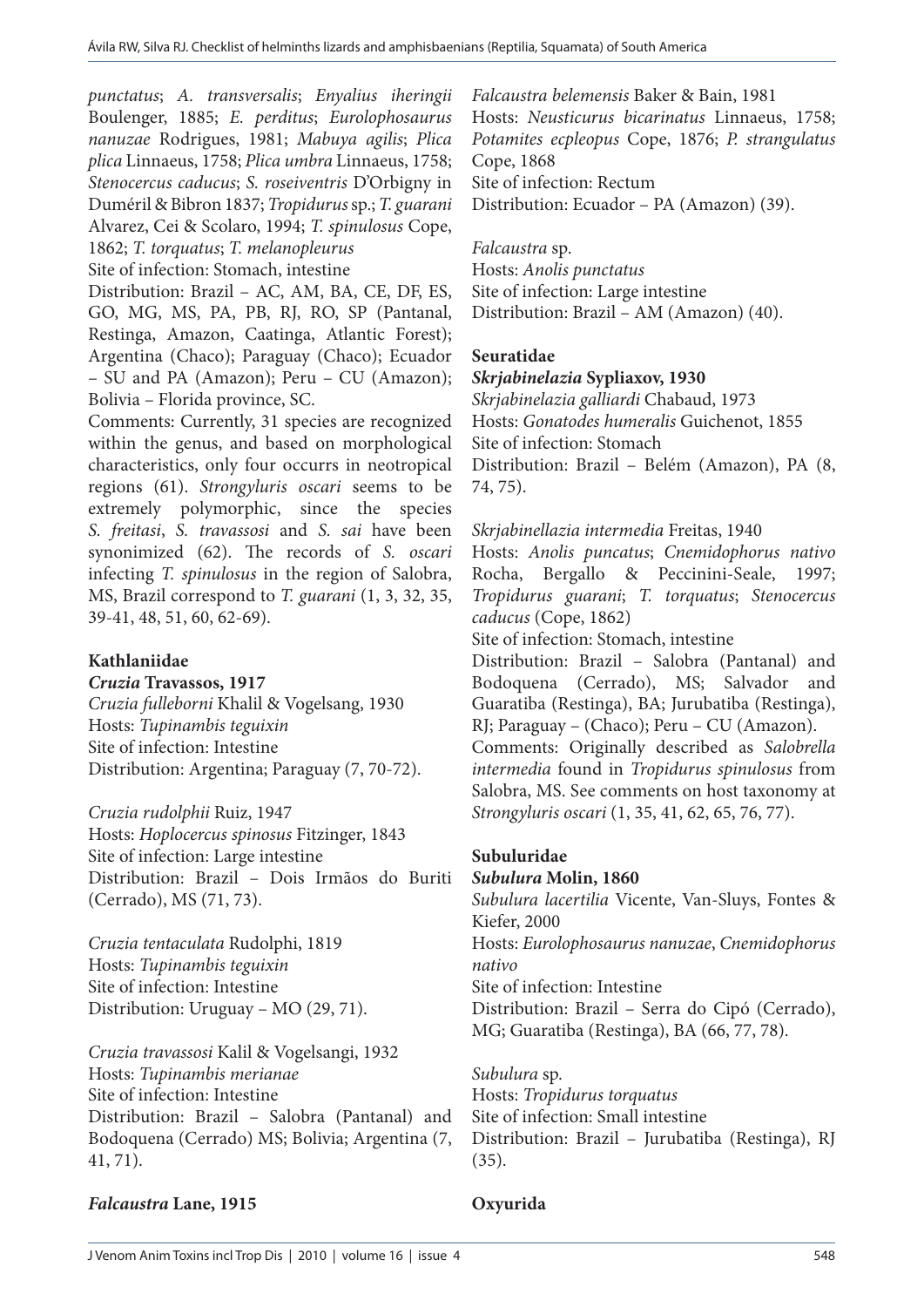#### **Oxyuridae**

*Gynaecometra* **Araújo, 1976** *Gynaecometra bahiensis* Araújo, 1976 Hosts: *Polychrus acutirostris* Spix, 1825 Site of infection: Intestine Distribution: Brazil – Xique-xique (Caatinga), BA; Campo Grande (Cerrado), MS (41, 79).

# *Typhlonema* **Kreis, 1938**

*Typhlonema* sp. Hosts: *Tropidurus guarani*  Site of infection: Not informed Distribution: Brazil – Salobra (Pantanal), MS (8).

#### **Pharyngodonidae** *Alaeuris* **Thapar, 1925**

*Alaeuris caudatus* Lent & Freitas, 1948 Hosts: *Iguana iguana* Site of infection: Intestine Distribution: Brazil – Exu (Caatinga), PE; Venezuela – La Puerta, GU; Peru – TU (8, 29, 80).

*Alaeuris conolophi* Cuckler, 1938 Hosts: *Conolophus subcristatus* Gray, 1831 Site of infection: Intestine Distribution: Ecuador – Galapagos Islands (7).

*Alaeuris galapagensis* Cuckler, 1938 Hosts: *Conolophus subcristatus* Gray, 1831 Site of infection: Intestine Distribution: Ecuador – Galapagos Islands (7).

*Alaeuris labicula* Cuckler, 1938 Hosts: *Conolophus subcristatus*  Site of infection: Intestine Distribution: Ecuador – Galapagos Islands (7).

*Alaeuris longispicula* Cuckler, 1938 Hosts: *Conolophus subcristatus*  Site of infection: Intestine Distribution: Ecuador – Galapagos Islands (7).

*Alaeuris vogelsangi* Lent & Freitas, 1948 Hosts: *Iguana iguana* Site of infection: Intestine Distribution: Brazil – Exu (Caatinga), PE, CE; Venezuela – La Puerta, GU (8, 29, 81).

# *Ozolaimus* **Dujardin, 1845**

*Ozolaimus cirratus* Linstow, 1906 Hosts: *Iguana iguana* Site of infection: Intestine

Distribution: Brazil – Santa Luzia (Caatinga), PB; Peru; Venezuela – La Puerta, GU, Blanquilla, Los Frailes, Los Testigos and Margarita; Colombia – LG; Surinam – PR and Marienburg, CO (8, 29, 82, 83).

*Ozolaimus megatyphlon* Rudolphi, 1819 Hosts: *Iguana iguana* Site of infection: Intestine Distribution: Brazil – Santa Luzia (Caatinga), PB; Peru; Venezuela – La Puerta, GU, Blanquilla, Los Frailes, Los Testigos and Margarita; Colombia – LG; Surinam – PR and Marienburg, CO (8, 29, 82, 83).

# *Paralaeuris* **Cuckler, 1938**

*Paralaeuris dorochila* Cuckler, 1938 Hosts: *Conolophus subcristatus* Site of infection: Intestine Distribution: Ecuador – Galapagos Islands (7).

# *Parapharyngodon* **Chatterji, 1933**

*Parapharyngodon alvarengai* Freitas, 1957 Hosts: *Trachylepis atlantica*, *Ameiva ameiva*, *Amphisbaena ridleyi* Site of infection: Large intestine Distribution: Brazil – Fernando de Noronha Island, PE and Itaguaí (Restinga), RJ. Comments: after the synonym it was cited as *Thelandros alvarengai* (46, 84, 85).

*Parapharyngodon arequipensis* Calisaya & Córdova, 1997 Hosts: *Microlophus peruvianus* (Lesson, 1826) Site of infection: Large intestine Distribution: Peru – Omate, MO. Comments: This species is apparently ignored by severeal authors (86-90).

*Parapharyngodon largitor* Alho & Rodrigues, 1963 Hosts: *Ameiva ameiva*, *Mabuya agilis*, *Hemidactylus mabouia*, *Dicrodon guttulatum*

Site of infection: Intestine Distribution: Brazil – Manguinhos and Grumari

*guttulatum*

(Restinga), RJ and Valinhos (Cerrado), SP; PERU  $-LA (8, 22, 33, 91, 92).$ 

*Parapharyngodon moqueguensis* Calisaya & Córdova, 1997 Hosts: *Microlophus peruvianus*, *Dicrodon*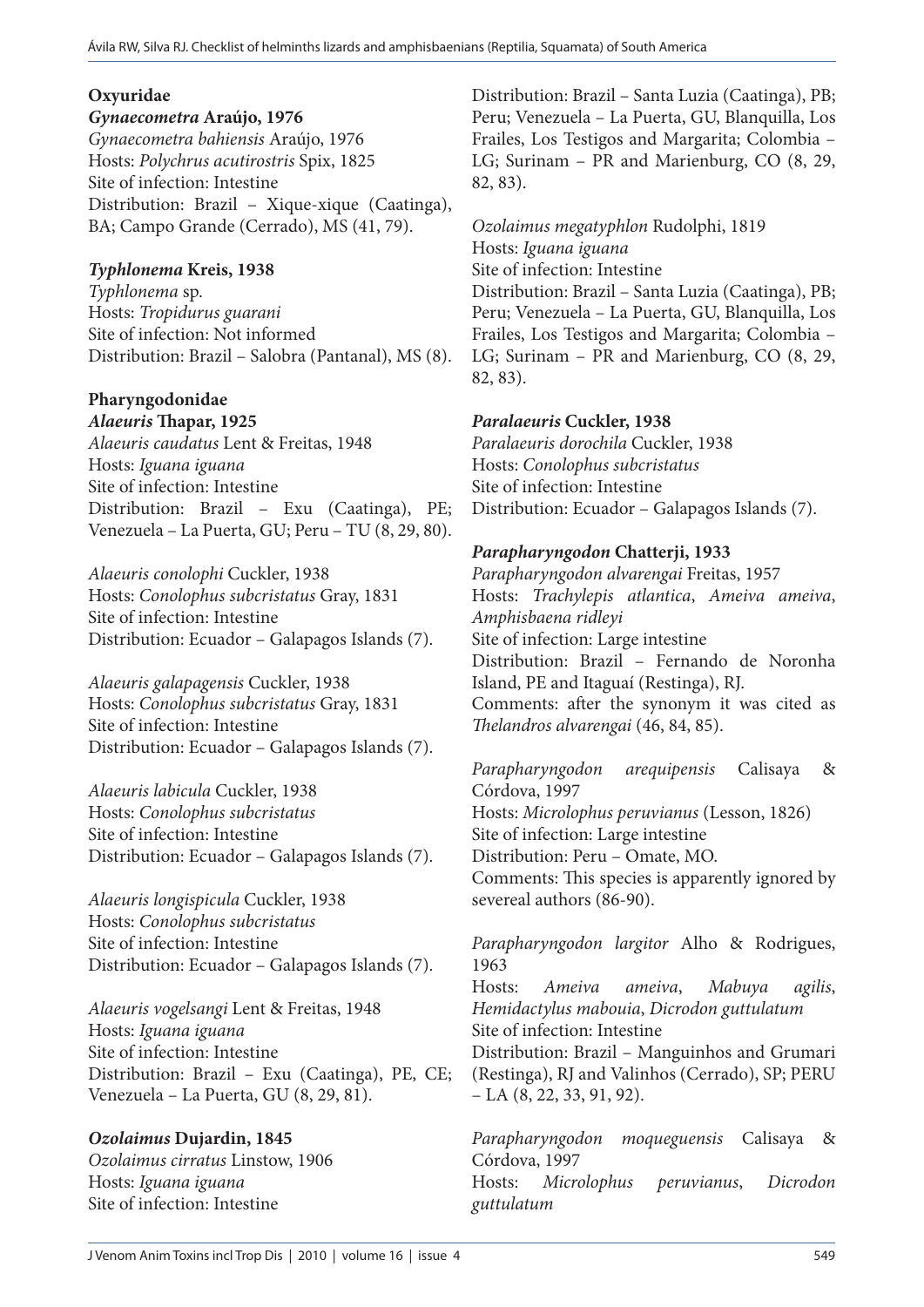Site of infection: Large intestine

Distribution: Peru – Moquegua, MO, LI, TU, PI, LA, LL, AN. Comments: check *P. arequipensis* (89, 90, 92).

*Parapharyngodon riojensis* Ramallo, Bursey & Goldberg, 2002 Hosts: *Phymaturus punae* Cei, Etheridge & Videla, 1985; *P. palluma* Molina, 1782; *Liolaemus buergeri* Werner, 1907 Site of infection: Large intestine Distribution: Argentina – LR (2, 86).

#### *Parapharyngodon sceleratus* Travassos, 1923

Hosts: *Ameiva ameiva*; *Cnemidophorus littoralis*; *Eurolophosaurus nanuzae*; *Hemidactylus mabouia*; *Kentropyx pelviceps*; *Liolaemus lutzae*; *Mabuya agilis*; *M. bistriata*; *M. caissara* Rebouças-Spieker, 1974; *M. frenata*; *M. macrorhyncha*; *Microlophus albermalensis* Baur, 1890; *P. johnwrighti*; *Phyllopezus pollicaris*; *T. guarani*; *T. hispidus*; *T. itambere*; *T. semitaeniatus* Spix, 1825; *T. torquatus*; *T. melanopleurus* and *Tropidurus* sp. Site of infection: Intestine

Distribution: Brazil – Abrolhos, Trancoso (Restinga) and Canudos, BA; CE; Linhares and Praia das Neves, ES; Serra do Cipó (Cerrado), MG; Salobra (Pantanal), MS; Xavantina, GO; Cachimbo, PA; Mogeiro, Lagoa Remígio, Umbuseiro and João Pessoa, PB; Garanhuns, PE; Grumari, Rio de Janeiro, Arraial do Cabo, Grussaí, Manguinhos and Maricá, RJ; Cruzeta, Currais Novos and Ceará Mirim (Caatinga), RN; Queimada Grande, Caraguatatuba and Valinhos, SP; Bolivia: Florida province, SC and El Carmen; Paraguay; Peru – CU; Ecuador – Galapagos Islands (1, 7, 8, 17, 20, 22, 27, 32-34, 62, 65, 66, 69, 81, 91, 93-97).

Comments: This species has been widely reported as *P. scleratus* (1, 86). However, according to the original description and the latter redescription, the proper spelling of the specific name is *sceleratus*  (59, 93). *Cnemidophorus occelifer*, cited by Ribas *et al*. (94), actually corresponds to *C. littoralis* (31).

*Parapharyngodon senisfaciecaudus* Freitas, 1957 Hosts: *Liolaemus signifer* Duméril & Bibron, 1837 Site of infection: Large intestine

Distribution: Bolivia – LP.

Comments: It was originally described infecting *Liolaemus lenzi*, which actually corresponds to *L. signifier* (98).

*Parapharyngodon verrucosus* Freitas & Dobbin, 1959 Hosts: *Diploglossus lessonae* Site of infection: Intestine Distribution: Brazil – João Alfredo (Caatinga), PE; CE (Caatinga) (8, 81, 99).

*Parapharyngodon yurensis* Calisaya & Córdova, 1997

Hosts: *Microlophus peruvianus* Site of infection: Large intestine Distribution: Peru – Yura, AR. Comments: check *P. arequipensis* (89, 90).

*Parapharyngodon* sp

Hosts: *Ameiva ameiva*, *Cnemidophorus nativo*, *Hemidactylus mabouia*, *Tropidurus torquatus*, *T. etheridgei*, *Dicrodon guttulatum* Site of infection: Intestine Distribution: Brazil – Salobra, MS; Cabo Frio, Nova Iguaçu and Maricá, RJ, Salvador and Guaratiba, BA; Argentina – CO, SA; Peru – TU,

LA, LI (8, 16, 21, 77, 92, 100-102).

*Pharyngodon* **Diesing, 1861** *Pharyngodon cesarpintoi* Pereira, 1935 Hosts: *Cnemidophorus* sp., *Ameiva ameiva*, *Liolaemus lutzae*, *Tropidurus itambere*  Site of infection: Large intestine Distribution: Brazil – Juazeiro and Mogeiro (Caatinga), PB, BA, RN; Maricá (Restinga), RJ; Bodoquena (Cerrado), MS. Comments: The type of host is apparently

misidentified in the original description (60). However, *C. lemniscatus* does not occur in the Caatinga biome, but *C. occelifer* and at least three undescribed species occur (41, 60, 103, 104).

*Pharyngodon micrurus* Freitas & Ibañez, 1963 Hosts: *Dicrodon heterolepis*, *D. guttulatum* Site of infection: Intestine Distribution: Peru – Trujillo, LL; TU, PI, LA, AN, LI (7, 92, 105).

*Pharyngodon travassosi* Pereira, 1935 Hosts: *Ameiva ameiva* Site of infection: Large intestine Distribution: Brazil – Areia (Caatinga), PB (60).

#### *Pharyngodon* sp.

Hosts: *Tropidurus torquatus*, *Tropidurus hispidus*  Spix, 1825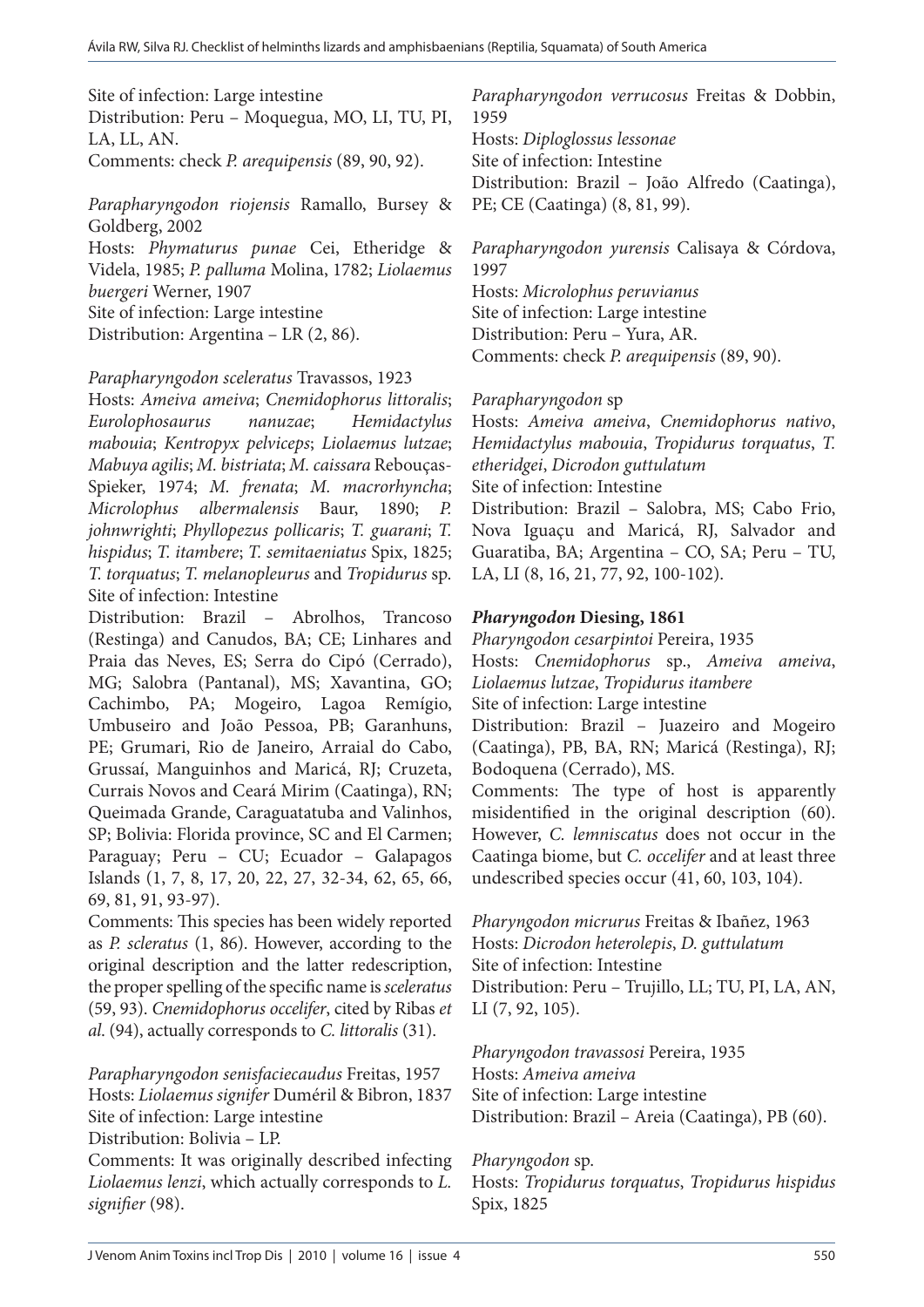Site of infection: Intestine Distribution: Brazil – Salvador, BA; CE (8, 81).

# *Pseudostrongyluris* **Guerrero, 1971**

*Pseudostrongyluris polychrus* Guerrero, 1971 Hosts: *Polychrus marmoratus* Site of infection: Not informed Distribution: Venezuela – Federal District (7).

# *Skrjabinodon* **Inglis, 1968**

*Skrjabinodon dixoni* Bursey & Goldberg, 2007 Hosts: *Uracentron flaviceps* (Guichenot, 1855) Site of infection: Large intestine Distribution: Peru – LO (Amazon); Ecuador – SU (106).

*Skrjabinodon heliocostai* Vicente, Vrcibradic, Muniz-Pereira & Pinto, 2000 Hosts: *Mabuya frenata* Site of infection: Large intestine Distribution: Brazil – Valinhos (Cerrado), SP (107).

*Skrjabinodon spinulosus* Vicente, Vrcibradic, Rocha & Pinto, 2002 Hosts: *Mabuya dorsivittata*  Site of infection: Intestine Distribution: Brazil – Itatiaia (Atlantic Forest), RJ; Itirapina (Cerrado), SP (108,109).

# *Spauligodon* **Skrjabin, Schikhobalova & Lagodovsk., 1960**

*Spauligodon loboi* Ramallo, Bursey & Goldberg (2002)

Hosts: *Liolaemus capillitas* Hulse, 1979; *L. huacahuasicus* Laurent, 1985; *L. quilmes* Etheridge, 1993; *L. ornatus* Koslowsky, 1898; *L. ramirezae* Lobo, 1999

Site of infection: Large intestine

Distribution: Argentina – Tafídel Valle and Amaicha del Valle, TU; El Cerrillo, Andalgalá, Belén, and Santa María, CA; San Antonio de los Cobres, Cachi, and La Poma, SA; and Tilcara and Humahuaca, JU (110).

*Spauligodon maytacapaci* Vicente & Ibañez (1968) Hosts: *Leiocephalus* sp.; *Liolaemus andinus* Koslowsky, 1895; *L. chilensis* Lesson, 1830; *L. elongatus* Koslowsky, 1896; *L. lemniscatus* Gravenhorst, 1838; *L. pictus* Duméril & Bibron, 1837; *L. tenuis* Duméril & Bibron, 1837 Site of infection: Intestine

Distribution: Peru – Pumarongo, CA; Argentina; Chile (2, 111, 112).

*Spauligodon oxkutzcabiensis* (Chitwood, 1938)

Hosts: *Thecadactylus solimoensis* Bergmann & Russell, 2007; *Phyllodatylus reissii* Peters, 1862; *P. inaequalis* Cope, 1876; *P. johnwrighti*; *P. microphyllus* Cope, 1876; *Tropidurus guarani*; *Bogertia lutzae* (Loveridge, 1941).

Site of infection: Intestine

Distribution: Peru – CU, (Amazon); Paraguay – Arroyo Corrientes (Chaco), PA; Brazil – AL (Atlantic Forest).

Comments: *Thecadactylus* was recently subject to revision, and *T. solimoensis* was described by Bergmann & Russel in localities that encompasses the Cuzco, Peru (1, 65, 97, 113-115).

*Spauligodon viracochai* Freitas, Vicente & Ibañez, 1968

Hosts: *Phyllodactylus gerrhopygus* Wiegmann, 1834; *P. angustidigitus* Dixon & Huey, 1970 Site of infection: Intestine Distribution: Peru – Trujilo, LL and IC (116, 117).

# *Thelandros* **Wedl, 1862**

*Thelandros bulbosus* Salas & Campos, 1974 Hosts: *Microlophus peruvianus* Site of infection: Not informed Distribution: Peru. Comments: Despite the citation by Pérez *et al*.

(117), this oxyurid was incorrect described in "Libro de Resumenes del IV Congreso Nacional de Biologia", a meeting abstract. Due to an inaccordance with articles 8.1 and 9.9 of the International Code for Zoological Nomenclature, it was therefore considered a *species inquirenda* (107, 118).

*Thelandros capacyupanquii* Freitas, Vicente & Ibañez, 1968

Hosts: *Dicrodon holmbergi* Schmidt, 1957; *Dicrodon guttulatum*

Site of infection: Intestine

Distribution: Peru – Trujilo, LL, IC, AN (92, 107, 118).

*Thelandros* sp. Hosts: *Tropidurus etheridgei* Site of infection: Intestine Distribution: Argentina – Departamento Anta (Chaco), SA (102).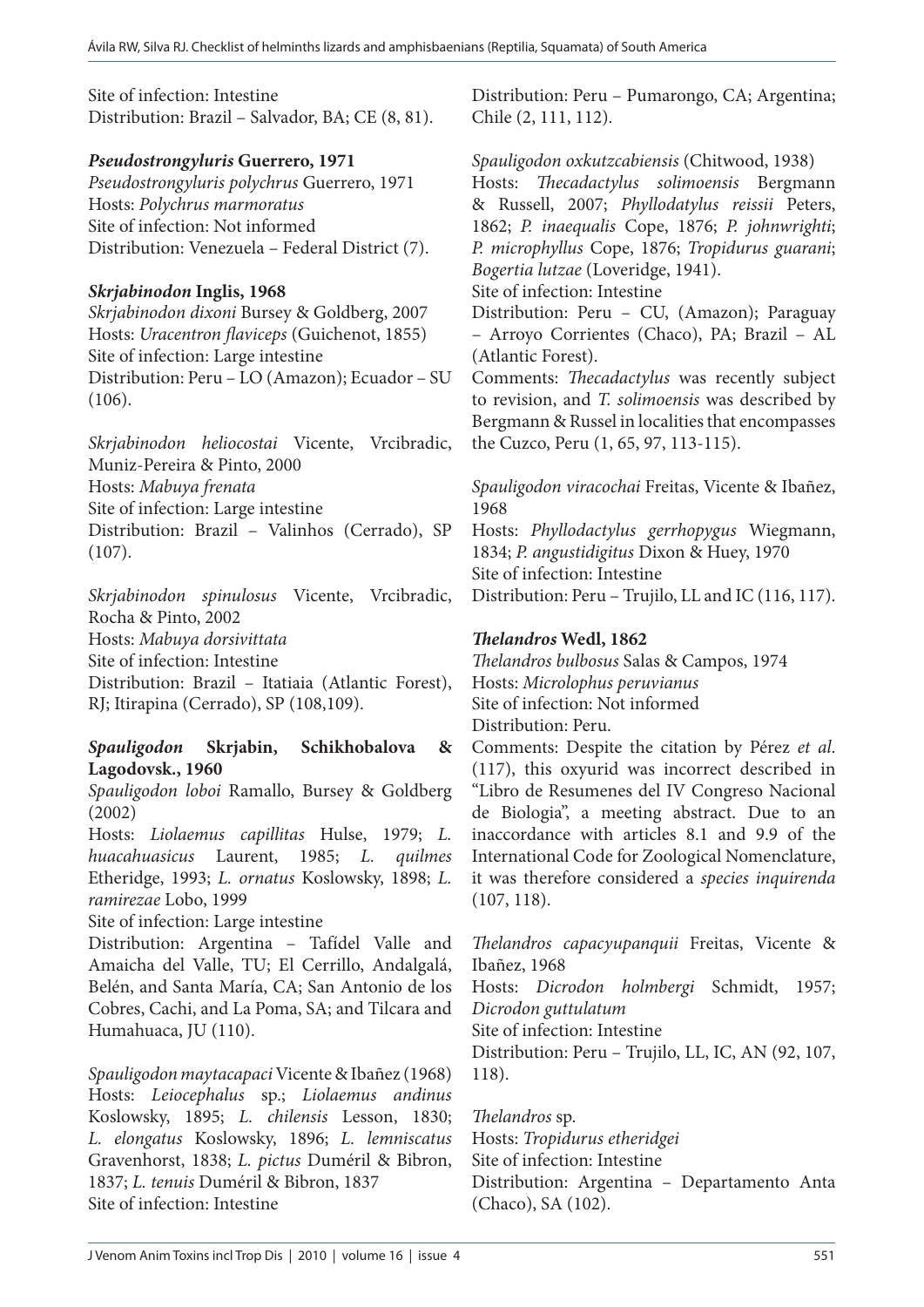# **Rhabditida**

#### **Rhabdiasidae**

*Chabirenia* **Lhermitte Vallarino, Bain, Deharo, Bertani, Voza, Attout & Gaucher, 2005**

*Chabirenia cayennensis* Lhermitte Vallarino, Bain, Deharo, Bertani, Voza, Attout & Gaucher, 2005 Hosts: *Ameiva ameiva* Site of infection: Mouth Distribution: French Guiana – CY (119).

# *Rhabdias* **Stiles & Hassall, 1905**

*Rhabdias anolis* Bursey, Goldberg & Telford, 2003 Hosts: *Anolis punctatus*  Site of infection: Lungs Distribution: Peru – CU (Amazon) (1).

*Rhabdias elegans* Gutierrez, 1945 Hosts: *Anolis punctatus*  Site of infection: Lungs Distribution: Ecuador – PA (Amazon) (1).

# *Rhabdias* sp.

Hosts: *Anisolepis undulatus* Wiegmann, 1834; *Anolis fuscoauratus*; *A. punctatus*; *Enyalius iheringii*; *E. bilineatus*; *E. perditus*; *Tropidurus hispidus*

Site of infection: Lungs, stomach

Distribution: Brazil – Marechal Floriano (Atlantic Forest), ES; PA, AM (Amazon); São Sebastião (Atlantic Forest), SP, Chapada do Araripe (Caatinga), CE; Ecuador – SU.

Comments: Of the neotropical lizards, only *Rhabdias anolis* has been described, despite several reports in the same region (3, 24, 40, 51, 120, 121).

# **Strongyloididae**

*Strongyloides* **Grassi, 1897** *Strongyloides cruzi* Rodrigues, 1968 Hosts: *Hemidactylus mabouia* Site of infection: Small intestine Distribution: Brazil – Manguinhos, RJ (8, 122).

#### **Spirurida Acuariidae**

Hosts: *Cercosaura argulus*; *Hemidactylus mabouya*; *Mabuya agilis*; *M. macrorhyncha*; *Tropidurus torquatus*; *Enyalius bilineatus*; *Phyllodactylus lepidopygus* Tschudi, 1845 Site of infection: Body cavity Distribution: Brazil – Queimada Grande Island

(Atlantic Forest) and Valinhos (Cerrado), SP;

Jurubatiba and Grussaí (Restinga), RJ; Marechal Floriano (Atlantic Forest) and Praia das Neves (Restinga), ES; Peru – Rio Nanay, LO.

Comments: all aforementioned citations consist of cysts and thus difficult the identification to species level since reproductive structures are required (20, 22-24, 35, 45).

# **Diplotriaenidae**

#### *Hastospiculum* **Skrjabin, 1923**

*Hastospiculum* sp. Hosts: *Plica umbra* Site of infection: Peritoneum Distribution: Peru – CU (Amazon) (1).

# **Filariidae**

#### *Filaria* **Mueller, 1787**

*Filaria multipapilla* Molin, Hosts: *Dracaena guianensis* Daudin, 1802 Site of infection: Body cavity Distribution: Brazil – Belém (Amazon), PA.

Comments: The species is actually considered *species inquirenda*, because these first records were lost and no new information about the species has been presented since the description (123-125).

# **Onchocercidae**

# *Macdonaldius* **Khanna, 1933**

*Macdonaldius grassi* (Caballero, 1954) Hosts: *Phyllopezus pollicaris* (Spix, 1825) Site of infection: Underneath the epidermis of the throat

Distribution: Paraguay – CO (Chaco) (126).

# *Oswaldofilaria* **Travassos, 1933**

*Oswaldofilaria azevedoi* Bain, 1974 Hosts: *Polychrus marmoratus* Linnaeus, 1758; *Stenocercus roseiventris* Site of infection: Body cavity Distribution: Brazil – Belém (Amazon), PA; Peru – CU (Amazon) (1, 127).

*Oswaldofilaria belemensis* Bain and Dulahian, 1974

Hosts: *Dracaena guianensis*  Site of infection: Heart, aorta e vena cava Distribution: Brazil – Belém (Amazon), PA (8).

*Oswaldofilaria brevicaudata* Rodhain and Vuylsteke, 1937 Hosts: *Iguana iguana*, *Anolis punctatus*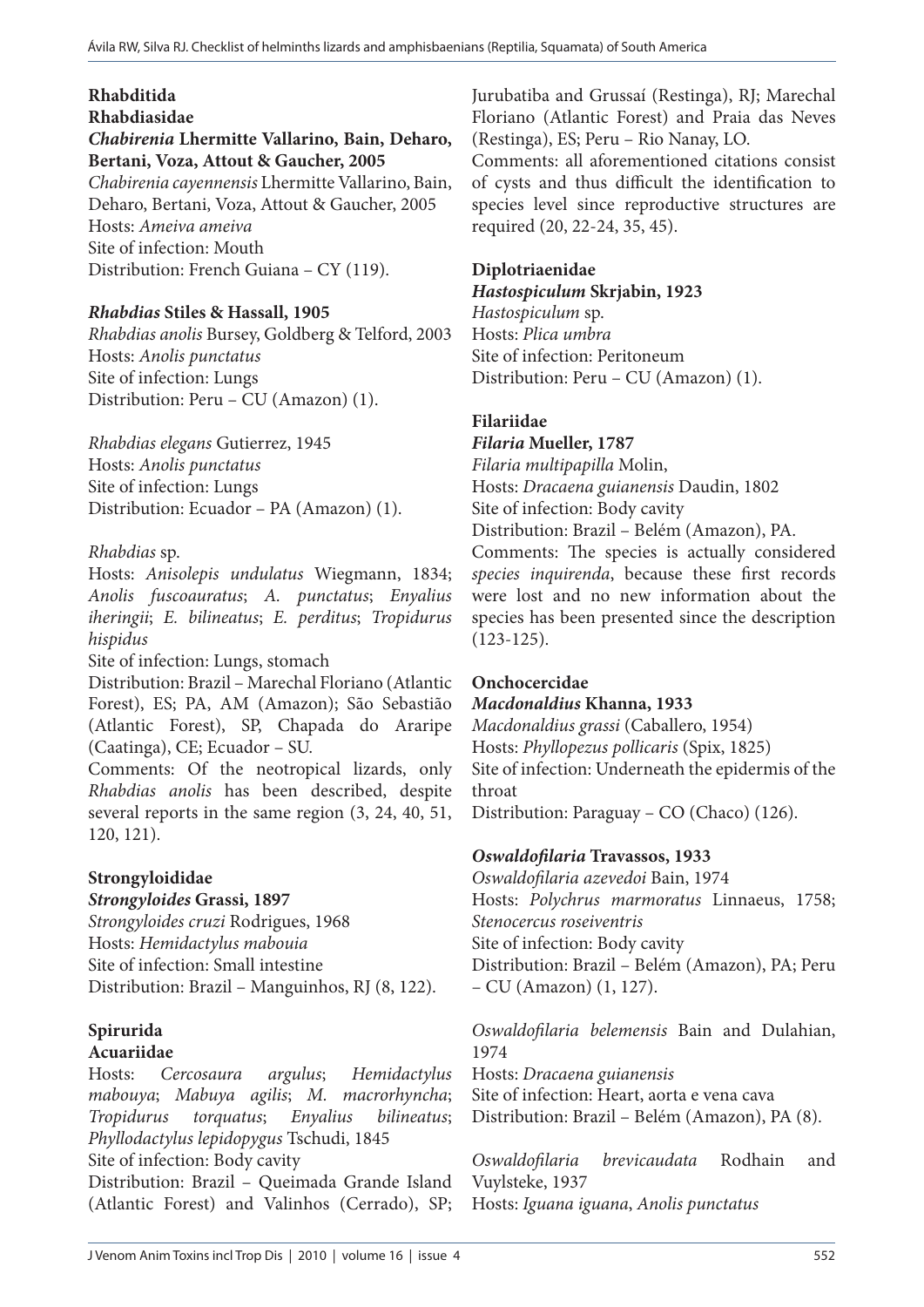Site of infection: Body cavity

Distribution: Brazil – Marajó (Amazon), PA, AM (Amazon), Exu (Caatinga), PE; Venezuela – ZU (7, 40, 125, 127-129).

*Oswaldofilaria petersi* Bain and Sulahian, 1974 Hosts: *Tupinambis teguixin*, *Tropidurus hispidus* Site of infection: Body cavity Distribution: Brazil – Belém (Amazon), PA, Ibiraba (Caatinga), BA (8, 130).

*Oswaldofilaria spinosa* Bain and Sulahian, 1974 Hosts: *Mabuya bistriata* Site of infection: Body cavity Distribution: Brazil – Belém (Amazon) (8).

*Oswaldofilaria* sp.

Hosts: *Tupinambis teguixin*, *Mabuya frenata* Site of infection: Body cavity Distribution: Surinam – PR; Brazil – Valinhos (Cerrado), SP (28, 34).

#### *Piratuba* **Freitas & Lent, 1947**

*Piratuba digiticauda* Lent & Freitas, 1941 Hosts: *Tropidurus torquatus*, *Tropidurus guarani*, *Plica umbra*, *Kentropyx calcarata* Site of infection: Body cavity, intestine Distribution: Brazil – Salvador, BA; Piratuba (Amazon), PA; Salobra (Pantanal), MS; Juara (Amazon), MT; Peru – CU; Paraguay – Chaco. Comments: *Tropidurus spinulosus* found in Salobra actually correspond to *T. guarani* (1, 62, 63, 65, 125, 131).

#### *Piratuba lainsoni* Bain, 1974

Hosts: *Anolis punctatus*, *Polychrus marmoratus* Site of infection: Body cavity, large intestine Distribution: Brazil – Belém (Amazon), PA; Peru – CU (Amazon) (1, 127).

*Piratuba scaffi* Bain, 1974 Hosts: *Ameiva ameiva* Site of infection: Body cavity Distribution: Brazil – Belém (Amazon), PA (127).

*Piratuba shawi* Bain, 1974 Hosts: *Kentropyx calcarata* Spix, 1825 Site of infection: Body cavity Distribution: Brazil – Belém (Amazon), PA (127).

#### *Piratuboides* **Bain & Sulahian, 1974**

*Piratuboides zeae* (Bain, 1974) Bain and Sulahian,

1974 Hosts: *Mabuya bistriata* Spix, 1825

Site of infection: Body cavity, large intestine Distribution: Brazil – Belém (Amazon), PA; Peru – CU (Amazon) (1, 127).

#### **Physalopteridae** *Abbreviata* **Travassos, 1920**

*Abbreviata spiralis* (Schneider, 1866) Chabaud, 1956 Hosts: *Amphisbaena* sp.

Site of infection: Not informed

Distribution: Brazil

Comments: This species is considered a *species inquirenda* (7).

# *Physaloptera* **Rudolphi, 1819**

*Physaloptera lutzi* Cristofaro, Guimarães & Rodrigues, 1976

Hosts: *Ameiva ameiva*; *Cnemidophorus abaetensis* Reis, Dias, Rocha & Vrcibradic, 2002; *C. littoralis*; *Enyalius bilineatus*; *Eurolophosaurus nanuzae*; *Liolaemus alticolor* Barbour 1909; *L. ornatus*; *L. quilmes*; *Tropidurus guarani*; *T. itambere*; *T. torquatus*

Site of infection: Stomach

Distribution: Argentina – SA, TU; Bolivia – Roboré (Pantanal); Brazil – Salvador, Serrinha and Canudos (Caatinga), BA; Linhares and Conceição da Barra (Restinga), Marechal Floriano (Atlantic Forest), ES; Serra do Cipó (Cerrado), MG; Porto Esperança and Salobra (Pantanal), MS; Xavantina, MT; Cachimbo (Amazon), PA; Maricá and Jurubatiba (Restinga), RJ; Valinhos (Cerrado), SP; Paraguay – Chaco (8, 24, 31, 32, 35, 62, 65, 66, 94-96, 132, 133).

Comments: *Cnemidophorus occelifer*, cited by Ribas *et al*. (94), actually corresponds to *C. littoralis* (31).

# *Physaloptera retusa* Rudolphi, 1819

Hosts: *Ameiva ameiva*; *Ameiva festiva*  Lichtenstein, 1856; *Amphisbaena alba*; *Anolis fuscoauratus*; *Anolis punctatus*; *Cnemidophorus abaetensis*; *C. lemniscatus*; *C. littoralis*; *C. native*; *C. ocellifer*; *Enyalius bilineatus*; *Iguana iguana*; *Kentropyx altamazonica*; *K. calcarata*; *K. pelviceps*; *Leiosaurus bellii* Duméril & Bibron, 1837; *L. catamarcensis* Koslowsky, 1898; *Liolaemus lutzae*; *L. neuquensis* Cei & Videla, 2003; *Mabuya agilis*; *M. bistriata*; *M. dorsivittata* Cope, 1862; *Ophiodes striatus* Spix, 1824; *Plica plica*; *P. umbra*; *Potamites*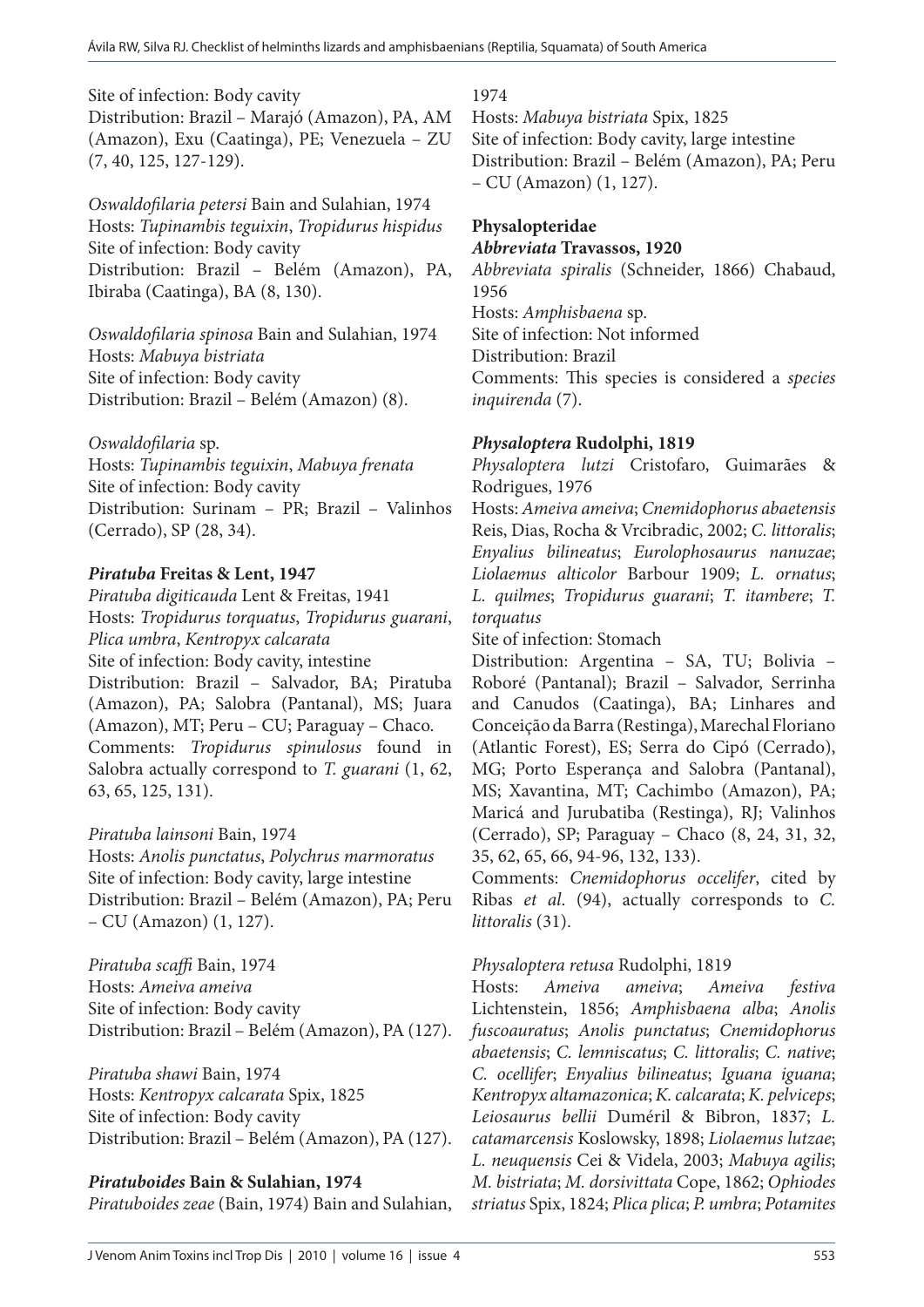*ecpleopus*; *Stenocercus roseiventris*; *Thecadacytlus solimoensis*; *Tropidurus guarani*; *T. hispidus*; *T. torquatus*; *Tupinambis rufescens* Günther, 1871; *T. longilineus* Ávila-Pires, 1995; *T. teguixin*; *Uracentron flaviceps*; *Tropidurus melanopleurus*  Boulenger, 1902

Site of infection: Stomach, intestine

Distribution: Brazil – Salvador and Guaratiba (Restinga), BA; Conceição da Barra (Restinga) and Marechal Floraino (Atlantic Forest), ES; Salobra (Pantanal), MS; Juara (Amazon), MT; Altamira, Belém, Cachimbo, Novo Progresso and Santarém (Amazon), PA; Itatiaia (Atlantic Forest), Maricá and Jurubatiba (Restinga), RJ; Ilha Seca (Atlantic Forest) and Itirapina (Cerrado), SP; Paraguay – Chaco; Bolivia – El Carmen and Florida, SC; Argentina; Peru – CU (Amazon); Surinam – PR (Amazon); Uruguay – Montevideo; Venezuela – Colón, ZU; Atures, AM; Salamanca, NE; Cumuná (Arid zone) and La Orchila, Mar Caribe; Colombia – CH.

Comments: Baker (7) cited several species of lizards that does not occur in Brazil, such as *Tupinambis rufescens*, *Cnemidophorus lateristrigus*, *Euprepis spixii*, *Podinema graphica* and *P. scripta*. According to the same author, *Pygopus gronovii* actually corresponds to *Ophiodes striatus* and *Podinema* corresponds to *Tupinambis*, but no species are currently recognized as synonyms of *P. scripta*  and *P. graphica* (7). *Cnemidophorus occelifer*, cited by Ribas *et al*. (94), actually corresponds to *C. littoralis* (1, 8, 24, 28, 29, 31, 32, 35, 51, 57, 62, 69, 77, 94, 108, 126, 131, 134-142).

# *Physaloptera* sp.

Hosts: *Ameiva ameiva*; *Cercosaura argulus*; *Cnemidophorus litoralis*; *C. ocellifer*; *Hemidactylus mabouia*; *Hoplocercus spinosus*; *Mabuya agilis*; *M. macrorhyncha*; *Polychrus acutirostris*; *Tropidurus etheridgei*; *T. torquatus*; *Tupinambis merianae*  Duméril & Bibron, 1839; *Tupinambis teguixin*; *Dicrodon guttulatum*.

Site of infection: Stomach

Distribution: Brazil – Abrolhos and Salvador (Restinga), BA; Linhares and Praia das Neves (Restinga) and Sooretama (Cerrado), ES; Salobra (Pantanal) and Bodoquena (Cerrado), MS; Ilha Grande, Cabo Frio, Grussaí, Grumari and Jurubatiba (Restinga), RJ; Valinhos (Cerrado), SP; Alegria (Pampas), RS; Argentina – SA and FO (Chaco); Peru – Rio Nanay, LO, LI.

Comments: *Tupinambis teguixin* of Salobra,

MS corresponds to *T. merianae* (personal observation) (8, 16, 22, 31, 33, 35, 41, 45, 92, 96, 101, 102, 143).

#### *Physalopteroides* **Wu & Liu, 1940**

*Physalopteroides venancioi* Lent, Freitas & Proença, 1946

Hosts: *Alopoglossus atriventris* Duellman, 1973; *Ameiva ameiva*; *Cercosaura ocellata* Wagler, 1830; *Cnemidophorus native*; *Kentropyx altamazonica*; *K. calcarata*; *K. pelviceps*; *Mabuya agilis*; *M. bistriata*; *M. macrorhyncha*; *Thecadactylus solimoensis*; *Tropidurus torquatus*; *Tupinambis teguixin*

Site of infection: Stomach

Distribution: Brazil – AC (Amazon); Trancoso and Guaratiba (Restinga), BA; Juara (Amazon), MT; Magé, Grussaí and Jurubatiba (Restinga), RJ; Praia das Neves (Restinga), ES; Peru – CU (Amazon) (1, 17, 23, 33, 35, 52, 77, 131, 144).

# *Thubunaea* **Seurat, 1914**

*Thubunaea iguanae* (Telford, 1965) Hosts: *Microlophus peruvianus*; *M. thoracicus*  (Tschudi, 1845) Site of infection: Stomach Distribution: Peru – R. N. Paracas, IC (117).

*Thubunaea parkeri* Baylis, 1926 Hosts: *Microlophus occipitalis* Peters, 1871; *Dicrodon heterolepis* Site of infection: Stomach Distribution: Peru (7, 145).

# **Spiruridae**

Spirurinae Hosts: *Hemidactylus mabouia* Site of infection: Stomach, lungs, and small intestine

Distribution: Brazil – Rio de Janeiro, RJ (146).

# **Micropleuridae**

*Micropleura* Linstow, 1906 Hosts: *Tupinambis meriana* Site of infection: Body cavity

Distribution: Brazil – Salobra (Pantanal), MS.

Comments: This record must be discharged, because no mention of *Micropleura* was found in Travassos and Freitas (147) as cited by *Vicente et al*. (8). Moreover, *Micropleura* may be found in the body cavity of crocodiles and turtles (148).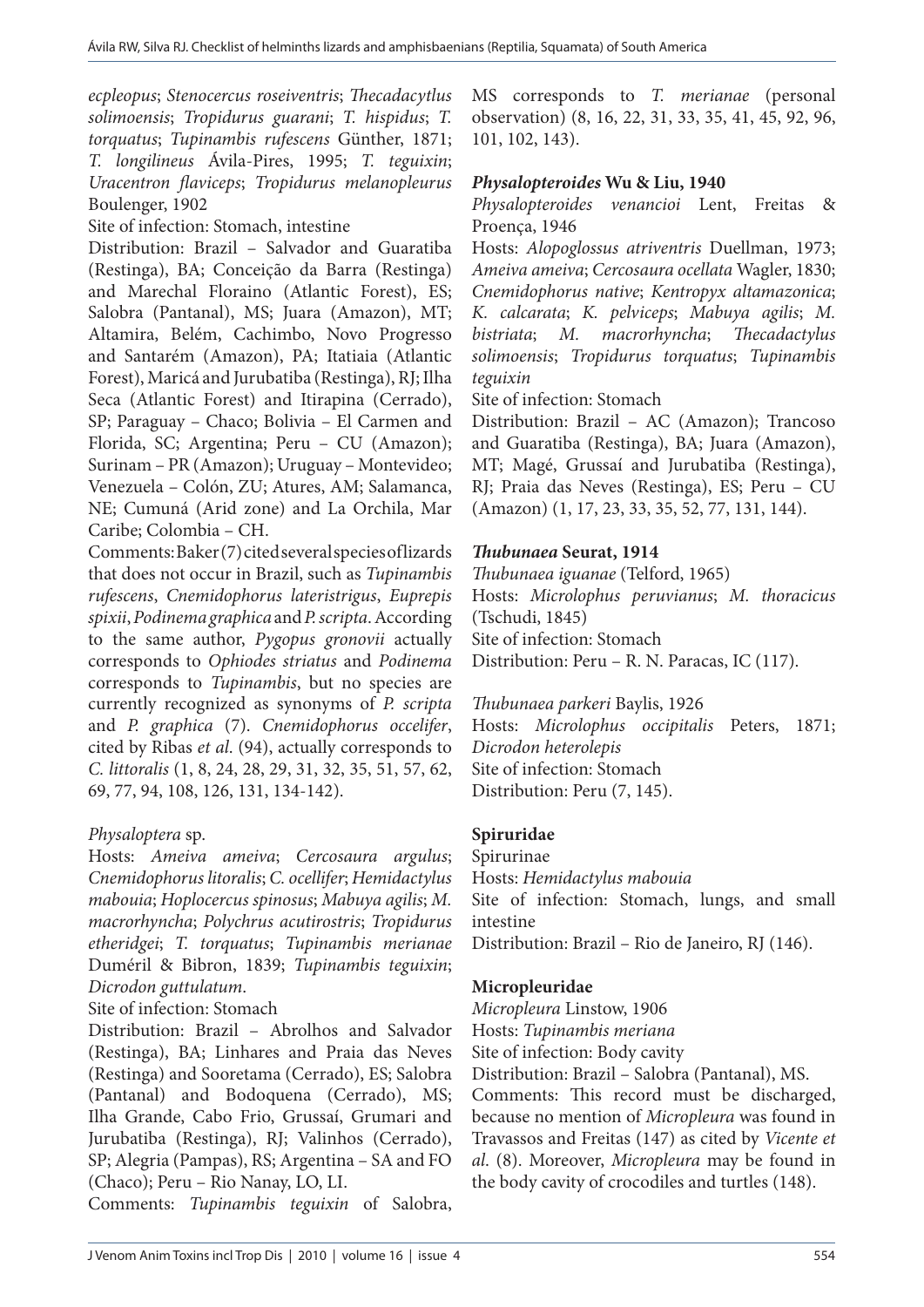# **Diaphanocephalidae**

*Diaphanocephalus* **Diesing, 1851**

*Diaphanocephalus diesingi* Freitas & Lent, 1938 Hosts: *Tupinambis teguixin* Site of infection: Small intestine Distribution: Brazil – Belém (Amazon), PA (149).

*Diaphanocephalus galeatus* Rudolphi, 1819 Hosts: *Tupinambis merianae*, *T. rufescens*, *T. teguixin* Site of infection: Intestine Distribution: Brazil – Salobra (Pantanal) and Bodoquena (Cerrado), MS; Manguinhos, Angra dos Reis e Rio de Janeiro (Atlantic Forest), RJ; Pedras Altas, RS; Ilha Grande and São Paulo, SP, Fernando de Noronha, PE; Argentina; Bolivia; Surinam – PR (8, 28, 46, 149, 150).

*Diaphanocephalus jacuruxi* Alho, 1965 Hosts: *Dracaena guianensis* Site of infection: Small intestine Distribution: Brazil – Ilha das Onças (Amazon), PA (8, 151).

#### **Kalicephalus Molin, 1861**

*Kalicephalus* sp. Hosts: *Tupinambis teguixin* Site of infection: Intestine Distribution: Brazil – Sooretama, ES; Alegria (Pampas), RS. Comments: Species of *Kalicephalus* spp. have been reported in several snake species, and seems to be restricted to these animals, likewise *Diaphanocephalus* spp. (a sister taxon) in Tupinambinae. Published records could be a misidentification or a case of incidental infection in a *Tupinambis teguixin* (8, 143, 152).

# **Molineidae**

#### *Kentropyxia* **Baker, 1982**

*Kentropyxia sauria* Baker, 1982 Hosts: *Kentropyx calcarata* Site of infection: Small intestine Distribution: Brazil – Belém and Novo Progresso (Amazon), PA (136, 153).

#### *Oswaldocruzia* **Travassos, 1917**

*Oswaldocruzia bainae* Ben-Slimane & Durette-Desset, 1996 Hosts: *Anolis chrysolepis* Duméril & Bibron, 1837; *A. fuscoauratus* Site of infection: Small intestine

Distribution: Ecuador – San Pablo (Amazon), LR (154).

*Oswaldocruzia benslimanei* Durette-Desset, Anjos & Vrcibradic, 2006 Hosts: *Enyalius bilineatus* Duméril & Bibron, 1837 Site of infection: Small intestine Distribution: Brazil – Marechal Floriano, ES (24, 155).

*Oswaldocruzia brasiliensis* Lent & Freitas, 1935 Hosts: *Hemidactylus mabouia* Site of infection: Small intestine Distribution: Brasil – Rio de Janeiro, RJ (8, 156).

*Oswaldocruzia burseyi* Durette-Desset, Anjos & Vrcibradic, 2006 Hosts: *Enyalius perditus* Site of infection: Stomach Distribution: Brazil – São Sebastião (Atlantic Forest), SP (3, 155).

*Oswaldocruzia fredi* Durette-Desset, Anjos & Vrcibradic, 2006 Hosts: *Enyalius iheringii* Site of infection: Stomach Distribution: Brazil – São Sebastião (Atlantic Forest), SP (3, 155).

*Oswaldocruzia peruensis* Ben-Slimane, Verhaag & Durette-Desset, 1995 Hosts: *Stenocercus roseiventris*, *Cercosaura argulus*, *Anolis punctatus* Site of infection: Stomach Distribution: Peru – HA and CU (Amazon) (1, 45, 157).

*Oswaldocruzia vitti* Bursey & Goldberg, 2004 Hosts: *Alopoglossus angulatus*, *A. atriventris*, *Anolis fuscoauratus*, *A. punctatus*, *Cercosaura eigenmanni*, *C. oshaugnessyi*  Site of infection: Intestine Distribution: Brazil – AC, AM, PA, RO (Amazon); Ecuador – SU (Amazon); Peru – CU (Amazon) (1, 18, 40, 51, 52).

*Oswaldocruzia* sp. Hosts: *Tropidurus torquatus*, *Enyalius catenatus*  (Wied, 1821), *E. perditus*, *K. calcarata*  Site of infection: Intestine Distribution: Brazil – Bodoquena (Cerrado)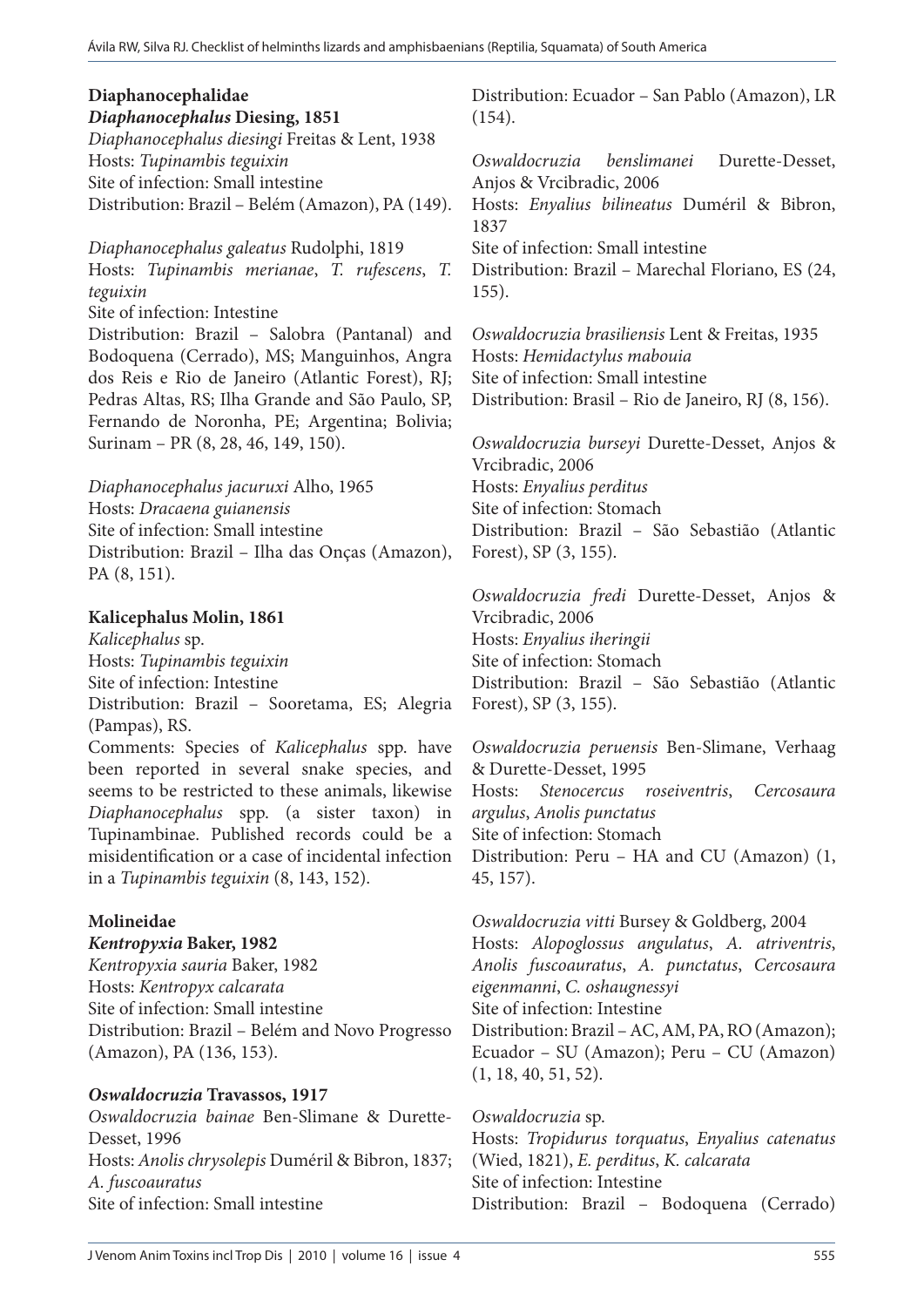and Salobra (Pantanal), MS; Juara (Amazon), MT; Cachimbo (Amazon), PA; Rio de Janeiro, RJ; Ibitipoca, MG; Argentina – SA, JU and TA (Chaco); Paraguay – Assuncion and Chaco.

Comments: The aforementioned records of *T. torquatus* are those of *O. mazzai* and that of *Enyalius* spp. are from *O. subauricularis,* both considered *species inquirenda* (48, 131, 155, 158).

#### **Cestoda**

Cyclophyllidea Linstowiidae *Oochoristica* **Lühe, 1898**

*Oochoristica ameivae* (Beddard, 1914)

Hosts: *Ameiva ameiva*, *Cnemidophorus nativo*, *Mabuya agilis*, *M. macrorhyncha* Site of infection: Intestine

Distribution: Brazil – Cachimbo (Amazon), PA; Serra do Navio (Amazon), AP; Manaus (Amazon), AM; Guaratiba and Trancoso (Restinga), BA; Praia das Neves (Restinga), ES; Grussaí (Restinga), RJ; Peru – CU (Amazon) (1, 17, 23, 77, 159-161).

#### *Oochoristica bressalui* Fürhmann, 1927

Hosts: *Tropidurus guarani*, *T. hispidus*, *T. torquatus* Site of infection: Small intestine

Distribution: Brazil – Salvador and Serrinha, BA; Cachimbo (Amazon), Arraial do Cabo, Cabo Frio and Rio de Janeiro, RJ; Bolivia – El Carmen; Paraguay (19, 65, 160, 162).

#### *Oochoristica freitasi* Rego & Ibañez, 1965

Hosts: *Dicrodon heterolepis*; *D. guttulatum* Duméril & Bibron, 1893

Site of infection: Small intestine

Distribution: Peru – Trujillo, LL; TU, PI.

Comments: Bursey and Goldberg (163) and Arizmendi-Espinosa *et al*. (164) apparently ignored the presence of *O. freitasi* in their findings of *Oochoristica* spp. infecting lizards in neotropical regions. The species is not included in any synonymy of the revisions made by Bursey *et al*. (165). Moreover, the species was cited in Guillén-Hernández *et al*. (166).

*Oochoristica iguanae* (Baylis, 1919) Bursey & Goldberg, 1996 Hosts: *Iguana iguana*, *Dicrodon guttulatum* Site of infection: Small intestine Distribution: Venezuela – Isla Margarita; Peru – LA, PI (92,163).

*Oochoristica travassosi* Rego & Ibañez, 1965 Hosts: *Leiocephalus* sp.; *Liolaemus vallecurensis*  Pereira, 1992; *Phyllodactylus johnwrigthi* Dixon & Huey, 1970 Site of infection: Small intestine Distribution: Peru – Moche; Argentina – SJ (2, 97, 167).

*Oochoristica insulamargaritae* López-Neyra and Diaz-Ungría, 1957 Hosts: *Ameiva ameiva* Site of infection: Small intestine Distribution: Venezuela – Isla Margarita (163, 168).

*Oochoristica vanzolinii* Rego & Rodrigues, 1965 Hosts: *Hemidactylus mabouia*, *Eurolophosaurus nanuzae* Site of infection: Small intestine Distribution: Brazil – Rio de Janeiro, RJ; Serra do Cipó, MG (66, 162).

#### *Oochoristica* sp.

Hosts: *Alopoglossus atriventris*, *Amphisbaena ridleyi*, *Mabuya frenata*, *Tupinambis merianae*, *Trachylepis atlantica*  Site of infection: Small intestine Distribution: Ecuador – SU; Brazil – Valinhos, SP; Fernando de Noronha Islands, PE (34, 46, 52).

#### *Semenoviella* **Spasskii, 1951**

*Semenoviella amphisbaenae* Rudolphi, 1819 Hosts: *Amphisbaena fuliginosa* Linnaeus, 1758; *A. alba*  Site of infection: Intestine Distribution: Brazil – Belém (Amazon), PA;

Pirassununga (Cerrado), SP (169).

#### **Mesocestoididae**

*Mesocestoides* **Vaillant, 1863** *Mesocestoides* sp. Hosts: *Anolis transversalis* Site of infection: Not informed Distribution: Brazil – RO (Amazon) (40).

**Proteocephalidea Proteocephalidae** *Cairaella* **Coquille & De Chambrier, 2008** *Cairaella henrii* Coquille & De Chambrier, 2008 Hosts: *Anolis trachyderma* Cope, 1876 Site of infection: Intestine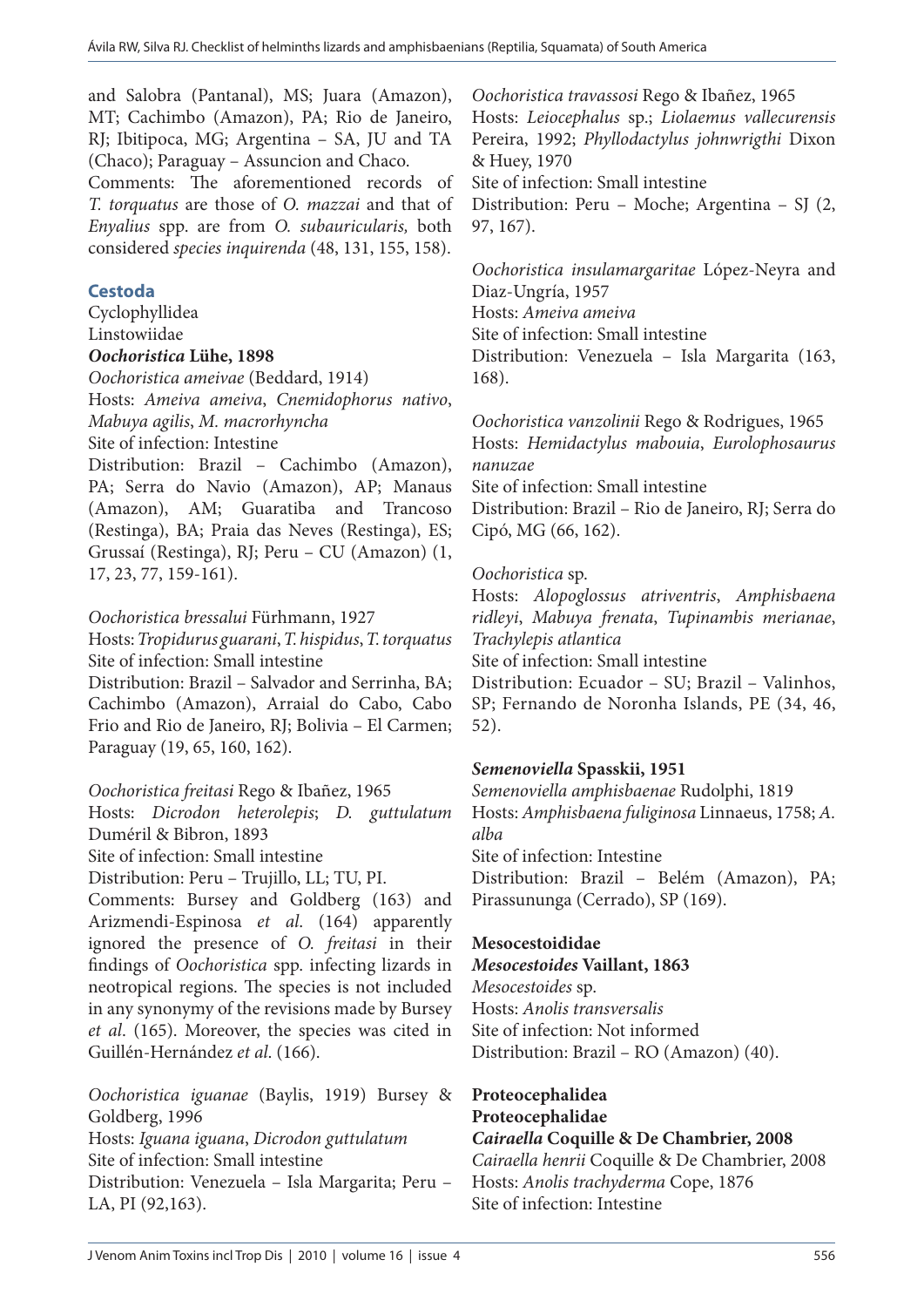Distribution: Ecuador – San Pablo de Kantesyia, SU (170).

# *Ophiotaenia* **La Rue, 1911**

*Ophiotaenia flava* Rudin, 1917 Hosts: *Kentropyx pelviceps* Site of infection: Not informed Distribution: Peru – CU (Amazon) (1).

*Ophiotaenia nicoleae* Coquille & De Chambrier, 2008 Hosts: *Thecadactylus solimoensis*

Site of infection: Intestine

Distribution: Ecuador – San Pablo de Kantesyia, SU.

Comments: *Thecadactylus* was recently subjected to revision, and a *T. solimoensis* was found in from localities that encompass San Pablo de Kantesyia, Ecuador (113, 170).

*Ophiotaenia* sp. Hosts: *Anolis fuscoauratus* Site of infection: Small intestine Distribution: Brazil – Santarém (Amazon), PA (51).

# *Tejidotaenia* **Freze, 1965**

*Tejidotaenia appendiculata* (Baylis, 1947) Hosts: *Tupinambis teguixin* Site of infection: Small intestine Distribution: Surinam – PR (Amazon); Brazil – Serra do Navio (Amazon), AP; Linhares, ES (28, 171).

# **Trematoda**

**Digenea Echinostomata Echinostomida** Superfamily Echinostomatoidea Looss, 1899

# **Cathaemasiidae**

*Pulchrossomoides* **Freitas & Lent, 1937** *Pulchrosomoides elegans* Freitas & Lent, 1937 Hosts: *Tupinambis teguixin*, *Iguana iguana*, *Mabuya macrorhyncha* Site of infection: Stomach Distribution: Brazil – Porto Esperança (Pantanal), MS; Praia das Neves (Restinga), ES (6, 23, 172, 173).

*Plagiorchiida Dicrocoeliidae* *Brachycoelium* **(Dujardin, 1845)**

*Brachycoelium salamandrae* (Frolich, 1789) Dujardin, 1845 Hosts: *Leposoma osvaldoi* Ávila-Pires, 1995; *Anolis nitens* Wagler, 1830 Site of infection: Small intestine Distribution: Brazil – Novo Progresso (Amazon), PA. Comments: Cited as *B. mesocoeliiformis* when found infecting *Anolis scypheus* (*A. nitens*) (6, 137).

# *Platynosomum*

*Platynosomum* sp. Looss, 1906 Hosts: *Amphisbaena ridleyi*, *Trachylepis atlantica* Site of infection: Gallbladder, bile duct Distribution: Brazil – Fernando de Noronha Island, PE (46).

# **Harmotrematidae**

*Helicotrema* **Odhner, 1912**

*Helicotrema asymetricum* (Travassos, 1922) Viana, 1924 Hosts: *Iguana iguana* Site of infection: Intestine Distribution: Brazil – Pantanal (174, 175).

*Helicotrema magniovatum* Odhner, 1912 Hosts: *Iguana iguana* Site of infection: Intestine Distribution: Brazil (6).

*Helicotrema spirale* (Diesing, 1850) Odhner, 1912 Hosts: *Iguana iguana* Site of infection: Intestine Distribution: Brazil (6).

# **Pronocephalidae**

*Iguanacola* **Gilbert, 1938** *Iguanacola navicularis* Gilbert, 1938 Hosts: *Amblyrhynchus cristatus* Bell, 1825 Site of infection: Not informed Distribution: Ecuador – Galapagos Islands (14).

# **Myosaccus Gilbert, 1938**

*Myosaccus amblyrhynchi* Gilbert, 1938 Hosts: *Amblyrhynchus cristatus*  Site of infection: Not informed Distribution: Ecuador – Galapagos Islands (14).

# **Cetiosaccus Gilbert, 1938**

*Cetiosaccus galapagensis* Gilbert, 1938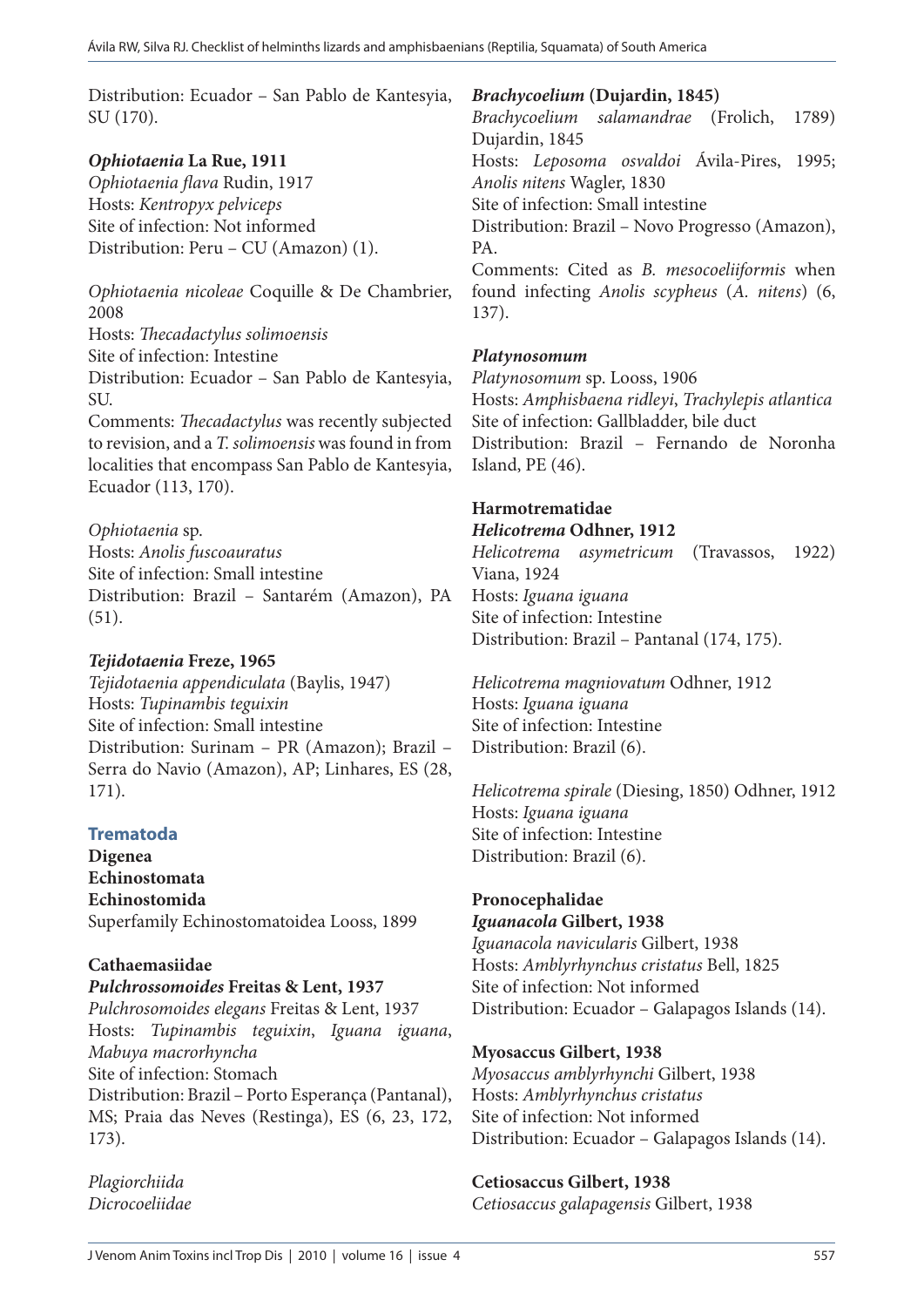Hosts: *Amblyrhynchus cristatus*  Site of infection: Not informed Distribution: Ecuador – Galapagos Islands (14).

# *Paradistomum* **Kossack, 1910**

*Paradistomum parvissimum* (Travassos, 1918) Hosts: *Ameiva ameiva*, *Hemidactylus mabouia*, *Iguana iguana*, *Liolaemus lutzae*, *Mabuya macrorhyncha*, *M. agilis*, *Tropidurus torquatus*, *Tupinambis teguixin*  Site of infection: Gallbladder, liver, small intestine Distribution: Brazil – Arraial do Cabo, Grussaí, Nova Iguaçu, Manguinhos, Maricá, RJ; Praia das Neves (Restinga) and Santa Teresa, ES; Salvador and Trancoso (Restinga), BA (17, 19, 21, 23, 27, 100, 146, 176, 177).

*Paradistomum rabusculum* Kossack, 1910 Hosts and records: *Gymnodactylus geckoides* Spix, 1825 Site of infection: Not informed Distribution: Brazil (6).

# **Macroderidae**

*Pneumotrema* **Bhalerao, 1937**

*Pneumotrema travassosi* Bhalerao, 1937 Hosts and records: *Amphisbaena alba* Site of infection: Kidney, ureter, intestine. Distribution: Brazil (172).

# **Family Plagiorchiidae**

*Allopharynx* **(Strom, 1928)** *Allopharynx daileyi* Bursey, Goldberg & Vitt, 2005 Hosts: *Uranoscodon superciliosus* Site of infection: Small intestine Distribution: Brazil – PA, RO, RR (Amazon) (50).

# *Dasymetra* **Nicoll, 1911**

*Dasymetra tupinambis* Nasir & Diaz, 1971 Hosts: *Tupinambis teguixin*  Site of infection: Intestine Distribution: Venezuela – Sucre (178).

# *Styphlodora* **Looss, 1899**

*Styphlodora condita* Faria, 1911 Hosts: *Tupinambis rufescens* (Günther, 1871) Site of infection: Kidney, ureter, intestine Distribution: Argentina (9).

# *Plagiorchis* **Lühe, 1899**

*Plagiorchis freitasi* Vicente, 1978 Hosts: *Tropidurus torquatus*

Site of infection: Small intestine

Distribution: Brazil – Conceição da Barra, ES (19).

*Plagiorchis vicentei* Rodrigues, 1994 Hosts: *Hemidactylus mabouia* Site of infection: Small intestine Distribution: Brazil – Teresópolis, RJ (179).

#### **Family Brachycoeliidae**  *Mesocoelium* **Odhner, 1910**

*Mesocoelium monas* (Rudolphi, 1819) Freitas, 1958

Hosts: *Alopoglossus angulatus*, *Amphisbaena* sp., *Amphisbaena ridleyi*, *Cercosaura eigenmanni*, *Diploglossus lessonae*, *Trachylepis atlantica*, *Leposternon microcephalum*, *Tropidurus torquatus*, *Uranoscodon superciliosus* Site of infection: Intestine Distribution: Brazil – PA, RO, RR (Amazon); João

Alfredo (Caatinga) and Fernando de Noronha, PE; Maricá and Rio de Janeiro (Restinga), RJ; Ecuador – SU (Amazon) (6, 18, 46, 50, 52, 100).

# **Family Urotrematidae**

*Urotrema* Braun, 1900 *Urotrema shirleyae* Zamparo, Brooks & Tkach, 2005 Hosts: *Anolis fuscoauratus*  Site of infection: Small intestine Distribution: Brazil – Santarém (Amazon), PA (51).

# **HOST-PARASITE LIST**

# **Family Amphisbaenidae**

*Amphisbaena alba Maracaya belemensis Maracaya graciai Aplectana albae Aplectana raillieti Physaloptera retusa Semenoviella amphisbaenae Pneumotrema travassosi*

*Amphisbaena bolivica Aplectana tucumanensis*

*Amphisbaena fuliginosa Semenoviella amphisbaenae*

*Amphisbaena ridleyi*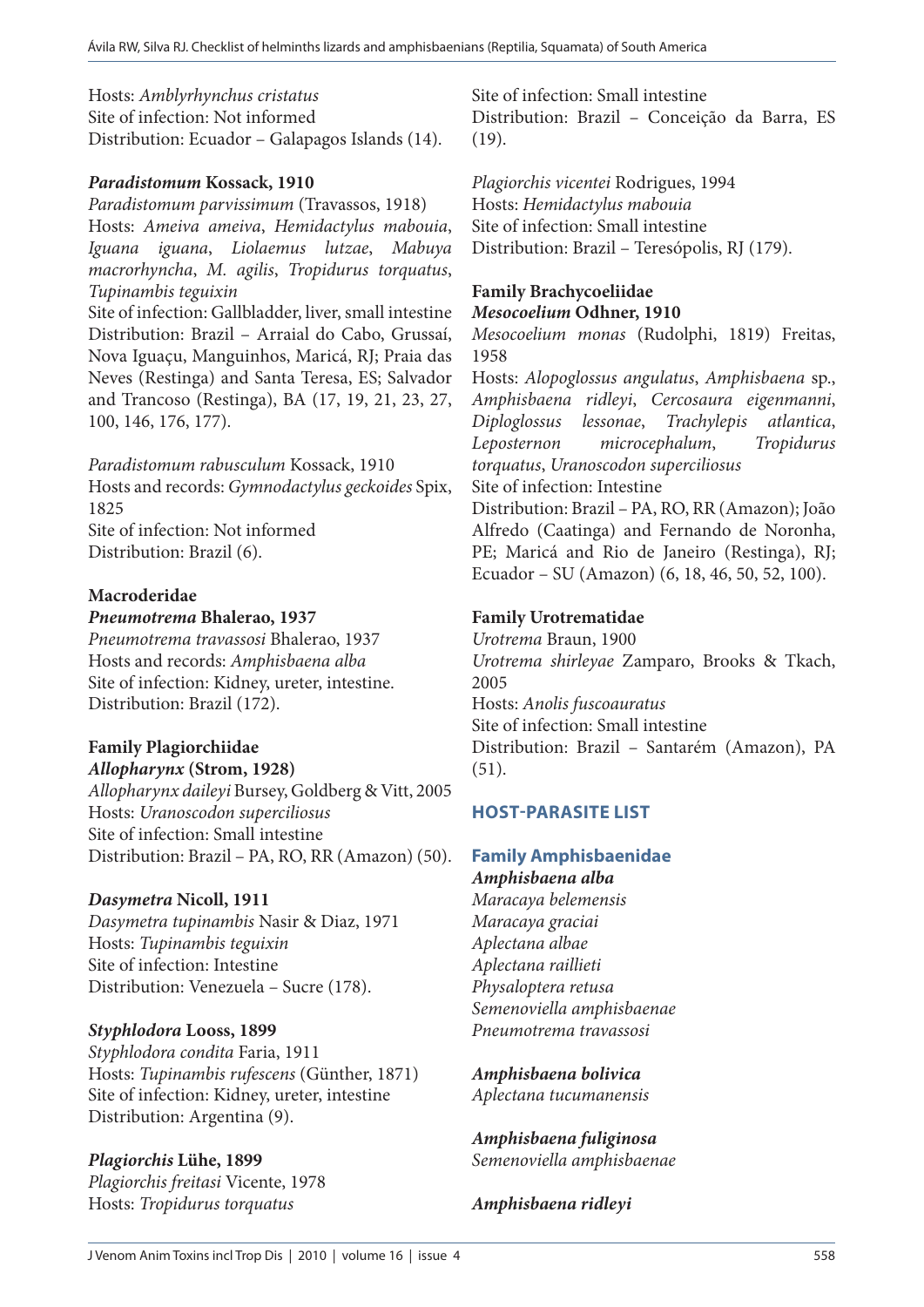*Aplectana albae Parapharyngodon alvarengai Mesocoelium monas Platynosomum* sp. *Oochoristica* sp.

*Amphisbaena* **sp.** *Maracaya pusilla Mesocoelium monas*

*Leposternon microcephalum Cosmocerca rara Mesocoelium monas Paradollfusnema amphisbaenia*

**Family Iguanidae** *Amblyrhynchus cristatus Iguanacola navicularis Myosaccus amblyrhynchi Cetiosaccus galapagensis*

*Iguana iguana Alaeuris caudatus Alaeuris vogelsangi Ozolaimus cirratus Ozolaimus megatyphlon Oswaldofilaria brevicaudata Physaloptera retusa Oochoristica iguanae Pulchrosomoides elegans Paradistomum parvissimun Helicotrema asymetricum Helicotrema magniovatum Helicotrema spirale*

*Conolophus subcristatus*

*Alaeuris conolophi Alaeuris galapagensis Alaeuris labicula Alaeuris longispicula Paralaeuris dorochila*

**Family Hoplocercidae** *Enyalioides praestabilis Spinicauda spinicauda*

*Hoplocercus spinosus Africana dardanelosi Cruzia rudolphii Physaloptera* sp.

*Morunasaurus annularis* 

*Raillietnema brachyspiculatum*

**Family Polychrotidae** *Anisolepis undulatus Rhabdias* sp.

*Anolis chrysolepis Oswaldocruzia bainae*

#### *Anolis fuscoauratus*

*Cosmocerca vrcibradici Strongyluris oscari Rhabdias* sp. *Physaloptera retusa Oswaldocruzia bainae Oswaldocruzia vitti Ophiotaenia* sp. *Urotrema shirleyae*

*Anolis nitens Brachycoelium salamandrae*

*Anolis punctatus Cyrtosomum longicaudatum Strongyluris oscari Falcaustra* sp. *Skrjabinellazia intermedia Rhabdias anolis Rhabdias elegans Rhabdias* sp. *Oswaldofilaria brevicaudata Piratuba lainsoni Physaloptera retusa Oswaldocruzia peruensis Oswaldocruzia vitti*

*Anolis trachyderma Cairaella henrii*

*Anolis transversalis Cyrtosomum longicaudatum Strongyluris oscari Mesocestoides* sp.

*Polychrus acutirostris Gynaecometra bahiensis Physaloptera* sp.

*Polychrus marmoratus Pseudostrongyluris polychrus Oswaldofilaria azevedoi Piratuba lainsoni*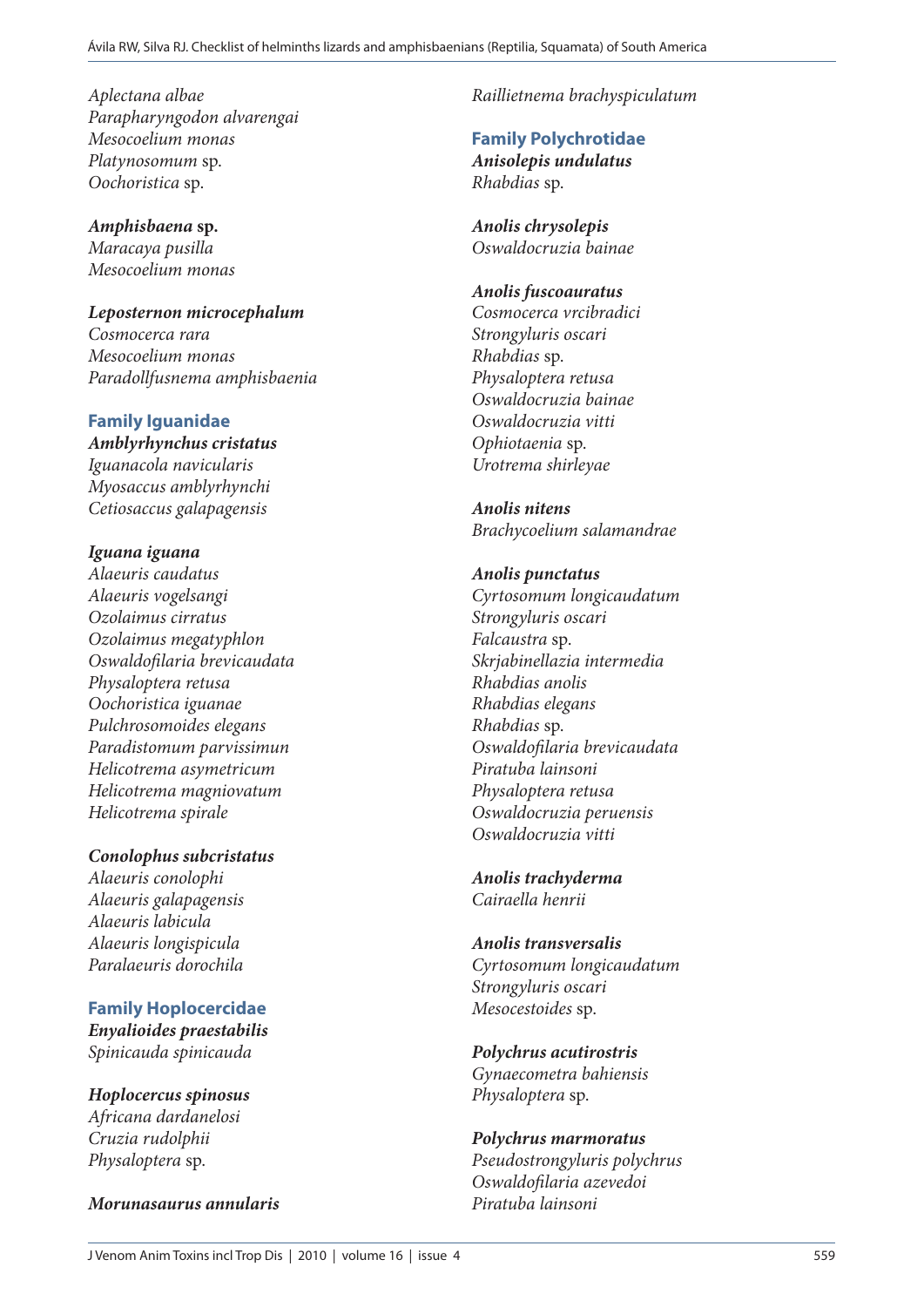# **Family Leiosauridae**

*Enyalius bilineatus* Centrorhynchidae *Rhabdias* sp. Acuariidae *Physaloptera lutzi Physaloptera retusa Oswaldocruzia benslimanei*

*Enyalius catenatus Oswaldocruzia* sp.

*Enyalius iheringii Strongyluris oscari Rhabdias* sp. *Oswaldocruzia fredi*

*Enyalius perditus Acanthocephalus* sp. *Aplectana vellardi Cosmocerca* sp. *Strongyluris oscari Rhabdias* sp. *Oswaldocruzia burseyi Oswaldocruzia* sp.

*Leiosaurus belli Physaloptera retusa*

*Leiosaurus catamarcensis Physaloptera retusa*

**Family Liolaemidae** *Liolaemus alticolor Physaloptera lutzi*

*Liolaemus andinus Spauligodon maytacapaci*

*Liolaemus buergeri Parapharyngodon riojensis*

*Liolaemus capillitas Spauligodon loboi*

*Liolaemus chilensis Spauligodon maytacapaci*

*Liolaemus elongatus Spauligodon maytacapaci*

*Liolaemus huacahuasicus*

*Spauligodon loboi*

*Liolaemus lemniscatus Spauligodon maytacapaci*

*Liolaemus lutzae Ichthyocapillaria* (= *Pseudocapillaria*) *maricaensis Parapharyngodon sceleratus Pharyngodon cesarpintoi Physaloptera retusa Paradistomum parvissimum*

*Liolaemus neuquensis Physaloptera retusa*

*Liolaemus ornatus Spauligodon loboi Physaloptera lutzi*

*Liolaemus pictus Spauligodon maytacapaci*

*Liolaemus quilmes Spauligodon loboi Physaloptera lutzi*

*Liolaemus ramirezae Spauligodon loboi*

*Liolaemus signifer Parapharyngodon senisfaciecaudus*

*Liolaemus tenuis Spauligodon maytacapaci*

*Liolaemus vallecurensis Oochoristica travassosi*

*Phymaturus palluma Parapharyngodon riojensis*

*Phymaturus punae Parapharyngodon riojensis*

# **Family Tropiduridae**

*Eurolophosaurus nanuzae Strongyluris oscari Subulura lacertília Parapharyngodon sceleratus Physaloptera lutzi Oochoristica vanzolinii*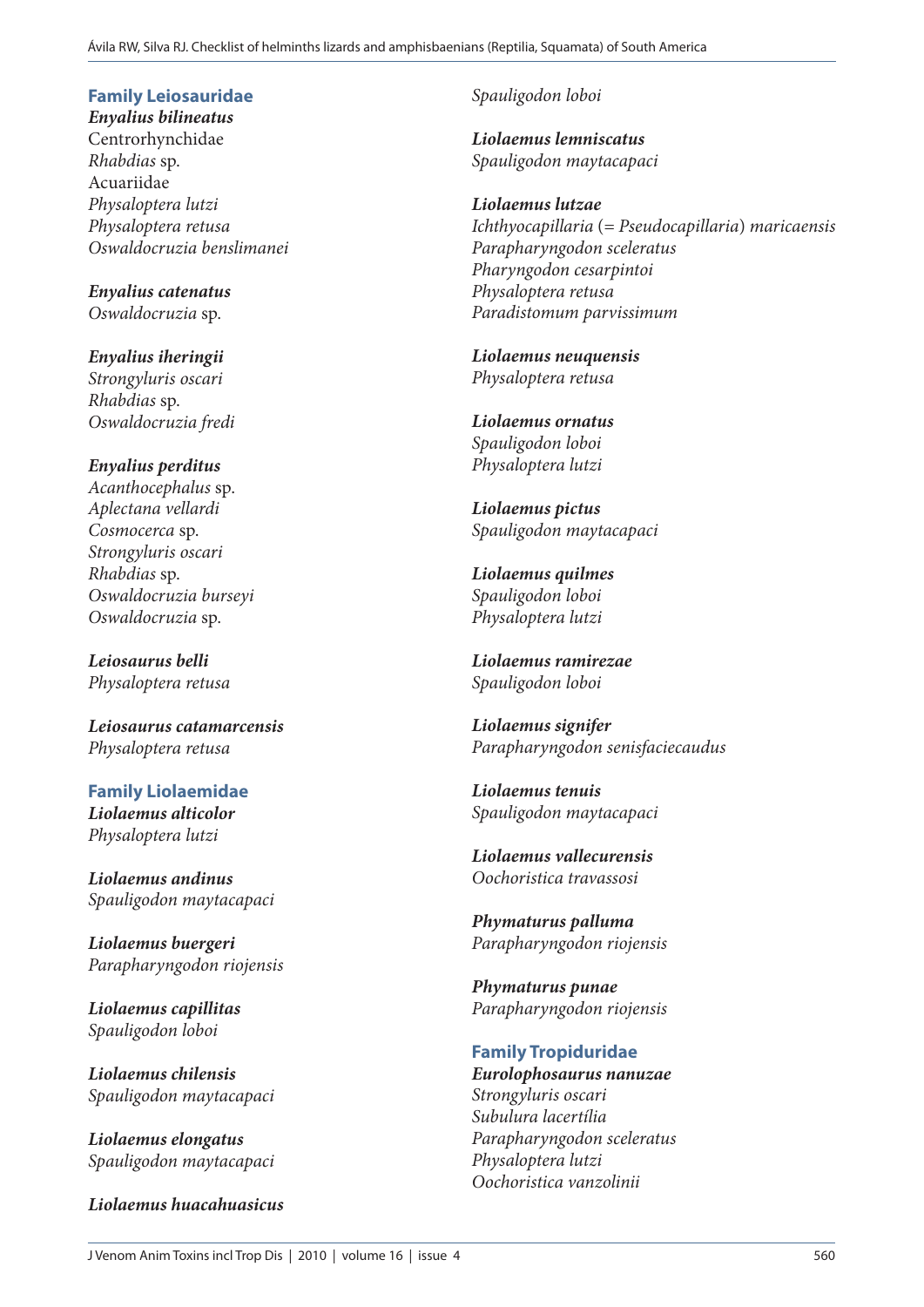*Leiocephalus* **sp.** *Spauligodon maytacapaci Oochoristica travassosi*

*Microlophus albermalensis Parapharyngodon sceleratus*

*Microlophus occipitalis Thubunaea parkeri*

*Microlophus peruvianus Parapharyngodon arequipensis Parapharyngodon moqueguensis Parapharyngodon yurensis Thubunaea iguanae*

*Microlophus thoracicus Thubunaea iguanae*

*Plica plica Strongyluris oscari Physaloptera retusa*

*Plica umbra Strongyluris oscari Hastospiculum* sp. *Piratuba digiticauda Physaloptera retusa*

*Stenocercus caducus Skrjabinellazia intermedia Strongyluris oscari*

*Stenocercus roseiventris Atractis cruciata Strongyluris oscari Oswaldofilaria azevedoi Physaloptera retusa Oswaldocruzia peruensis*

*Tropidurus etheridgei Parapharyngodon* sp. *Thelandros* sp. *Physaloptera* sp.

*Tropidurus guarani Strongyluris oscari Skrjabinellazia intermedia Typhlonema* sp. *Parapharyngodon sceleratus Spauligodon oxkutzcabiensis Piratuba digiticauda*

*Physaloptera lutzi Physaloptera retusa Oochoristica bressalui*

*Tropidurus hispidus*

*Parapharyngodon sceleratus Pharyngodon* sp. *Rhabdias* sp. *Oswaldofilaria petersi Physaloptera retusa Oochoristica bressalui*

*Tropidurus itambere Parapharyngodon sceleratus Pharyngodon cesarpintoi Physaloptera lutzi*

*Tropidurus melanopleurus Strongyluris oscari Parapharyngodon sceleratus Physaloptera retusa*

*Tropidurus semitaeniatus Parapharyngodon sceleratus*

*Tropidurus spinulosus Strongyluris oscari*

*Tropidurus torquatus* Acanthocephala *Echinorhynchus* sp. *Centrorhynchus tumidulus Capillaria* (= *Amphibiocapillaria*) *freitaslenti Hexametra boddaertii Strongyluris oscari Skrjabinellazia intermedia Subulura* sp. *Parapharyngodon sceleratus Parapharyngodon* sp. *Pharyngodon* sp. Acuariidae *Piratuba digiticauda Physaloptera lutzi Physaloptera retusa Physaloptera* sp. *Physalopteroides venancioi Oswaldocruzia* sp. *Oochoristica bressalui Paradistomum parvissimum Plagiorchis freitasi Mesocoelium monas*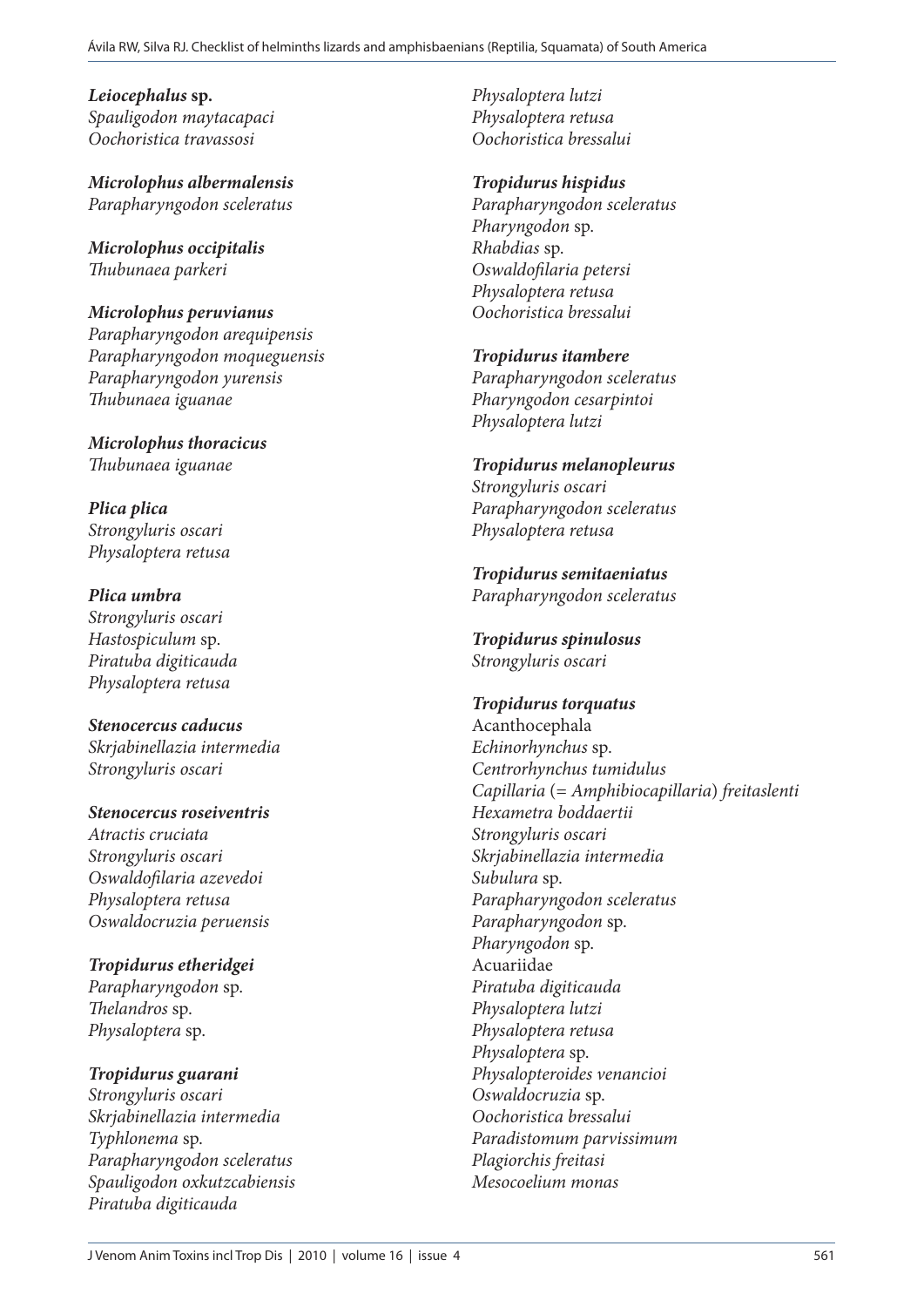*Tropidurus* **sp.** *Strongyluris oscari Parapharyngodon sceleratus*

*Uracentron flaviceps Skrjabinodon dixoni Physaloptera retusa*

*Uranoscodon superciliosus Cosmocerca vrcibradici Africana chabaudi Allopharynx daileyi Mesocoelium monas*

# **Family Gekkonidae**

*Hemidactylus mabouia* Centrorhynchidae *Parapharyngodon largitor Parapharyngodon sceleratus Parapharyngodon* sp *Strongyloides cruzi* Acuariidae *Physaloptera* sp. Spirurinae *Oswaldocruzia brasiliensis Oochoristica vanzolinii Paradistomum parvissimum Plagiorchis vicentei*

# **Family Phyllodactylidae**

*Bogertia lutzae Spauligodon oxkutzcabiensis*

*Gymnodactylus geckoides Paradistomum rabusculum*

*Phyllodactylus angustidigitus Spauligodon viracochai*

*Phyllodactylus inaequalis Spauligodon oxkutzcabiensis*

*Phyllodactylus gerrhopygus Spauligodon viracochai*

*Phyllodactylus johnwrighti Oochoristica travassosi Parapharyngodon sceleratus Spauligodon oxkutzcabiensis*

*Phyllodactylus lepidopygus* Acuariidae

*Phyllodactylus microphyllus Spauligodon oxkutzcabiensis*

*Phyllodactylus reissii Spauligodon oxkutzcabiensis*

# *Phyllopezus pollicaris*

*Macdonaldius grassi Parapharyngodon sceleratus*

#### *Thecadactylus solimoensis*

*Spauligodon oxkutzcabiensis Physaloptera retusa Physalopteroides venancioi Ophiotaenia nicoleae*

# **Family Sphaerodactylidae**

*Gonatodes humeralis Skrjabinelazia galliardi*

# **Family Anguidae**

*Diploglossus lessonae Parapharyngodon verrucosus Mesocoelium monas*

# *Ophiodes striatus*

*Cyrtosomum* sp. *Physaloptera retusa*

# **Family Teiidae**

*Ameiva ameiva Oligacanthorhynchus* sp. *Centrorhynchus tumidulus Capillaria* (= *Amphibiocapillaria*) *freitaslenti Spinicauda spinicauda Strongyluris oscari Parapharyngodon alvarengai Parapharyngodon largitor Parapharyngodon sceleratus Parapharyngodon* sp. *Pharyngodon cesarpintoi Pharyngodon travassosi Chabirenia cayennensis Piratuba scaffi Physaloptera lutzi Physaloptera retusa Physaloptera* sp. *Physalopteroides venancioi Oochoristica ameivae Oochoristica insulamargaritae Paradistomum parvissimum*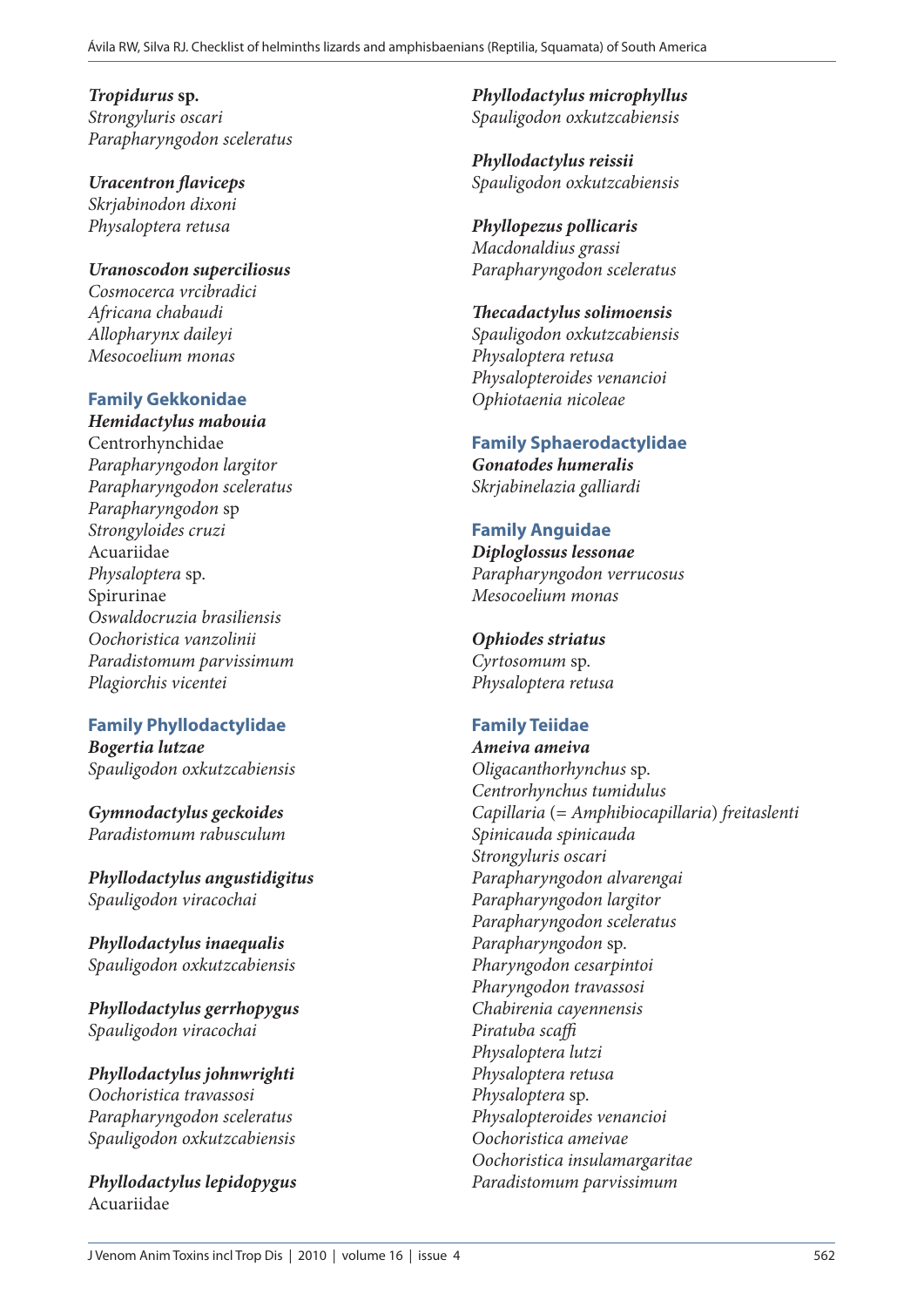*Ameiva festiva Physaloptera retusa*

*Cnemidophorus abaetensis Physaloptera lutzi Physaloptera retusa*

*Cnemidophorus lemniscatus Physaloptera retusa*

#### *Cnemidophorus littoralis*

*Hexametra boddaertii Parapharyngodon sceleratus Physaloptera lutzPhysaloptera retusa Physaloptera* sp.

#### *Cnemidophorus nativo*

*Skrjabinellazia intermedia Subulura lacertilia Parapharyngodon* sp. *Physaloptera retusa Physalopteroides venancioi Oochoristica ameivae*

*Cnemidophorus ocellifer Hexametra boddaertii Physaloptera retusa Physaloptera* sp.

*Cnemidophorus* **sp.** *Pharyngodon cesarpintoi*

*Dicrodon heterolepis Pharyngodon micrurus Thubunaea parkeri Oochoristica freitasi*

# *Dicrodon guttulatum*

*Oochoristica freitasi Oochoristica iguanae Pharyngodon micrurus Parapharyngodon moqueguensis Parapharyngodon lagitor Parapharyngodon* sp. *Thelandros capacyupanquii Physaloptera* sp.

*Dicrodon holmbergi Thelandros capacyupanquii*

*Dracaena guianensis Oswaldofilaria belemensis*

# *Diaphanocephalus jacuruxi*

*Kentropyx altamazonica*

*Physaloptera retusa Physalopteroides venancioi*

#### *Kentropyx calcarata*

*Kentropyxia sauria Piratuba digiticauda Piratuba shawi Physaloptera retusa Physalopteroides venancioi Oswaldocruzia* sp.

#### *Kentropyx pelviceps*

*Dujardinascaris* sp. *Parapharyngodon sceleratus Physaloptera retusa Physalopteroides venancioi Ophiotaenia flava*

#### *Tupinambis longilineus Physaloptera retusa*

#### *Tupinambis merianae*

*Cruzia travassosi Physaloptera* sp. *Diaphanocephalus galeatus Spinicauda spinicauda Oochoristica* sp.

#### *Tupinambis rufescens*

*Physaloptera retusa Diaphanocephalus galeatus Styphlodora condita*

# *Tupinambis teguixin*

*Centrorhynchus tumidulus Centrorhynchus* sp. *Contracaecum* sp. *Dujardinascaris* sp. *Freitasascaris alata Atractis cruciata Spinicauda spinicauda Cruzia fulleborni Cruzia tentaculata Oswaldofilaria petersi Oswaldofilaria* sp. *Physaloptera retusa Physaloptera* sp. *Physalopteroides venancioi Diaphanocephalus diesingi*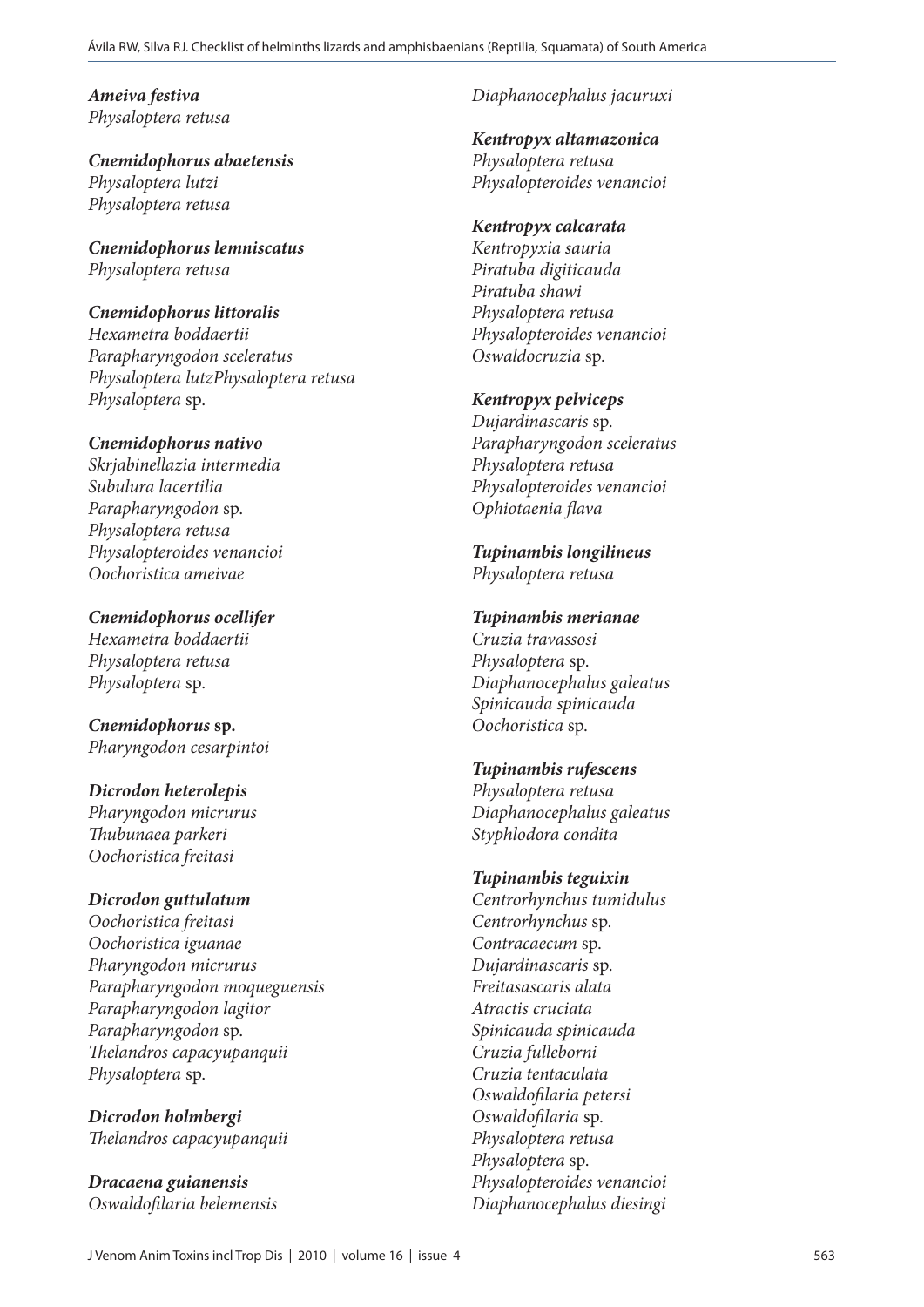*Diaphanocephalus galeatus Tejidotaenia appendiculata Pulchrosomoides elegans Paradistomum parvissimum Dasymetra tupinambis*

#### **Family Gymnophthalmidae** *Alopoglossus angulatus*

*Cosmocerca vrcibradici Oswaldocruzia vitti Mesocoelium monas*

*Alopoglossus atriventris Cosmocerca vrcibradici Physalopteroides venancioi Oswaldocruzia vitti Oochoristica* sp.

#### *Cercosaura argulus* Cosmocercidae Acuariidae *Physaloptera* sp. *Oswaldocruzia peruensis*

*Cercosaura eigenmanni Cosmocerca vrcibradici Oswaldocruzia vitti Mesocoelium monas*

*Cercosaura ocellata Physalopteroides venancioi* 

*Cercosaura oshaugnessyi Acanthocephalus saurius Cosmocerca vrcibradici Oswaldocruzia vitti*

*Leposoma osvaldoi Brachycoelium salamandrae*

*Neusticurus bicarinatus Falcaustra belemensis*

*Potamites ecpleopus Falcaustra belemensis Physaloptera retusa*

*Potamites strangulatus Falcaustra belemensis*

**Family Scincidae** *Mabuya agilis*

Centrorhynchidae *Hexametra boddaertii Strongyluris oscari Parapharyngodon largitor Parapharyngodon sceleratus* Acuariidae *Physaloptera retusa Physaloptera* sp. *Physalopteroides venancioi Oochoristica ameivae Paradistomum parvissimum*

*Trachylepis atlantica*

*Moaciria alvarengai Parapharyngodon alvarengai Mesocoelium monas Spinicauda spinicauda Platynosomum* sp. *Oochoristica* sp.

#### *Mabuya bistriata*

*Parapharyngodon sceleratus Oswaldofilaria spinosa Piratuboides zeae Physaloptera retusa Physalopteroides venancioi*

*Mabuya caissara Parapharyngodon sceleratus*

*Mabuya dorsivittata Skrjabinodon spinulosus Physaloptera retusa*

#### *Mabuya frenata*

*Hexametra boddaertii Parapharyngodon sceleratus Skrjabinodon heliocostai Oswaldofilaria* sp. *Oochoristica* sp.

*Mabuya macrorhyncha*

Echinorhynchidae Centrorhynchidae *Hexametra boddaertii* Acuariidae *Physaloptera* sp. *Physalopteroides venancioi Oochoristica ameivae Pulchrosomoides elegans Paradistomum parvissimum*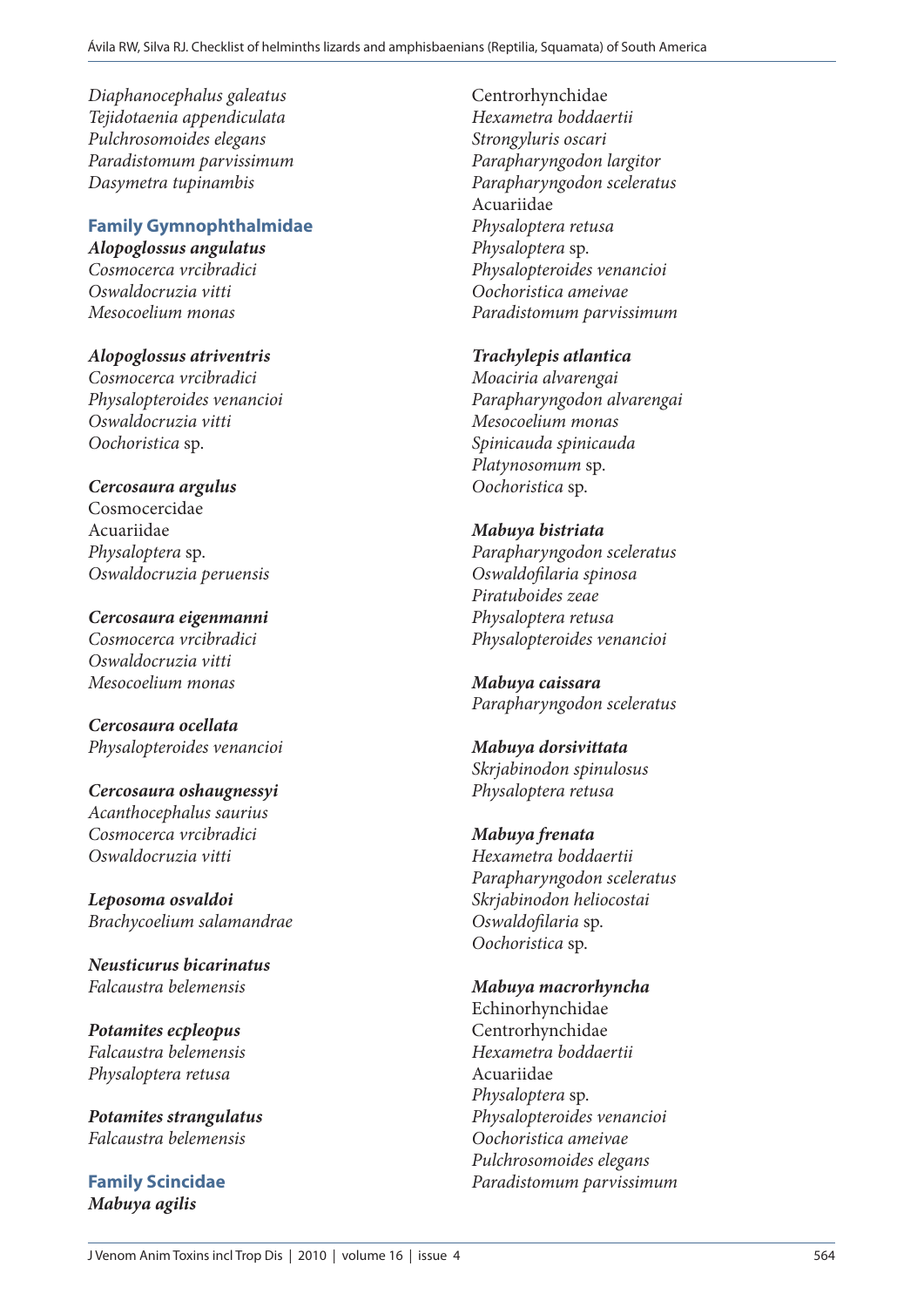#### **FINAL REMARKS**

The literature on helminth parasites of lizards and amphisbaenians from South America is extensive, dating back to the 1920's with the studies by Lauro Travassos. However, the information is scattered, and reviews of helminth parasites are necessary because they provide a basis for a better understanding on parasitism in these groups for future research (180). The need of updated knowledge becomes clear considering the valuable information that parasites provide because it is synergistic with all the information about the natural history of the hosts (181).

Helminths are high diverse in vertebrates, but the species richness are poorly known (182, 183). For example, less than a half of nematode species are believed to be currently described (148). In this paper, a total of 644 records of helminths collected from lizards are reported. Since many species descriptions were made in the last decade, the diversity of helminth parasites of lizards from South America should be increased with further studies.

Of the 644 records in the present study, at least nine species of acantocephalans, 15 cestodes, 20 trematodes and 111 nematodes were reported, including records in which family or genus were not identified. From the 155 helminth species reported, one was recorded from Chile and French Guiana, three were from Colombia, three were from Uruguay, eight were from Bolivia, nine were from Surinam, 13 were from Paraguay, 12 were from Venezuela, 27 were from Ecuador, 17 were from Argentina, 39 were from Peru and 103 were from Brazil. Five species considered *species inquirenda* were also reported.

Lizards and amphisbaenians comprises approximately 420 genera and more than 3,300 species, most of which can be found in South America (184, 185). Many South American countries exhibit great lizard diversity, for example Argentina presents 167 species while Brazil has 240 species, but data presented herein includes only 114 lizard species, which indicates that much work has to be done (186, 187).

#### **ACKNOWLEDGEMENTS**

Both authors are thankful for the financial support of The State of São Paulo Research Foundation (FAPESP) and Robson W. Ávila is grateful for the grant provided by Coordination for the

Improvement of Higher Education Personnel (CAPES).

# **COPYRIGHT**

© CEVAP 2010

#### **SUBMISSION STATUS**

**Received:** June 1, 2010. **Accepted:** September 16, 2010. **Abstract published online:** September 17, 2010. **Full paper published online:** November 30, 2010.

#### **CONFLICTS OF INTEREST**

There is no conflict.

# **FINANCIAL SOURCE**

FAPESP (processes n. 04/03628-1 and 06/59692- 5) and CAPES provided the financial grants.

#### **CORRESPONDENCE TO**

ROBSON WALDEMAR ÁVILA, Departamento de Parasitologia, Instituto de Biociências, UNESP, Distrito de Rubião Jr., s/n, CEP 18618-000, Botucatu, SP, Brazil. Email: robsonavila@gmail. com.

#### **REFERENCES**

- 1. Bursey CR, Goldberg SR, Parmelee JR. Gastrointestinal helminths from 13 species of lizards from Reserva Cuzco Amazónico, Peru. Comp Parasitol. 2005;72(1):50-68.
- 2. Goldberg SR, Bursey CR, Morando M. Metazoan endoparasites of 12 species of lizards from Argentina. Comp Parasitol. 2004;71(2):208-14.
- 3. Vrcibradic D, Anjos LA, Vicente JJ, Bursey CR. Helminth parasites of two sympatric lizards, *Enyalius iheringii* and *E. perditus* (Leiosauridae), from an Atlantic Rainforest area of southeastern Brazil. Acta Parasitol. 2008;53(2):222-5.
- 4. Travassos LP. Contribuições para o conhecimento da fauna helmintológica brasileira. IX. Sobre as espécies do gênero *Spinicauda*. Mem Inst Oswaldo Cruz. 1920;12:41-50.
- 5. Travassos LP. Pesquizas helminthologicas realizadas em Hamburgo. IX. Ensaio monographico da familia Cosmocercidae Travassos, 1925 (Nematoda). Mem Inst Oswaldo Cruz. 1931;25:237-98.
- 6. Travassos LP, Freitas JFT, Kohn A. Trematodeos do Brasil. Mem Inst Oswaldo Cruz 1969;67:1- 886.
- 7. Baker MR. Synopsis of the Nematoda parasitic in amphibians and reptiles. Mem Univ Newfoundland Occas Pap Biol. 1987;11:1-325.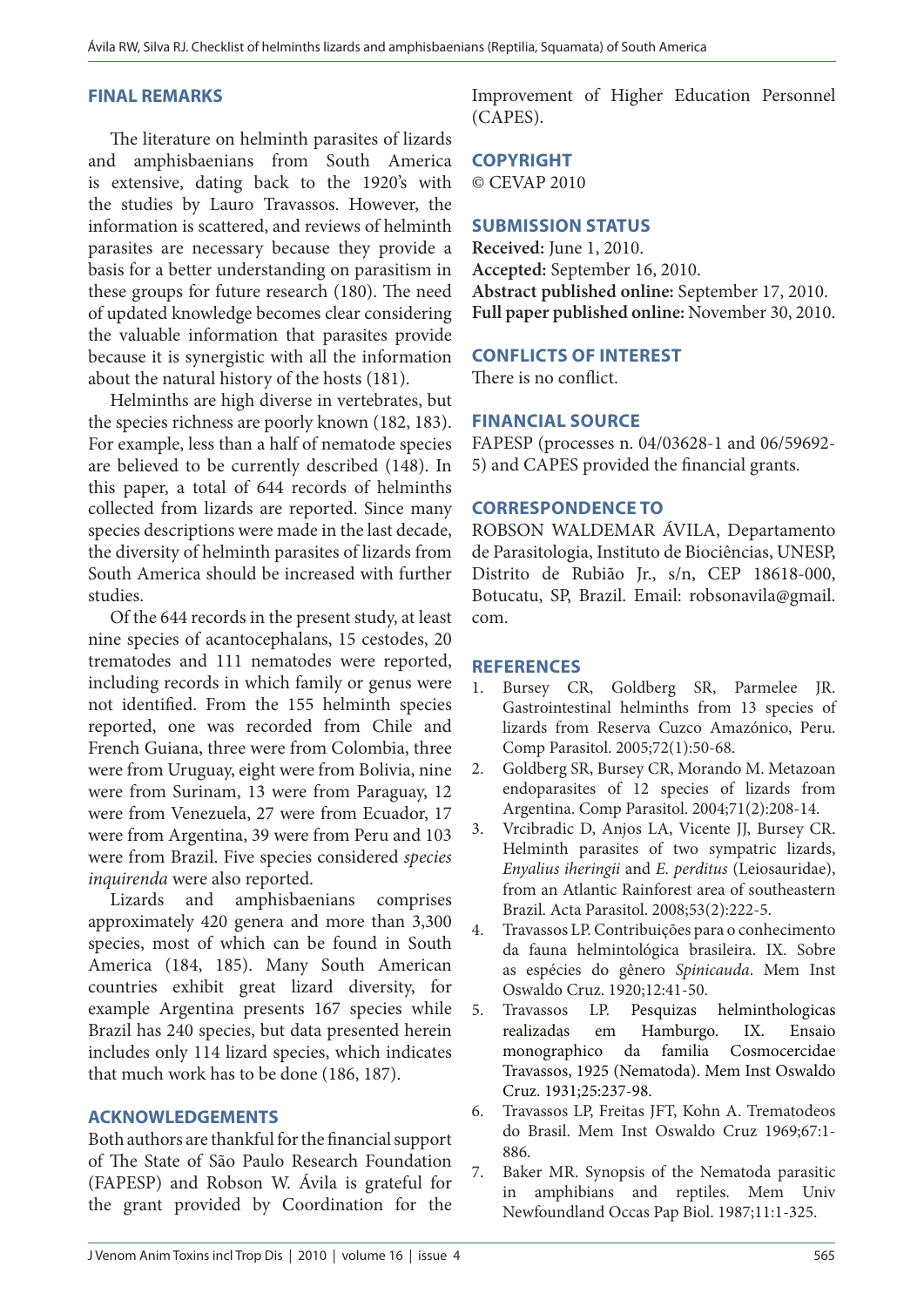- 8. Vicente JJ, Rodrigues HO, Gomes DC, Pinto RM. Nematóides do Brasil. Parte III: Nematóides de répteis. Rev Bras Zool. 1993;10(1):19-168.
- 9. Lunaschi LI, Drago FB. Checklist of digenean parasites of amphibians and reptiles from Argentina. Zootaxa. 2007;1476:51-68.
- 10. Smales LR. Acanthocephala in amphibians (anura) and reptiles (Squamata) from Brazil and Paraguay with description of a new species. J Parasitol. 2007;93(2):392-8.
- 11. Yamaguti S. Systema helminthum. The nematodes of vertebrates. v. III. parts I and II. New York: Interscience Publishers; 1961.
- 12. Yamaguti S. Systema helminthum. The cestodes of vertebrates. v. II. New York: Interscience Publishers; 1959.
- 13. Schmidt GD. CRC Handbook of tapeworm identification. Florida: CRC Press; 1986. 675 p.
- 14. Yamaguti S. Systema helminthum. The digenetic trematodes of vertebrates*.* V. I. New York: Interscience Publishers; 1958.
- 15. Yamaguti S. Systema helminthum. Acanthocephala. v. V. New York: Interscience Publishers; 1963.
- 16. Lamas MF, Zaracho VH. *Tropidurus torquatus*. Endoparasites. Natural History. Herpetol Rev. 2006;37:474-5.
- 17. Vrcibradic D, Rocha CFD, Van Sluys M, Bursey CR. *Mabuya macrorhyncha* (NCN) Endoparasites. Herpetol Rev. 2001; 32:256.
- 18. Bursey CR, Goldberg SR. *Cosmocerca vrcibradici* n. sp. (Ascaridida: Cosmocercidae), *Oswaldocruzia vitti* n. sp. (Strongylida: Molineidae), and other helminths from *Prionodactylus eigenmanni*  and *Prionodactylus oshaughnessyi* (Sauria: Gymnophthalmidae) from Brazil and Ecuador. J Parasitol. 2004;90(1):140-5.
- 19. Vicente JJ. Helmintos de *Tropidurus* (Lacertilia, Iguanidae) da Coleção Helmintológica do Instituto Oswaldo Cruz I. Trematoda, Cestoda, Acanthocephala, Linguatulida. Atas Soc. Biol. Rio de Janeiro 1978;19:71-78.
- 20. Vrcibradic D, Rocha CFD. Observations on the natural history of the lizard *Mabuya macrorhyncha* Hoge (Scincidae) in Queimada Grande island, São Paulo. Rev Bras Zool. 2005;22(4):1185-90.
- 21. Rodrigues HO. Contribuição ao estudo da fauna helmintológica de vertebrados de Nova Iguaçu, RJ. Atas Soc Biol. Rio de Janeiro.1986;26:27-8.
- 22. Anjos LA, Rocha CFD, Vrcibradic D, Vicente JJ. Helminths of the exotic lizard *Hemidactylus mabouia* from a rock outcrop area in southeastern Brazil. J Helminthol. 2005;79(4):307-13.
- 23. Vrcibradic D, Rocha CFD, Bursey CR, Vicente JJ. Helminth communities of two sympatric skinks (*Mabuya agilis* and *Mabuya macrorhyncha*) from

two 'restinga' habitats in southeastern Brazil. J Helminthol. 2002;76(4):355-61.

- 24. Vrcibradic D, Vicente JJ, Bursey CR. Helminths infecting the lizard *Enyalius bilineatus* (Iguanidae, Leiosaurinae), from an Atlantic Rainforest area in Espirito Santo state, southeastern Brazil. Amphib-Reptil. 2007;28:166-169.
- 25. Neiva A, Cunha AM, Travassos LP. Contribuições parazitolojicas. Mem Inst Oswaldo Cruz.1914;6(3):180-91.
- 26. Travassos L. Contribuições para o conhecimento da fauna helminthologica brasileira. XX Revisão dos Acanthocephalos brasileiros. Parte II. Familia Echinorhynchidae Hamann, 1892, sub-fam. Centrorhynchinae Travassos, 1919. Mem Inst Oswaldo Cruz.1926;19(1):31-125.
- 27. Rodrigues HO. *Pseudocapillaria (Ichthyocapillaria) maricaensis* n. sp. (Nematoda, Capillariidae) and remarks on the helminthological fauna of *Liolaemus lutzae* Mertens, 1938 (Lacertilia, Iguanidae). Mem Inst Oswaldo Cruz. 1992; 87:297-300.
- 28. Baylis HA. Some Roundworms and Flatworms from the West Indies and Surinam. I. Nematodes and Acanthocephala. J Linn Soc London.1947;41:394-405.
- 29. Lent H, Freitas JFT. Uma coleção de nematódeos de vertebrados, do Museu de Historia Natural de Montevideo. Mem Inst Oswaldo Cruz.1948;46(1):1-71.
- 30. Sprent JFA. Ascaridoid nematodes of amphibians and reptiles: *Freitasascaris* n.g. J Helminthol. 1983;57:283-90.
- 31. Dias EJR, Vrcibradic D, Rocha CFD. Endoparasites infecting two species of whiptail lizard (*Cnemidophorus abaetensis* and *C. ocellifer*; Teiidae) in a restinga habitat of northeastern Brazil. Herpetol J. 2005;15(2):133-7.
- 32. Ribas SC, Rocha CFD, Teixeira-Filho PF, Vicente JJ. Nematode infection in two sympatric lizards (*Tropidurus torquatus* and *Ameiva ameiva*) with different foraging tactics. Amphib-Reptil.1998;19(3):323-30.
- 33. Rocha CFD, Vrcibradic D. Nematode assemblages of some insular and continental lizard hosts of the genus *Mabuya* Fitzinger (Reptilia, Scincidae) along the eastern Brazilian coast. Rev Bras Zool. 2003;20(4):755-9.
- 34. Vrcibradic D, Rocha CFD, Ribas SC, Vicente JJ. Nematodes infecting the skink *Mabuya frenata* in Valinhos, São Paulo State, southeastern Brazil. Amphib-Reptil. 1999;20:333-9.
- 35. Vrcibradic D, Cunha-Barros M, Vicente JJ, Galdino CAC, Hatano FH, Van Sluys M, et al. Nematode infection patterns in four sympatric lizards from a restinga habitat (Jurubatiba) in Rio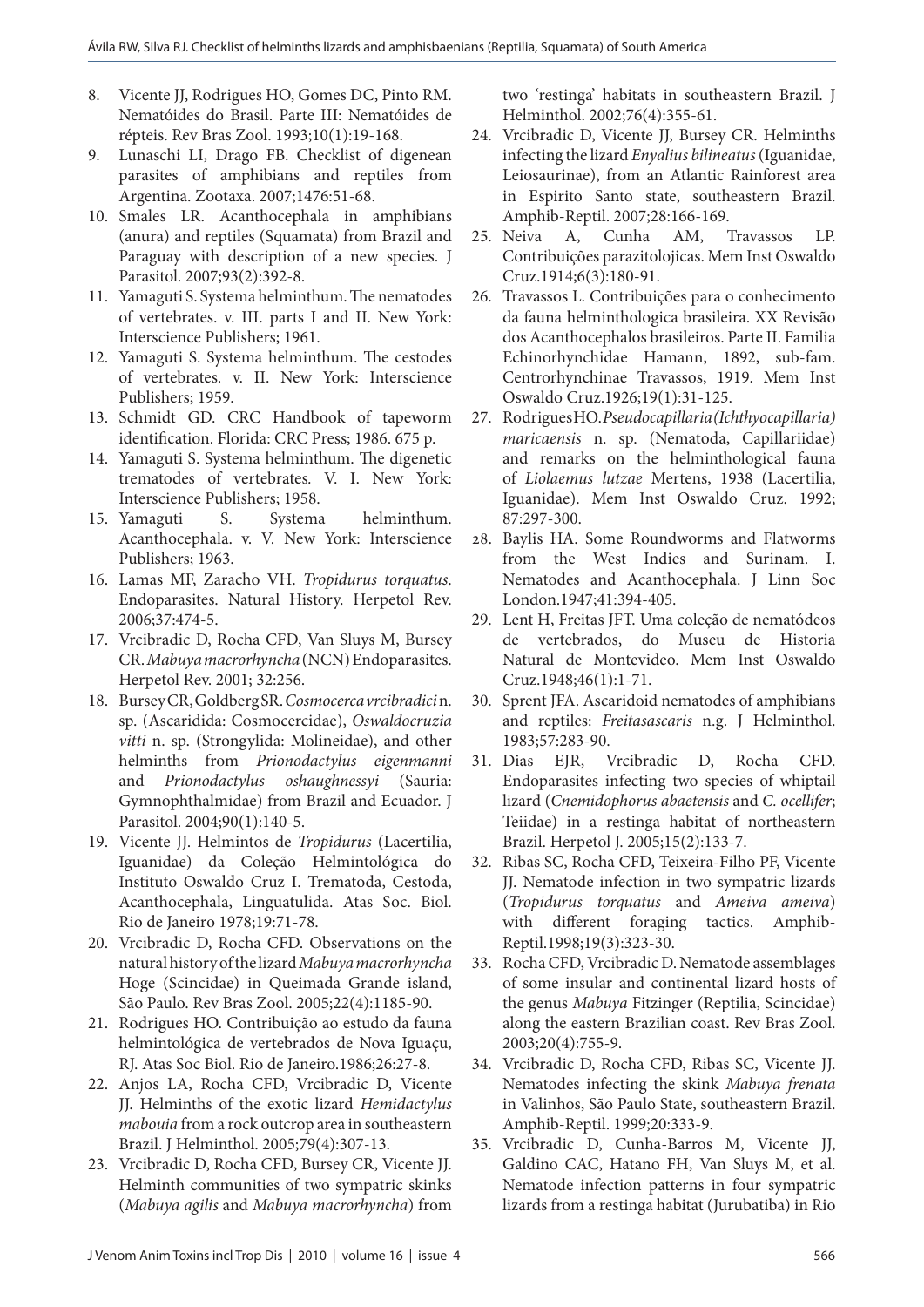de Janeiro state, southeastern Brazil. Amphib-Reptil. 2000; 21(3):307-16.

- 36. Barus V. Coy Otero A. Systematic survey of nematodes parasitizing lizards (Sauria) in Cuba. Helminthol. 1969;10(3):329-46.
- 37. Vicente JJ. Redescrição de *Atractis cruciata* Linstow, 1902, em novo hospedeiro (Nematoda, Atractoidea). Atas Soc Biol Rio de Janeiro. 1966;10(2):41-3.
- 38. Bursey CR, Flanagan JP. *Atractis marquezi* n. sp. (Nematoda: Atractidae) and a revision of *Atractis* Dujardin, 1845, sensu Baker, 1987. J Parasitol. 2002;88**:**320-4.
- 39. McAllister CT, Bursey CR, Freed PS. Helminth parasites of selected amphibians and reptiles from the Republic of Ecuador. Comp Parasitol. 2010;77(1):52-66.
- 40. Goldberg SR, Bursey CR, Vitt LJ. Parasites of two lizard species, *Anolis punctatus* and *Anolis transversalis* (Squamata: Polychrotidae) from Brazil and Ecuador. Amphib-Reptil. 2006;27(4):575-9.
- 41. Ávila RW, Souza FL, Silva RJ. Helminths from seven species of lizards (Reptilia: Squamata) at the Cerrado of Mato Grosso do Sul State, Brazil. Comp Parasitol. 2010;77(1):67-71.
- 42. Adamson ML, Baccam D. Systematic position of the Atractidae sensu Chabaud (1978) (Nematoda: Cosmocercoidea): *Maracaya belemensis* n. sp. and *Aplectana albae* n. sp. from *Amphisbaena alba* in Brazil. Can J Zool. 1988;66**:**1857-64.
- 43. Boaumer S, Morand S. A new nematode (Nematoda: Cosmocercidae) from the lizard, *Chamaeleo inturensis* (Squamata: Chamaeleonidae) from the Democratic Republic of Congo. J Parasitol. 2006;92(2):346-9.
- 44. Ramallo GR, Bursey CR, Goldberg SR. A new species of Cosmocercidae (Ascaridida) in the worm lizard, *Amphisbaena bolivica* (Squamata: Amphisbaenidae), from Argentina. J Parasitol. 2008*;*94(6):1361-3.
- 45. Goldberg SR, Bursey CR. *Cercosaura argulus*  endoparasites. Herpetol Rev. 2007*;*38(4):451.
- 46. Ramalho ACO, Silva RJ, Schwartz H, Péres AK. Helminths from an introduced species (*Tupinambis merianae*), and two endemic species (*Trachylepis atlantica* and *Amphisbaena ridleyi*) from Fernando de Noronha archipelago, Brazil. J Parasitol. 2009;95(4):1026-8.
- 47. Travassos LP. *Aplecana raillieti*, n. sp. C R Seanc Soc Biol. 1925;93:973-4.
- 48. Sousa BM, Lima SS, Oliveira A. Gastrointestinal helminth fauna of *Enyalius perditus* (Reptilia: Leiosauridae): Relation to host age and sex. J Parasitol. 2007; 93(1):211-3.
- 49. Freitas JFT, Vicente JJ. Nôvo nematódeo do

gênero Cosmocerca Diesing, 1861, parasito de anfisbaenideo. Atas Soc Biol. Rio de Janeiro. 1966;10:109-11.

- 50. Bursey CR, Goldberg SR, Vitt LJ. New species of *Allopharynx* (Digenea: Plagiorchiidae) and other helminths in *Uranoscodon superciliosus*  (Squamata: Tropiduridae) from Amazonian Brazil. J Parasitol. 2005;91(5):1395-8.
- 51. Goldberg SR, Bursey CR, Vitt LJ. Helminths of the brown-eared anole, *Norops fuscoauratus*  (Squamata, Polychrotidae) from Brazil and Ecuador, South America. Phyllomedusa. 2006;5(1):83-6.
- 52. Goldberg SR, Bursey CR, Vitt LJ. Parasite communities of two lizard species, *Alopoglossus angulatus* and *Alopoglossus atriventris*, from Brazil and Ecuador. Herpetol J. 2007;17(4):269- 72.
- 53. Baker MR. *Dollfusnema amphisbaenia* n. gen., n. sp. (Nematoda: Cosmocercinae) from the lizard *Leposternon phocaena* (Amphisbaenia) of Brazil. Can J Zool. 1981;59(1):138-40.
- 54. Baker MR. *Africana chabaudi* n. sp. (Nematoda, Heterakidae) in a Brazilian Iguana. Bull Mus Nat His Nat Paris. 1981;3(3):783-7.
- 55. Ávila RW, Silva RJ. A new species of *Africana* (Nematoda: Heterakidae) from lizards of southern Amazon, Brazil. J Parasitol. 2009;95(5):1156-8.
- 56. Freitas JFT. Novo parasito de réptil da Ilha Fernando de Noronha: *Moaciria alvarengai* g. n., sp. n. (Nematoda, Subuluroidea). Rev Bras Biol. 1956;16:335-9.
- 57. Días-Ungría C. Notas sobre nematodes de reptiles en Venezuela. Rev Vet Venez. 1964;17(101):402.
- 58. Rodrigues HO, Feijó LMF. Redescrição de *Spinicauda spinicauda* (Olfers, 1919) Travassos, 1920 (Nematoda, Oxyuroidea). Atas Soc Biol Rio de Janeiro.1976; 18:59-63.
- 59. Travassos LP. Informações sobre a fauna helminthologica de Mato Grosso. Folha Med. 1923;4:58-60.
- 60. Pereira C. Os Oxyurata parasitos de Lacertilia do nordeste Brasileiro. Arch Inst Biol. 1935;6:5-27.
- 61. Bursey CR, Goldberg SR, Telford Jr SR. *Strongyluris panamaensis* n. sp. (Nematoda: Hheterakidae) and other helminths from the lizard, *Anolis biporcatus* (Sauria: Polychrotidae), from Panama. J Parasitol. 2003;89(1):118-23.
- 62. Vicente JJ. Helmintos de Tropidurus (Lacertilia, Iguanidae) da coleção helmintólogica do Instituto Oswaldo Cruz. II. Nematoda. Atas Soc Biol Rio de Janeiro. 1981;22:7-18.
- 63. Harvey MB, Gutberlet Jr RL. Lizards of the genus *Tropidurus* (Iguania: Tropiduridae) from the serrania de Huanchaca, Bolivia: New species, natural history, and a key to genus.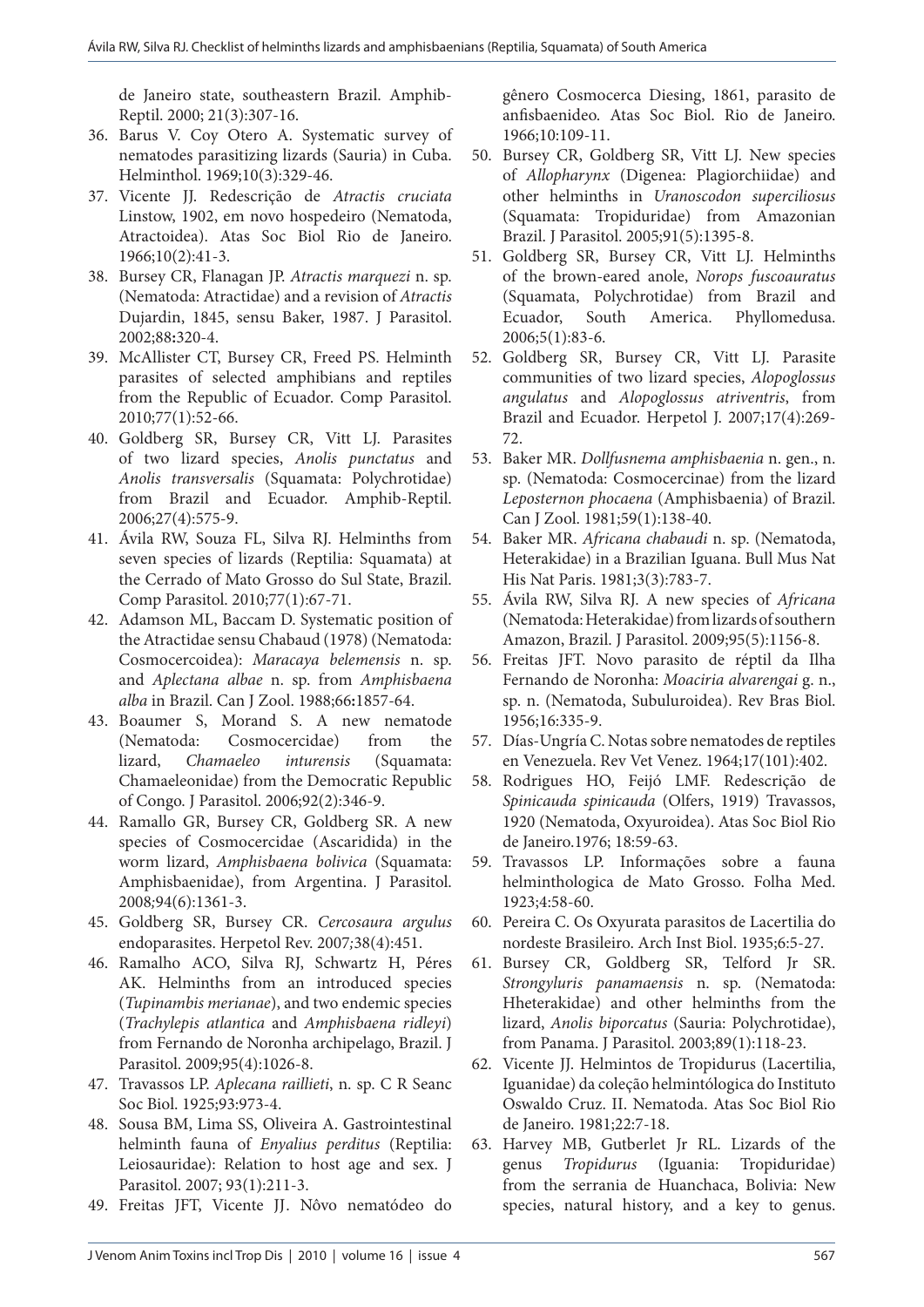Herpetologica.1998; 54:493-520.

- 64. Alho CJR. Oxyurata de lagartos do Planalto Central. Sobre o gênero *Strongyluris* Mueller, 1894 com descrição de duas espécies novas. Rev Bras Biol. 1969;29:65-74.
- 65. Bursey CR, Goldberg SR. Helminths of *Tropidurus guarani* (Sauria: Tropiduridae) from Paraguay. Comp Parasitol. 2004;71(2):203-7.
- 66. Fontes AF, Vicente JJ, Kiefer MC, Van Sluys M. Parasitism by helminths in *Eurolophosaurus nanuzae* (Lacertilia: Tropiduridae) in an area of rocky outcrops in Minas Gerais state, southeastern Brazil. J Herpetol. 2003;37(4):736-41.
- 67. Kohn A, Pinto RM, Fernandes BMM. Contribuição ao conhecimento de *Strongyluris oscari* Travassos, 1923 (Nematoda, Subuluroidea). Mem Inst Oswaldo Cruz. 1973;71(3):219-25.
- 68. Sutton CA, Mordeglia C, Cruz F. *Strongyluris oscari* Travassos, 1923 (Nematoda, Heterakidae) en *Tropidurus spinulosus* (Squamata, Tropiduridae) Del Noroeste Argentino. Gayana Zool. 1998;62:171-5.
- 69. Roca V. *Tropidurus melanopleurus* (NCN) Parasites. Herpetol Rev. 1997; 28:204.
- 70. Khalil M, Vogelsang EG. *Cruzia fulleborni*, a new species of Nematoda from *Tupinambis teguixin*. Zentralbl Bakteriol I Originale. 1930;119(1- 2):72-4.
- 71. Ruiz JM. Revisão do gênero *Cruzia* (Nematoda: *Oxyuroidea*) e estudo das espécies brasileiras [doctoral dissertation]. São Paulo (SP): Faculdade de Farmácia e Odontologia da USP; 1947. 105p.
- 72. Schuurmans-Stekhoven JH. Nematodos parasitarios del chaco Paraguayo y de Argentina del Museo de Estocolmo. Acta Zool Lilloana.1950;9:325-45.
- 73. Ávila RW, Cáceres NC, Ferreira VL, Silva RJ. *Hoplocercus spinosus*. Endoparasites. Herpetol Rev. 2008;39(1):88-9.
- 74. Chabaud AG. *Skrjabinelazia* Sypliaxov, 1930 (=*Salobrella* Freitas, 1940), genre de transition entre Cosmocercidés et Spirurides. Ann Parasitol Hum Comp. 1973; 48:329-34.
- 75. Chabaud AG, Bain O, Poinar GO. *Skrjabinelazia galliardi* (Nematoda, Seuratoidea): compléments morphologiques et cycle biologique. Ann Parasitol Hum Comp.1988;63(4):278-84.
- 76. Freitas JFT. Sobre um interessante nematódeo parasito de reptil (Spiruroidea). Mem Inst Oswaldo Cruz.1940*;*35(3):603-5.
- 77. Menezes VA, Vrcibradic D, Vicente JJ, Dutra GF, Rocha CFD. Helminths infecting the parthenogenetic whiptail lizard *Cnemidophorus nativo* in a restinga habitat of Bahia State, Brazil. J Helminthol. 2004;78(4):323-8.
- 78. Vicente JJ, Van Sluys M, Fontes AF, Kiefer MC.

*Subulura lacertilia* sp.n. (Nematoda, Subuluridae) parasitizing the Brazilian lizard *Tropidurus nanuzae* Rodrigues (Lacertilia, Tropiduridae). Rev Bras Zool. 2000;17(4):1065-8.

- 79. Araújo P. Um novo Oxyurideo *Gynaecometra bahiensis* n. gen. n. sp. (Nematoda: Oxyuroidea: Oxyuridae) encontrado em lacertílio. Mem Inst Butantan. 1976;40/41:251-7.
- 80. Tantaléan M. Nuevos registros de nemátodes parasitos de animales de vida silvestre en el Peru. Rev Peru Biol.1998;5(2):103-4.
- 81. Lopes SG, Silva LEM, Dantas EF, Almeida WO. Infecção por helmintos em três espécies de lagartos do Nordeste Brasileiro. Cad Cult Ciênc. 2006;1(1):47-51.
- 82. Arrojo L. Parásitos de animales silvestres en cautiverio en Lima, Perú. Rev Peru Biol. 2002;9(2):118-20.
- 83. Inglis WG, Diaz-Ungría C, Coles WJ. Nematodes de Venezuela. IV. Nematodes parásitos de vertebrados venezolanos, II. Acta Biol Venez. 1960;3:1-24.
- 84. Freitas JFT. Sobre os generos *Thelandros* Wedl, 1962 e *Parapharyngodon* Chatteuji, 1933, com descrição de *Parapharyngodon alvarengai sp.* n. (Nematoda, Oxyuroidea). Mem Inst Oswaldo Cruz. 1957;55(1):21-45.
- 85. Padilha TN, Duarte MJF. Ocorrência de *Parapharyngodon alvarengai* Freitas, 1957, em *Ameiva ameiva* (L.) no estado do Rio de Janeiro (Nematoda, Oxyuroidea). Atas Soc. Biol. Rio de Janeiro. 1979; 20:21-22.
- 86. Ramallo GR, Bursey CR, Goldberg SR. *Parapharyngodon riojensis* n. sp. (Nematoda: Pharyngodonidae) from the lizard *Phymaturus punae* (Squamata: Iguania: Liolaemidae) from northwestern Argentina. J Parasitol. 2002;88(5):979-82.
- 87. Bursey CR, Brooks DR. *Parapharyngodon duniae* n. sp. (Nematoda: Pharyngodonidae) in *Phrynohyas venulosa* (Anura: Hylidae) from the Area de Conservación Guanacaste, Guanacaste, Costa Rica. J Parasitol. 2004;90(1):137-9.
- 88. Bursey CR, Goldberg SR. Two new species of Pharyngodonidae (Nematoda: Oxyuroidea) and other Nematodes in *Agama caudospina* (Squamata: Agamidae) from Kenya, Africa. J Parasitol. 2005;91(3):591-9.
- 89. Calisaya JL, Cordova E. Tres nuevas espécies de Parapharyngodon (Nematoda, Oxiuroidea) parásitas de *Tropidurus peruvianus* del sur del Perú. Rebiol. 1997;17(1-4):45-54.
- 90. Morales E, Sarmiento L, Sánchez L, Florindéz D, Lamas G. Material tipo de helmintos en el Museo de Historia Natural, Universidad Nacional Mayor de San Marcos, (MUSM), Lima, Perú. Rev Peru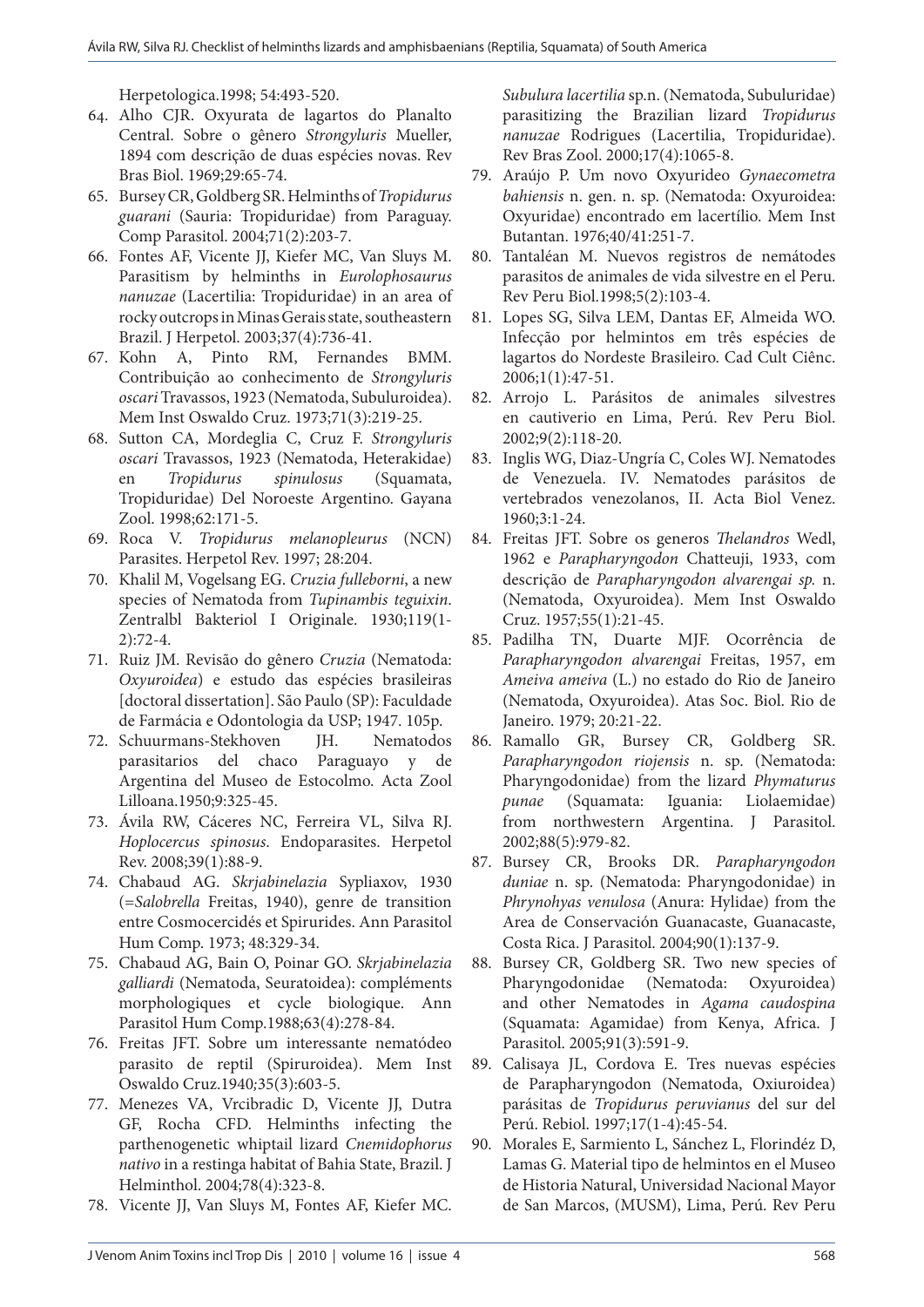Biología. 2005;12(3):463-72.

- 91. Rodrigues HO, Pinto RM. Ocorrência de dois faringodonídeos em *Ameiva ameiva* (L.) no estado da Guanabara (Nematoda, Oxyuroidea). Atas Soc Biol Rio de Janeiro.1967;11(3):123-5.
- 92. Vásquez PTS. Helmintos parásitos de Dicrodon guttulatum, Dúmeril y Bibron, 1893 (SAURIA: TEIIDAE) de la costa del Perú [dissertation]. Lima, Peru: Facultad Ciencias Biológicas, Universidad Nacional Mayor de San Marcos; 2008. 63p.
- 93. Alho CJR, Rodrigues HO. Sobre novo hospedeiro de *Parapharyngodon sceleratus* (Travassos, 1923) Freitas, 1957, com redescrição da espécie (Nematoda, Oxyuroidea). Atas Soc Biol Rio de Janeiro.1963; 7:4-6.
- 94. Ribas SC, Rocha CFD, Teixeira-Filho PF, Vicente JJ. Helminths (Nematoda) of the lizard *Cnemidophorus ocellifer* (Sauria: Teiidae): assessing the effect of rainfall, body size and sex in the nematode infection rates. Ciênc Cult. 1995;47(1-2):88-91.
- 95. Van Sluys M, Rocha CFD, Ribas SC. Nematodes infecting the lizard *Tropidurus itambere* in southeastern Brazil. *A*mphib-Reptilia.1994;15(4):405-8.
- 96. Van Sluys M, Rocha CFD, Bergallo HG, Vrcibradic D, Ribas SC. Nematode infection in three sympatric lizards in an isolated fragment of restinga habitat in southeastern Brazil. Amphib-Reptil.1997;18(4):442-6.
- 97. Goldberg SR, Bursey CR. Helminths from four species of *Phyllodactylus* (Squamata: Gekkonidae) from Peru. Comp Parasitol. 2010;77(1):91-3.
- 98. Freitas JFT. Sobre um novo nematódeo de reptil da Bolivia: *Parapharyngodon senisfaciecauduts*  sp*.* n. (Nematoda, Oxyuroidea). Rev Bras Biol. 1957*;*17:451-4.
- 99. Freitas JFT, Dobbin Jr, JE. Nova espécie do gênero *Parapharyngodon* Chatterji, 1933 (Nematoda, Oxyuroidea). An Soc Biol Pernambuco. 1959;16:23-33.
- 100.Rodrigues HO, Rodrigues SS, Faria Z. Contribution to the knowledge of the helminthological fauna of vertebrates of Maricá, Rio de Janeiro State, Brazil. Mem Inst Oswaldo Cruz.1990*;*85(1):115-6.
- 101.Zaracho VH, Lamas MF. *Tropidurus etheridgei*. Endoparasites. Natural History. Herpetol Rev. 2006*;* 37:473.
- 102.Cruz FB, Silva S, Scrocchi GJ. Ecology of the lizard *Tropidurus etheridgei* (Squamata: Tropiduridae) from the dry Chaco of Salta, Argentina. Herpetol Nat Hist. 1998;6(1):23-31.
- 103.Rocha CFD. Nematode parasites of the Brazilian sand lizard, *Liolaemus lutzae.* Amphib-

Reptil.1995;16(4):412-5.

- 104.Alho CJR, Moura VP. Oxyurata de lagartos do Planalto Central. Ocorrência de *Pharyngodon cesarpintoi* Pereira, 1935 (Nematoda, Subuluroidea). Atas Soc Biol Rio de Janeiro.1970;13(1-2):67-9.
- 105. Freitas JFT, Ibáñez N. Fauna helmintológica del Perú – Notas sobre "Pharyngodonidae" Travassos, 1920 y descripción de *Pharyngodon micrurus* sp. n. Rev. Universitaria 1963; 23 y 24.
- 106.Bursey CR, Goldberg SR. New species of *Skrjabinodon* (Nematoda: Pharyngodonidae) in *Uracentron flaviceps* (Squamata: Iguanidae) from Ecuador and Peru**.** J Parasitol. 2007;93(4):866-9.
- 107.Vicente JJ, Vrcibradic D, Muniz-Pereira LC, Pinto PM. *Skrjabinodon heliocostai* sp. n. (Nematoda, Pharyngodonidae) parasitizing *Mabauya frenata*  (Cope) (Lacertilia, Scincidae) in Brazil and the reallocation of *Skrjabinodon capacyupanquii*  (Freitas, Vicente & Ibanez) in the genus *Thelandros*  Wedl. Rev Bras Zool. 2000; 17:361-367.
- 108.Rocha CFD, Vrcibradic D, Vicente JJ, Cunha-Barros M. Helminths infecting *Mabuya dorsivittata* (Lacertilia, Scincidae) from a highaltitude habitat in Itatiaia National Park, Rio de Janeiro State, southeastern Brazil. Braz J Biol. 2003;63(1):129-32.
- 109.Vicente JJ, Vrcibradic D, Rocha CFD, Pinto RM. Description of *Skrjabinodon spinosulus* sp. n. (Nematoda, Oxyuroidea, Pharyngodonidae) from the Brazilian lizard *Mabuya dorsivittata* Cope, 1862 (Scincidae). Rev Bras Zool. 2002;19(1):157- 62.
- 110.Ramallo GR, Bursey CR, Goldberg SR. *Spauligodon loboi* n. sp. (Nematoda: Pharyngodonidae) parasite of *Liolaemus* spp. (Iguania: Liolaemidae) from northwestern Argentina. J Parasitol. 2002;88(4):370-4.
- 111.Vicente JJ, Ibañez HN. Nova espécie do gênero *Parathelandros* Baylis, 1930 (Nematoda, Oxyuroidea). Atas Soc Biol Rio de Janeiro.1968;11:185-7.
- 112.Goldberg SR, Muñoz G, Garcias F, Bursey CR. *Liolaemus lemniscatus* (wreath tree iguana), *Liolaemus tenuis* (thin tree iguana). Endoparasites. Herpetol Rev. 2001;32:41.
- 113.Bergmann PJ, Russell AP. Systematics and biogeography of the widespread Neotropical gekkonid genus *Thecadactylus* (Squamata), with the description of a new cryptic species. Zool J Linnean Soc. 2007;149:339-70.
- 114.Goldberg SR, Bursey CR. *Phyllodactylus reissi*  Endoparasites. Herpetol Rev. 2004; 35:395.
- 115.Ávila RW, Anjos LA, Gonçalves U, Freire EMX, Almeida WO, Silva RJ. Nematode infection in the lizard *Bogertia lutzae* (Loveridge, 1941)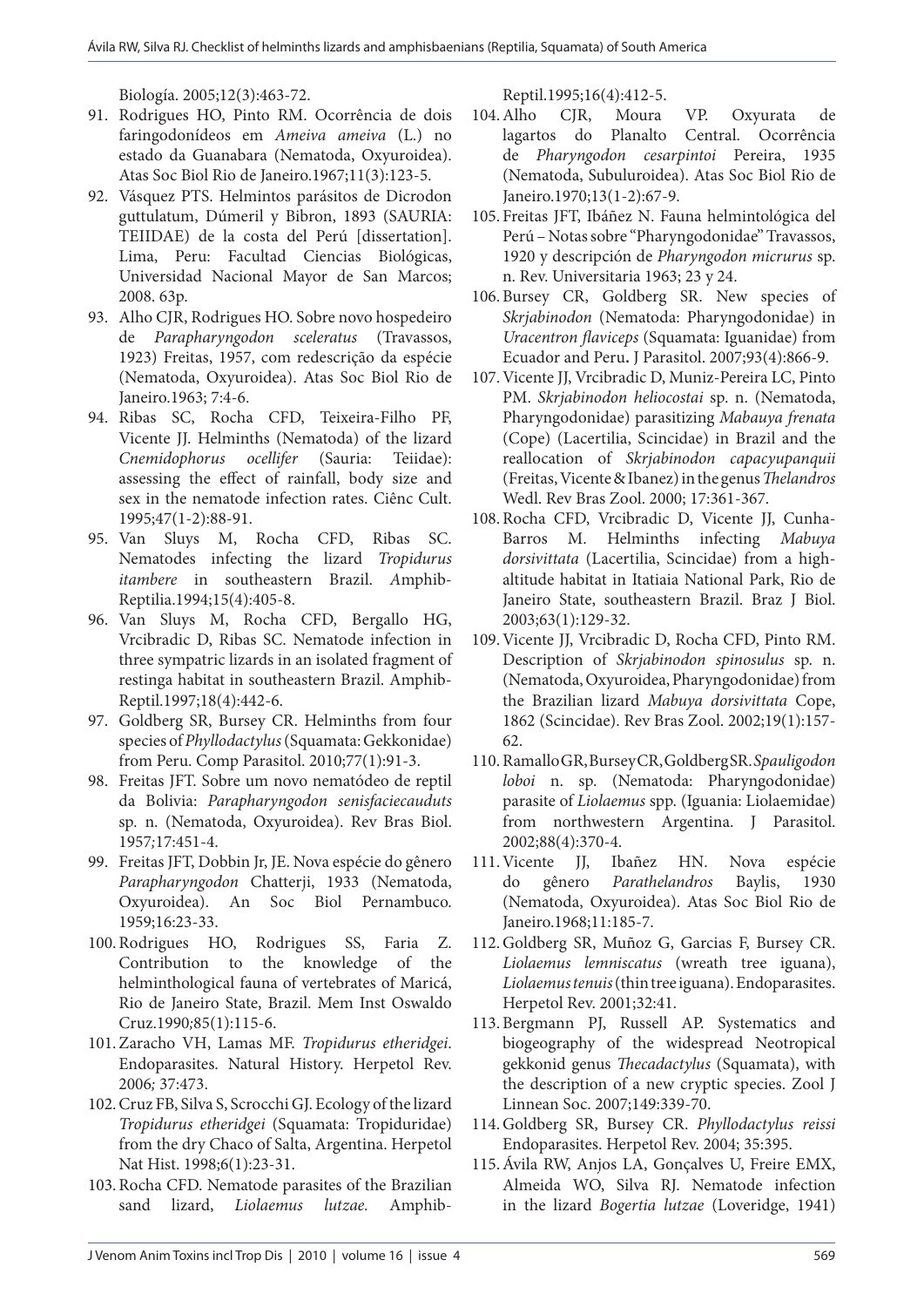from the Atlantic forest in northeastern Brazil. J Helminthol. 2010; 89(2):199-201.

- 116. Freitas JFT, Vicente JJ, Ibáñez N. Fauna helmintológica do Peru: Novo nematódeo do gênero *Parathelandros* Baylis, 1930 (Nematoda, Oxyuroidea). Atas Soc Biol Rio de Janeiro.1968;12:33-35.
- 117.Pérez ZJ, Balta K, Salizar P, Sánchez L. Nematofauna de tres especies de lagartijas (Sauria: Tropiduridae y Gekkonidae) de la Reserva Nacional de Paracas, Ica, Perú. Rev Peru Biol. 2007;14(1):43-5.
- 118. Freitas JFT, Vicente JJ, Ibáñez N. Fauna Helmintológica del Perú: *Parathelandros capacyupanquii* sp. n., parasito de *Dicrodon holmbergi* Schmidt, 1957 (Nematoda, Oxyuroidea). Atas Soc Biol Rio de Janeiro.1968;11:217-9.
- 119. Lhermitte-Vallarino L, Bain O, Deharo E, Bertani S, Voza T, Attout T, et al. A new rhabdiasid nematode, *Chabirenia cayennensis* n. g., n. sp., parasitic in the glands of the buccal mucosa of a South American saurian. Syst Parasitol. 2005;62(2):151-60.
- 120.Muniz-Pereira LC, Vieira FM, Luque JL. Checklist of helminth parasites of threatened vertebrate species from Brazil. Zootaxa. 2009;2123:1-45.
- 121.Almeida WO, Ribeiro SC, Santana GG, Vieira WLS, Anjos LA, Sales DL. Lung infection rates in two sympatric Tropiduridae lizard species by pentastomids and nematodes in northeastern Brazil. Braz J Biol. 2009;69(3):963-7.
- 122.Rodrigues HO. Sobre nova espécie do gênero *Strongyloides*. Atas Soc Biol Rio de Janeiro.1968;12:31-32.
- 123. Freitas JFT, Rodrigues HO. Nótula helmintológica: sobre o material original de *Filaria multipapilla* Molin, 1858 atualmente existente no Museu de Viena. Atas Soc Biol Rio de Janeiro.1964;8:37-8.
- 124. Lent H, Freitas JFT. Sobre os filarídeos parasitas de lacertídeos neotropicos. Rev Bras Biol. 1941;1(4):383-6.
- 125.Vicente JJ, Jardim CR. Filarídeos da Coleção helmintológica do Instituto Oswaldo Cruz. I. Peixes, anfíbios e répteis. Atas Soc Biol Rio de Janeiro. 1980; 21:47-57.
- 126.McAllister CT, Bursey CR, Freed PS. Helminth parasites (Cestoda: Nematoda) of selected herpetofauna from Paraguay. J Parasitol. 2010;96(1):222-4.
- 127. Bain O. Description de nouvelles filaires Oswaldofilariinae de lezards sud-americains; hypothese sur l'evolution des filaires de reptiles. Bull Mus natn Hist nat Paris, Zool.1974;138(108):169-200.
- 128. Freitas JFT, Lent H. Sobre *Oswaldofilaria brevicaudata* (Rhodian and Vuylssteke, 1937)

n. comb. (Nematoda; Filarioidea). Mem Inst Oswaldo Cruz. 1937;32:439-42.

- 129.Días-Ungría C. Helmintos parásitos de vertebrados en el estado Zulia (Venezuela) algunas especies nuevas para Venezuela. Vet Trop.1978;3:15-37.
- 130. Silva RJ, Kohlsdorf T. *Tropidurus hispidus* Spix 1825 (Sauria, Tropiduridae): a new host for *Oswaldofilaria petersi* Bain & Sulahian 1974 (Nematoda, Onchocercidae). Arq Bras Med Vet Zootec. 2003;55(3):377-9.
- 131.Ávila RW, Silva RJ. Helminths of the teiid lizard *Kentropyx calcarata* (Squamata) from an Amazonian site in western Brazil. J Helminthol. 2009;83(3):267-9.
- 132.Ramallo GR, Díaz F. *Physaloptera lutzi* (Nematoda, Physalopteridae) parasite de *Liolaemus* (Iguania, Tropiduridae) del noroeste Argentino. Bol Chil Parasitol. 1998;53(1-2):19-22.
- 133. Cristofaro R, Guimarães JF, Rodrigues HO. Alguns nematódeos de *Tropidurus torquatus* (Wied) e *Ameiva ameiva* (L.)—Fauna Helmintológica de Salvador, Bahia. Atas Soc Biol Rio de Janeiro. 1976;18:65-70.
- 134.Diaz-Ungria C, Gallardo MF. Nematodes de reptiles Venezolanos, con descripción de varias especies nuevas. Bol Soc Vem Cienc Nat. 1968; 27(113-114):550-70.
- 135.Vicente JJ, Santos E. Ocorrência de *Physaloptera retusa* Rudolphi, 1819 em novo hospedeiro (Nematoda, Physalopteridae). Atas Soc Biol Rio de Janeiro. 1967; 11:75-7.
- 136.Goldberg SR, Bursey CR, Caldwell JP, Vitt LJ, Costa GC. Gastrointestinal Helminths from six species of frogs and three species of lizards, sympatric in Pará State, Brazil. Comp Parasitol. 2007;74:327-42.
- 137.Goldberg SR, Bursey CR. *Uracentron flaviceps*. Endoparasites. Herpetol Rev. 2007;38(1):85.
- 138.Noronha D, Bragança R, Vicente JJ, Pereira LCM. Coleções particulares incorporadas à coleção helmintológica do Instituto Oswaldo Cruz (CHIOC). I: Coleção do Instituto Pasteur de São Paulo. Rev Bras Zool. 2004;21(2):303-5.
- 139.Goldberg SR, Bursey CR. *Ameiva festiva*  Endoparasites. Herpetol Rev. 2009;40(1):81-2.
- 140.Prieto AS. Note on parasites of the tropical lizard *Tropidurus hispidus*. J Herpetol.1980;14(2):190-2.
- 141.Caballero E, Vogelsang EG. Fauna helmintológica venezolana. I. *Ochetosoma miladelarocai* n. sp. de *Bothrops atrox* L. y hallazgo de *Physaloptera retusa* (Rud., 1819) en *Cnemidophorus lemniscatus lemniscatus*. Rev Med Vet Parasitol.1947;6:53-62.
- 142.Ávila RW, Anjos LA, Silva RJ, Costa HC, São Pedro VA, Feio RN. *Tupinambis longilineus.*  Endoparasites. Herpetol Rev. 2010;41(1):87-8.
- 143. Silva AS, Zanette RA, Tochetto C, Oliveira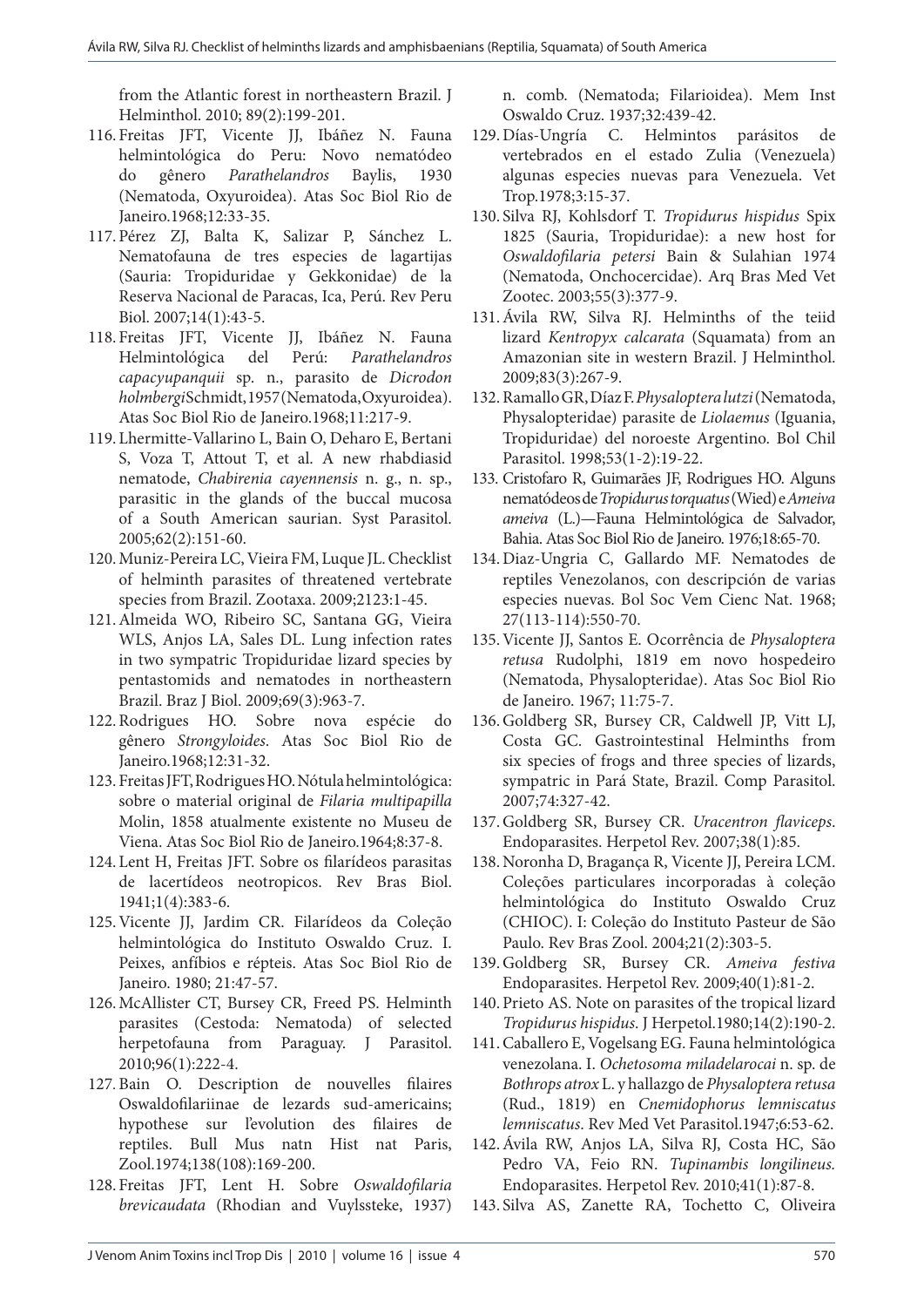CB, Soares JB, Otto MA, et al. Parasitismo por *Physaloptera* sp., *Kalicephalus* sp. e *Cryptosporidium* sp. em lagarto (*Tupinambis teguixin*) no Rio Grande do Sul, Brasil. Zoociências. 2008;10(3):269-72.

- 144. de Fabio SP, Rolas FJT. Contribuição ao conhecimento de *Thubuneae dactyluris* Karve, 1938 (Nematoda, Spiruroidea). Mem Inst Oswaldo Cruz. 1974; 72(3-4):283-290.
- 145.Baylis HA. On a new Species of the Nematode Genus *Thubunaea*. Ann Mag Nat Hist.1926;9(18):361-4.
- 146.Rodrigues HO. Estudo da fauna helmintologica de *Hemidactylus mabouia* (M. de J.) no Estado da Guanabara. Atas Soc Biol Rio de Janeiro. 1970;12:15-23.
- 147.Travassos LP, Freitas JFT. Relatório da terceira excursão a zona da estrada de Ferro Noroeste do Brasil realizada em fevereiro e março de 1940. Mem Inst Oswaldo Cruz. 1941;35(3):607-96.
- 148.Anderson RC. (2000) Nematode Parasites of Vertebrates. Their Development and Transmission. Wallingford, Oxon, U.K.: CAB International; 2000. 650 pp.
- 149. Freitas JFT, Lent H. Pesquisas helmintológicas realizadas no estado do Pará. V. gênero *Diaphanocephalus* Diesing, 1851 (Nematoda: Strongyloidea). Mem Inst Oswaldo Cruz. 1938;33(3):423-32.
- 150. Spinelli CM, Fiorito LE, Stiebel C. Alteraciones histologicas en el intestino delgado en *Tupinambis rufescens* (Sauria, Teiidae) causadas por *Diaphanocephalus galeatus* (Nematoda, Diaphanocephalidae). Cuad Herpetol. 1992;7(6):38-40.
- 151.Alho CJR. Sobre uma espécie nova do gênero *Diaphanocephalus* Diesing, 1851, parasita de lagarto da Amazônia (*Dracaena guianensis* Daudin) (Nematoda, Strongyloidea). Bol Mus Par Emilio Goeldi Zool. 1965*;*59:1-5.
- 152.Travassos LP, Freitas JFT, Mendonça JM. Relatório da excursão do Instituto Oswaldo Cruz ao Parque de Reserva e Refúgio Sooretama, no estado do Espírito Santo, em outubro de 1963. Bol Mus Biol Mello-Leitão.1964;23(1):1-26.
- 153.Baker MR. On two new nematode parasites (Trichostrongyloidea: Molineidae) from amphibians and reptiles. Proc Helm Soc Wash. 1982;49:252-7.
- 154.Ben Slimane B, Durette-Desset MC. Four new species of *Oswaldocruzia* (Nematoda: Trichostrongylina, Molineoidea) parasitizing amphibians and lizards from Ecuador. Mem Inst Oswaldo Cruz. 1996;91(3):317-28.
- 155.Durette-Desset MC, Anjos LA, Vrcibradic D. Three new species of the genus *Oswaldocruzia*

Travassos, 1917 (Nematoda, Trichostrongylina, Molineoidea) parasites of *Enyalius* spp. (Iguanidae) from Brazil. Parasite. 2006;13(2):115- 25.

- 156. Lent H, Freitas JFT. Sobre uma nova espécie do gênero *Oswaldocruzia* Travassos, 1917. Mem Inst Oswaldo Cruz. 1935;30(3):379-86.
- 157.Ben Slimane B, Verhaagh M, Durette-Desset MC. *Oswaldocruzia peruensis* n. sp. (Nematoda: Trichostrongylina) parasite d'un Iguanidae du Pérou. Bull Mus Nat Hist Nat Paris. 1995;17:77- 82.
- 158. Freitas JFT. Nota sobre a fauna helmintológica de répteis brasileiros. Rev Bras Biol. 1955;15(3):279- 84.
- 159.Vicente JJ, Santos E. Contribuição ao conhecimento de *Oochoristica fuhrmanni*  Hughes, 1940. Atas Soc Biol Rio de Janeiro. 1971;15:29-31.
- 160.Rego AA. Contribuição ao conhecimento dos Cestóides do Brasil. I-Cestóides de peixes, anfíbios e répteis. Atas Soc Biol Rio de Janeiro.1973;16(2):97-129.
- 161.Pinto RM, Gomes DC. Contribuição ao conhecimento da fauna helmintológica da região Amazônica - Cestódeos. Mem Inst Oswaldo Cruz. 1976; 74(1):53-64.
- 162.Rego AA, Rodrigues HO. Sobre duas *Oochoristica*  parasitas de lacertílios (Cestoda, Cyclophillidea). Rev Bras Biol. 1965; 25(1):59-65.
- 163.Bursey CR, Goldberg SR. *Oochoristica maccoyi* n. sp. (Cestoda: Linstowiidae) from *Anolis gingivinus*  (Sauria: Polychrotidae) collected in Anguilla, Lesser Antilles. Caribbean J Sci. 1996;32(4):390- 4.
- 164.Arizmendi-Espinosa MA, García-Prieto L, Guillén-Hernández S. A new species of *Oochoristica* (Eucestoda: Cyclophyllidea) parasite of *Ctenosaura pectinata* (Reptilia: Iguanidae) from Oaxaca, Mexico. J Parasitol. 2005; 91(1):99- 101.
- 165.Bursey CR, Goldberg SR, Telford Jr SR. Gastrointestinal helminths of 14 species of lizards from Panama with descriptions of five new species. Comp Parasitol. 2007;74(4):108-40.
- 166.Guillén-Hernández S, Garcia-Prieto L, Arizmendi-Espinosa MA. A new species of *Oochoristica* (Eucestoda: Cyclophyllidea) parasite of *Ctenosaura oaxacana* (Reptilia: Iguanidae) from México. J Parasitol. 2007;93(5):1136-9.
- 167.Rego AA, Ibañez HN. Duas novas espécies de *Oochoristica*, parasitas de lagartixas do Peru (Cestoda, Anoplocephalidae). Mem Inst Oswaldo Cruz.1965;63:67-73.
- 168. Lopez-Neyra CR, Diaz-Ungria C. Cestodes de Venezuela.— III. Sobre unos cestodes intestinales